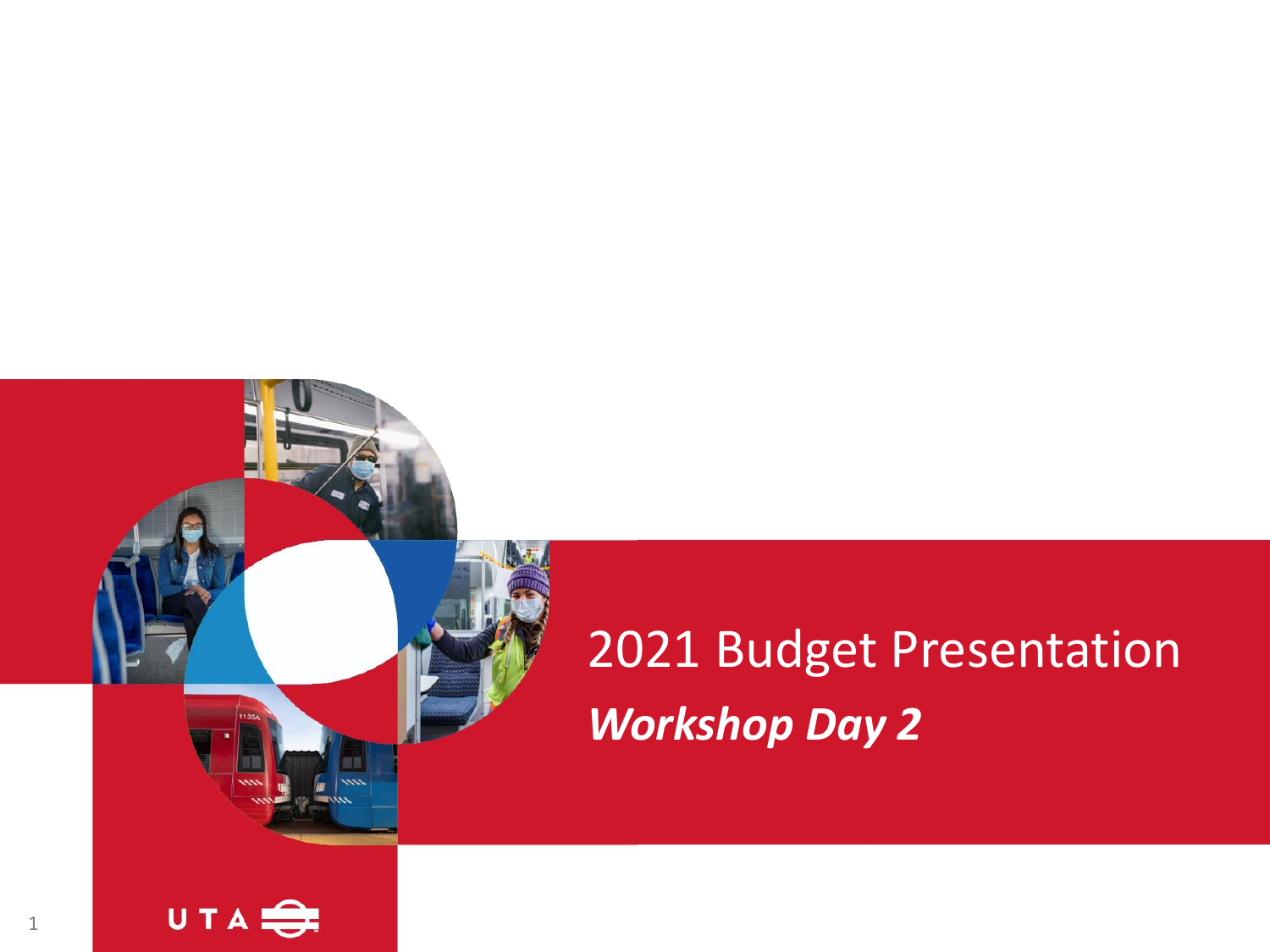### 2021 Budget Workshops: Day 2 Agenda

- **Executive Director -** Carolyn Gonot
	- Break
- **Communications & Marketing -** Nichol Bourdeaux
	- Break
- **People -** Kim Ulibarri



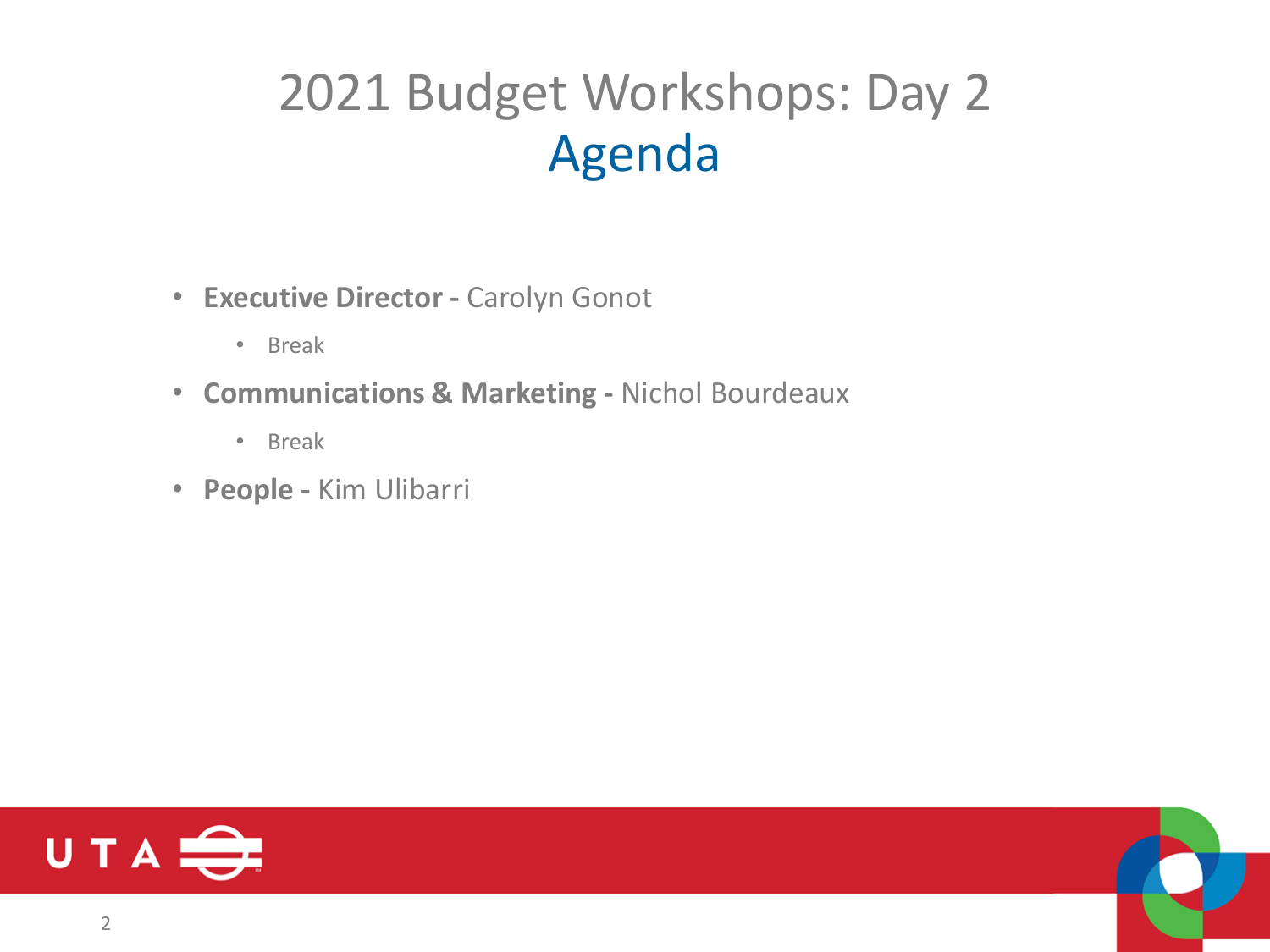# 2021 Budget Presentation *Executive Director*

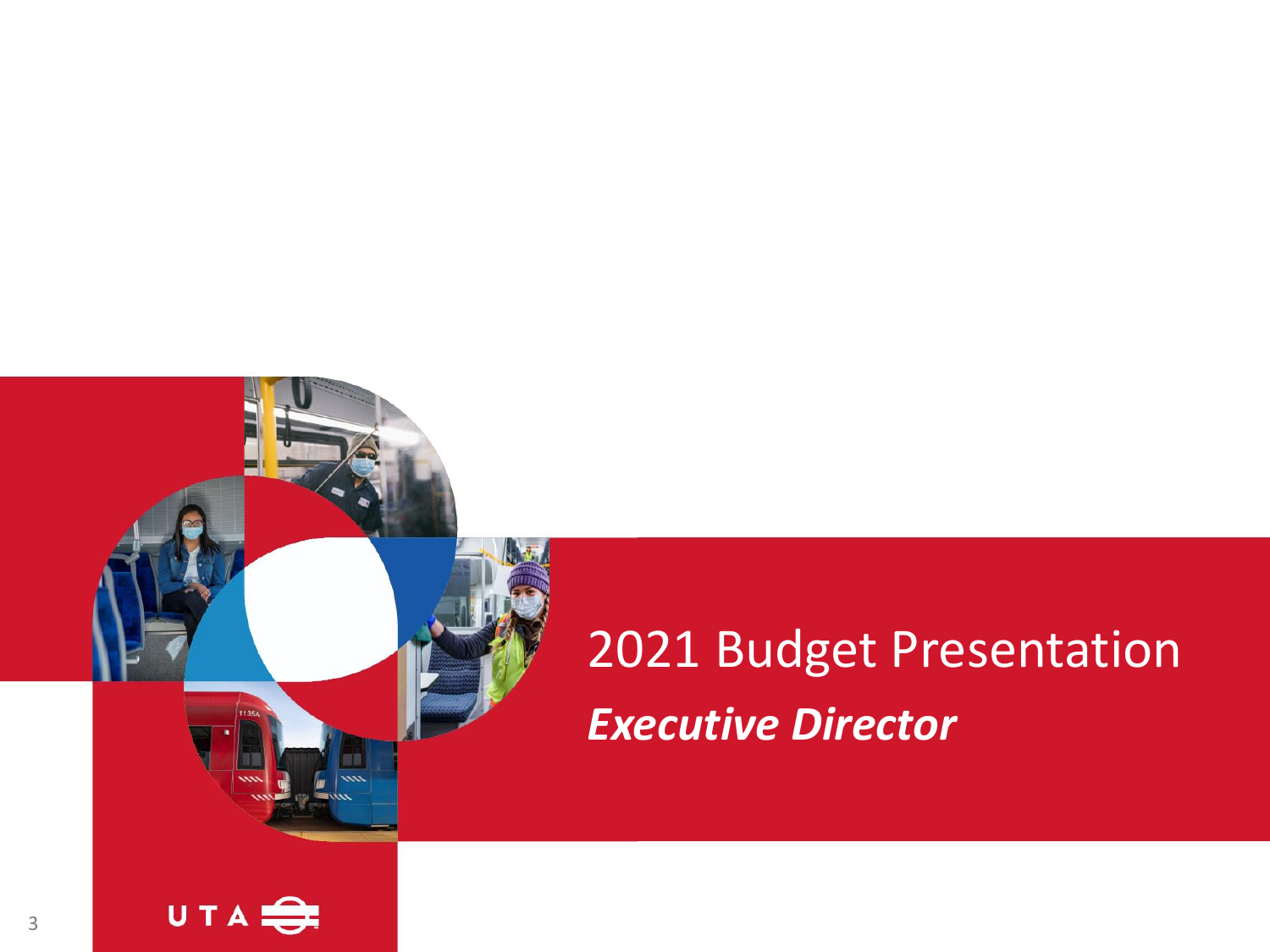#### Executive Director :

 $\vec{C}$ 

#### Total Funding \$26,658,000 FTE 130.5



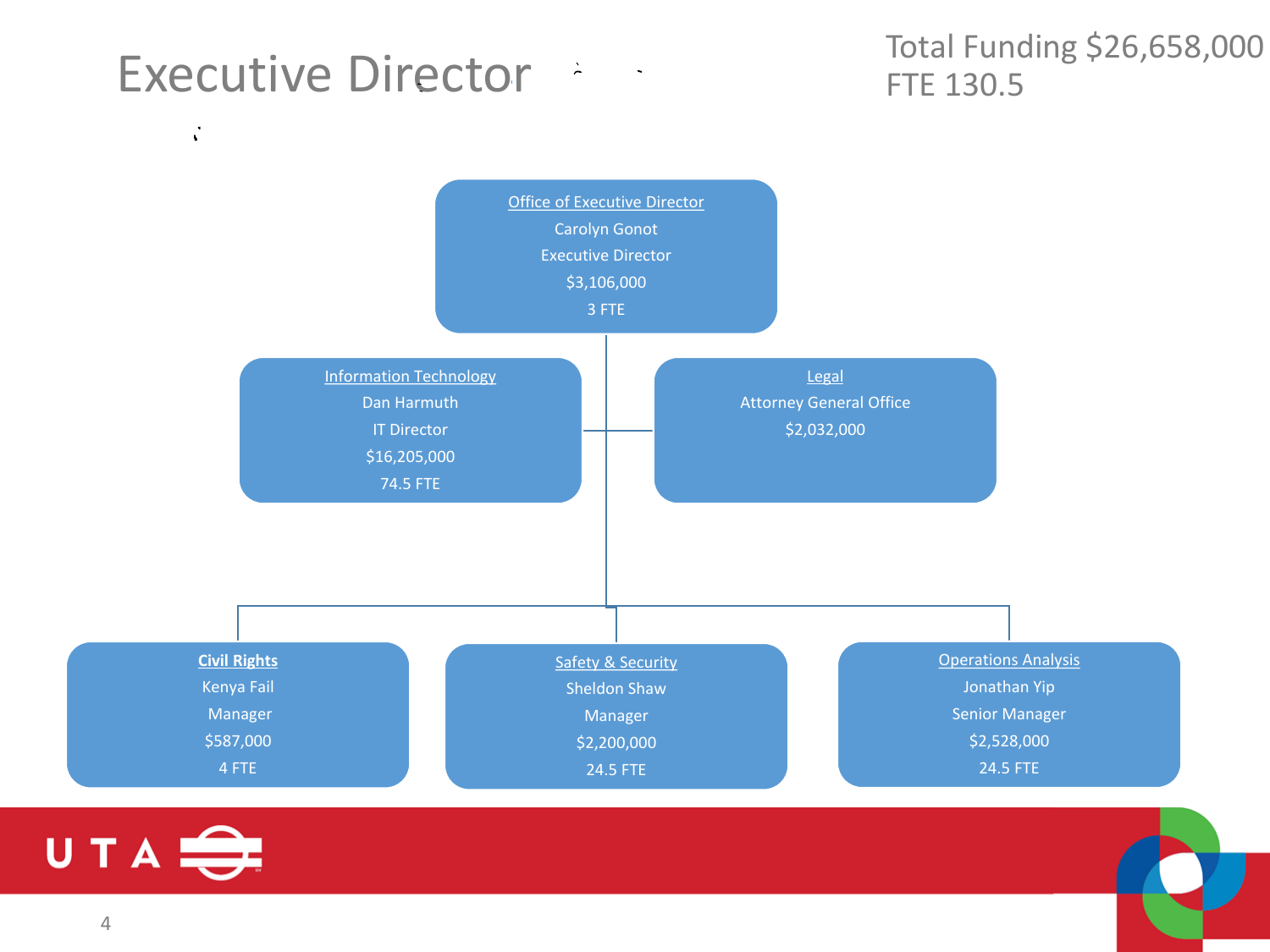#### 2021 Executive Director Operating Budget





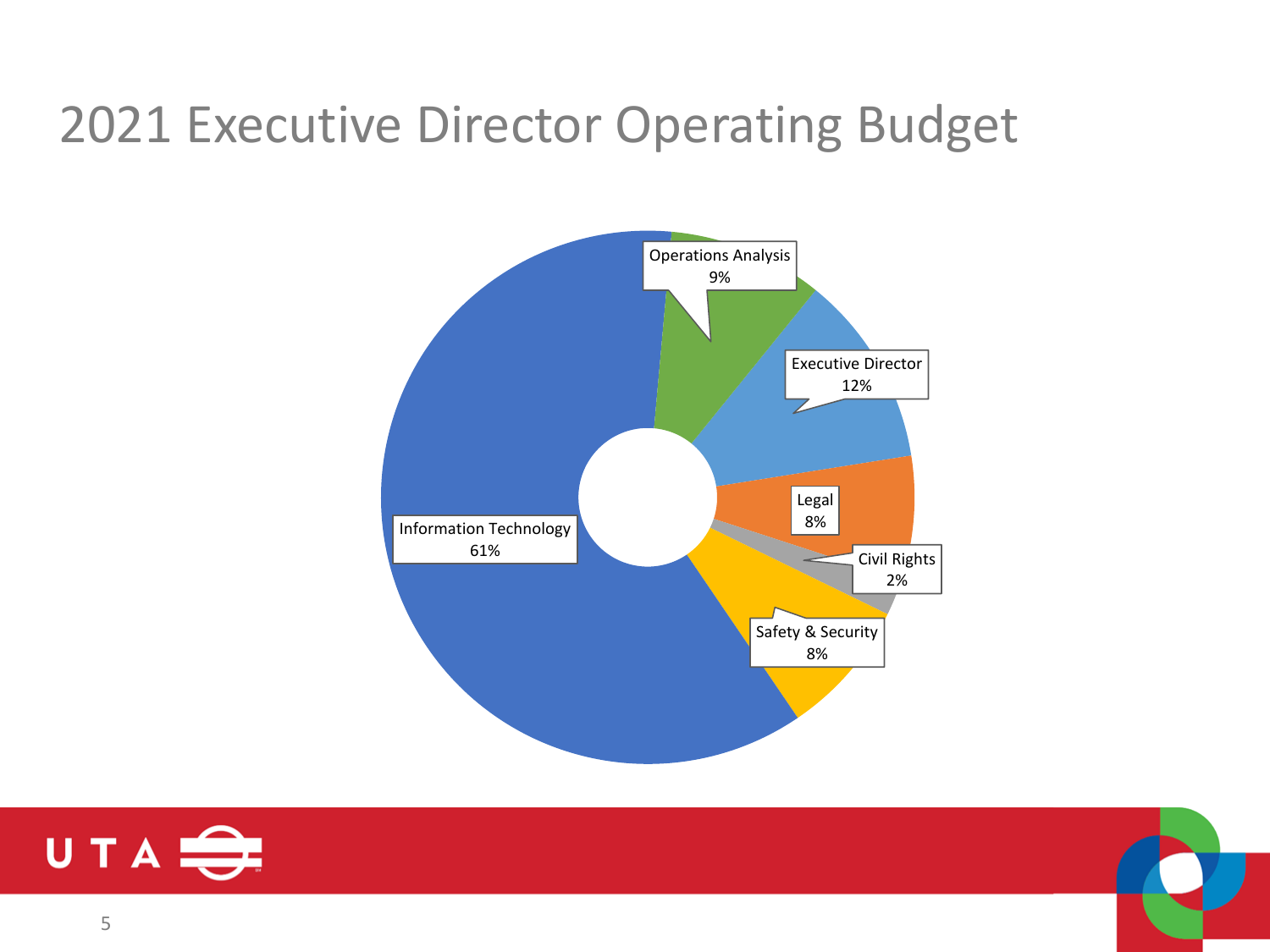### 2021 Executive Director Operating Budget Expenses by Division

|                               | FY 2020 Budget | FY 2021 Budget | Change      |
|-------------------------------|----------------|----------------|-------------|
| <b>Executive Director</b>     | \$2,430,712    | \$3,105,579    | \$792,269   |
| Legal                         | 2,004,880      | 2,031,752      | 26,872      |
| <b>Civil Rights</b>           | 804,079        | 587,276        | (216, 803)  |
| <b>Safety &amp; Security</b>  | 2,098,785      | 2,200,008      | 101,223     |
| <b>Information Technology</b> | 14,834,406     | 16,204,718     | 1,370,312   |
| <b>Operations Analysis</b>    | 2,225,095      | 2,528,380      | 303,285     |
| <b>Total Division</b>         | \$24,397,957   | \$26,657,713   | \$2,259,756 |

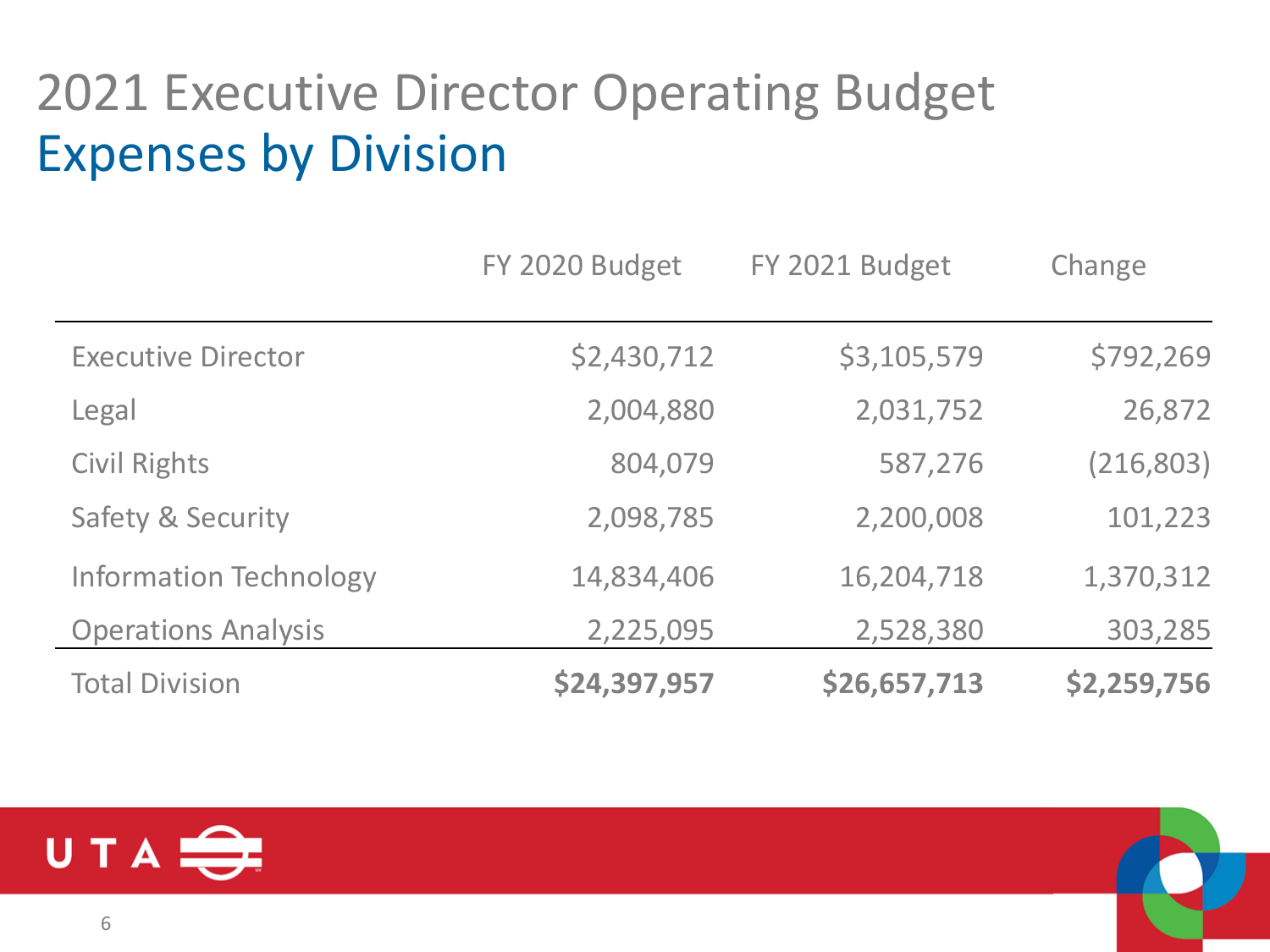### 2021 Executive Director Operating Budget Expenses by Category

|                    | FY 2020 Budget | FY 2021 Budget | % Change  |
|--------------------|----------------|----------------|-----------|
| <b>Wages</b>       | \$10,042,848   | \$10,401,060   | 3.6%      |
| Fringe             | 4,027,560      | 3,993,995      | $(0.8)\%$ |
| <b>Services</b>    | 6,913,998      | 8,205,616      | 18.7%     |
| <b>Utilities</b>   | 624,578        | 694,796        | 11.2%     |
| Other O&M          | 1,288,495      | 1,197,246      | $(7.1)\%$ |
| Contingency        | 1,500,478      | 2,165,000      | 44.3%     |
| <b>Total Group</b> | \$24,397,957   | \$26,657,713   | 9.3%      |

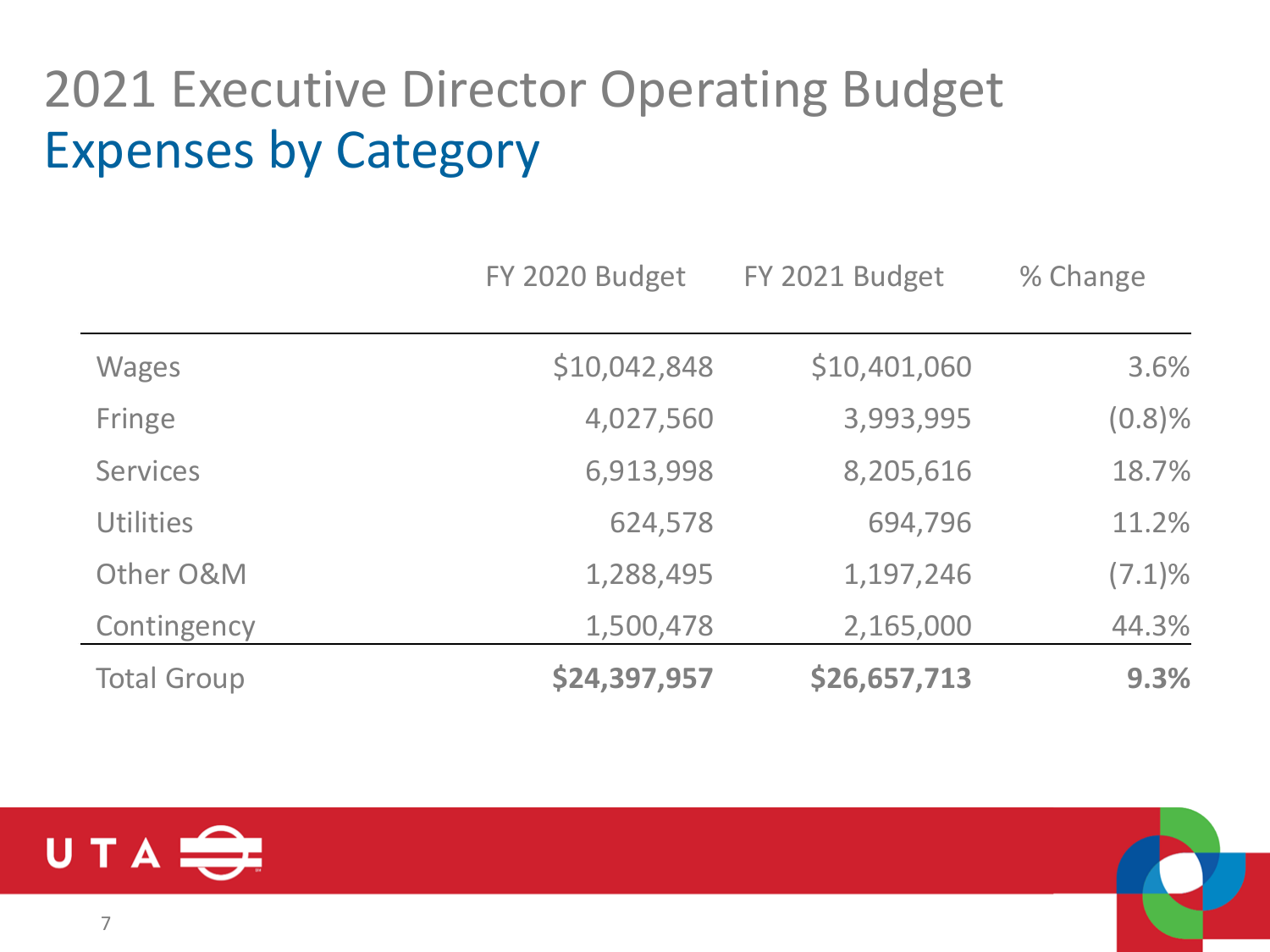### Executive Director FTE Summary 2020 Budget and 2021 Proposed Budget

|                               | 2020          | 2021           |        |        |
|-------------------------------|---------------|----------------|--------|--------|
|                               | <b>Budget</b> | Proposed       | Change | Reason |
| <b>Executive Director</b>     | 2.0           | 3.0            | 1.0    |        |
| Legal                         | 11.0          | 11.0           | 0.0    |        |
| <b>Civil Rights</b>           | 5             | $\overline{4}$ | (1.0)  |        |
| Safety & Security             | 25.5          | 24.5           | (1.0)  |        |
| <b>Information Technology</b> | 75            | 74.5           | (0.5)  |        |
| <b>Operations Analysis</b>    | 22.5          | 24.5           | 2.0    |        |
| Totals                        | 130.0         | 130.5          | 0.5    |        |

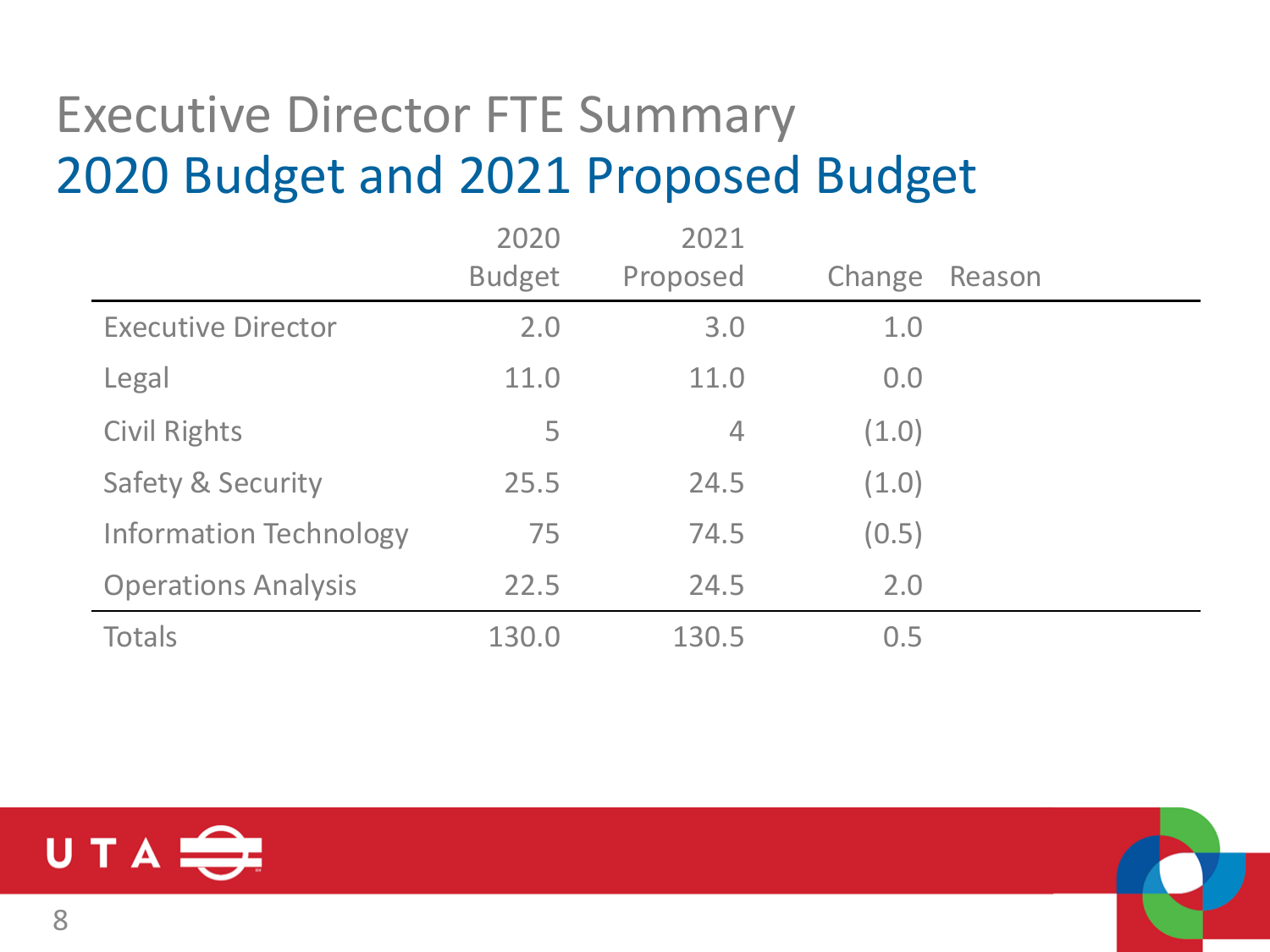### Office of Executive Director

Total Funding \$3,106,000 FTE<sub>3</sub>



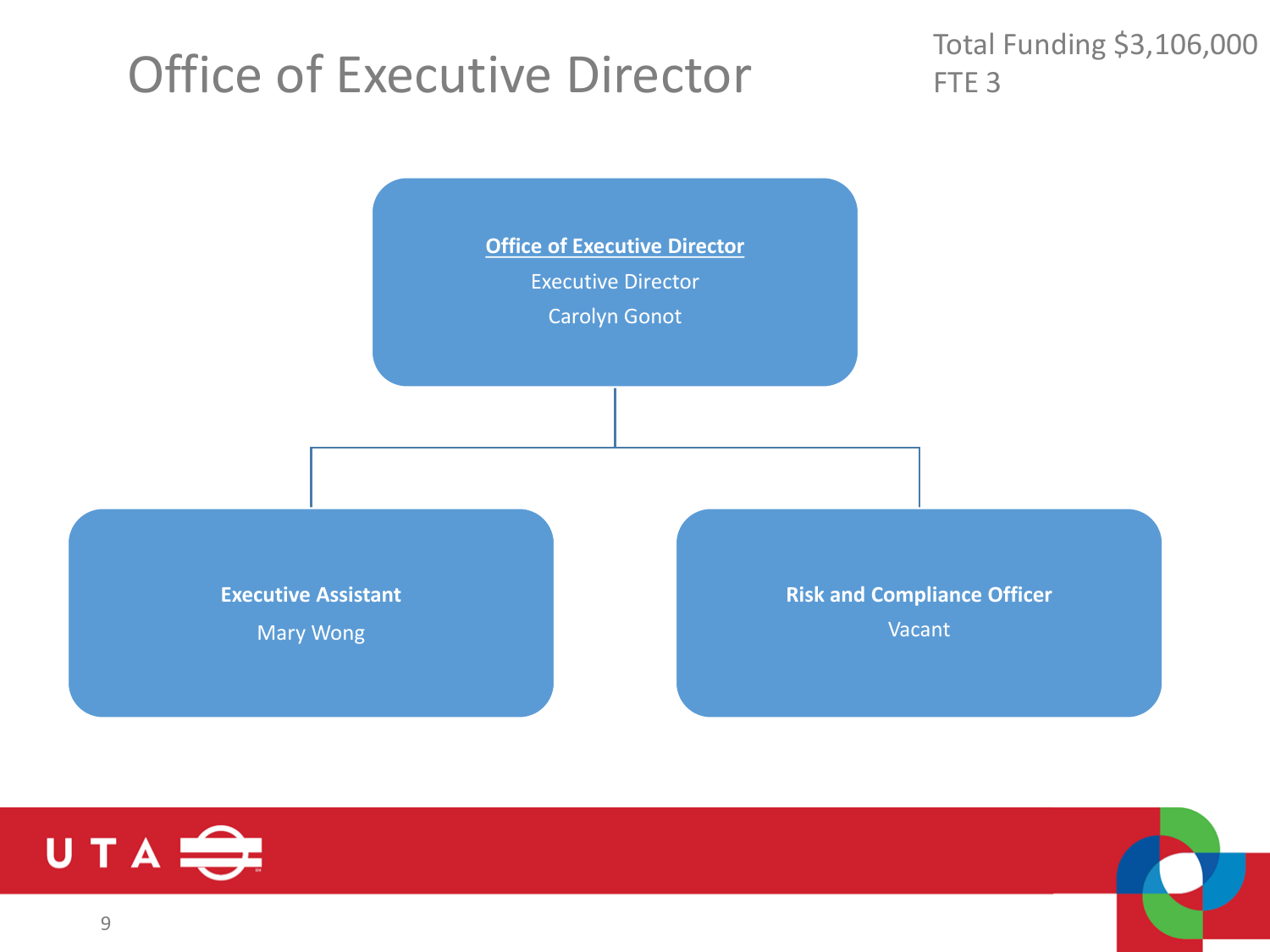### 2021 Office of Executive Director Operating Budget Expenses by Division

|                           | FY 2020 Budget | FY 2021 Budget | Change    |
|---------------------------|----------------|----------------|-----------|
| <b>Executive Director</b> | \$2,430,712    | \$3,105,579    | \$674,867 |
| <b>Total Division</b>     | \$2,430,712    | \$3,105,579    | \$674,867 |

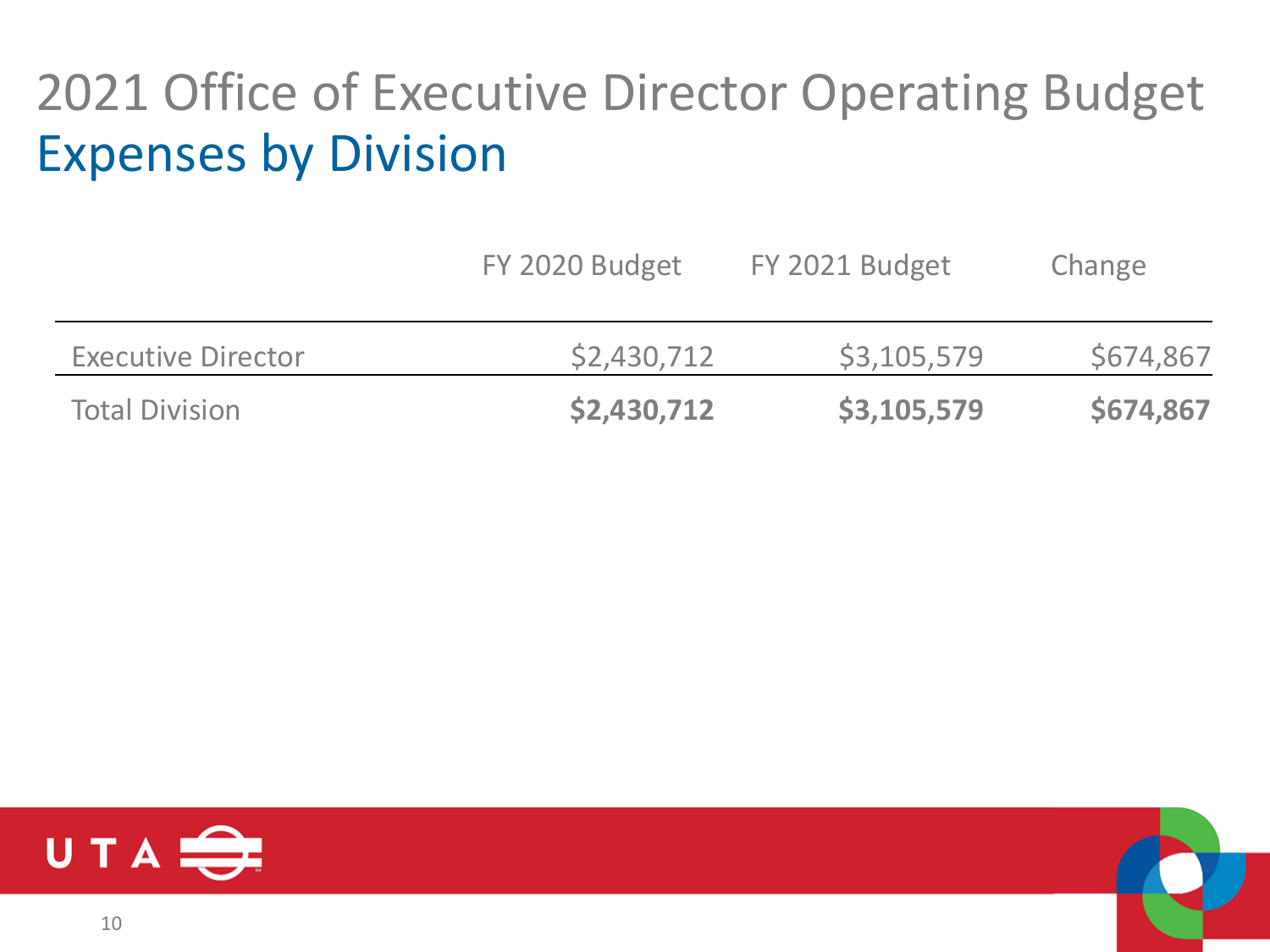## 2021 Office of Executive Director Operating Budget Expenses by Category

|                             | FY 2020 Budget | FY 2021 Budget | % Change   |
|-----------------------------|----------------|----------------|------------|
| <b>Wages</b>                | \$294,996      | \$492,072      | 66.8%      |
| Fringe                      | 118,668        | 161,442        | 36.0%      |
| <b>Services</b>             | 40,000         | 225,000        | 462.5%     |
| Contingency                 | 1,500,478      | 2,165,000      | 44.3%      |
| <b>Employee Recognition</b> | 425,000        | 35,000         | (91.8%)    |
| Other O&M                   | 51,570         | 27,065         | $(47.5)\%$ |
| <b>Total Group</b>          | \$2,430,712    | \$3,105,579    | 27.8%      |

\* Contingency is 0.7% of overall operating budget

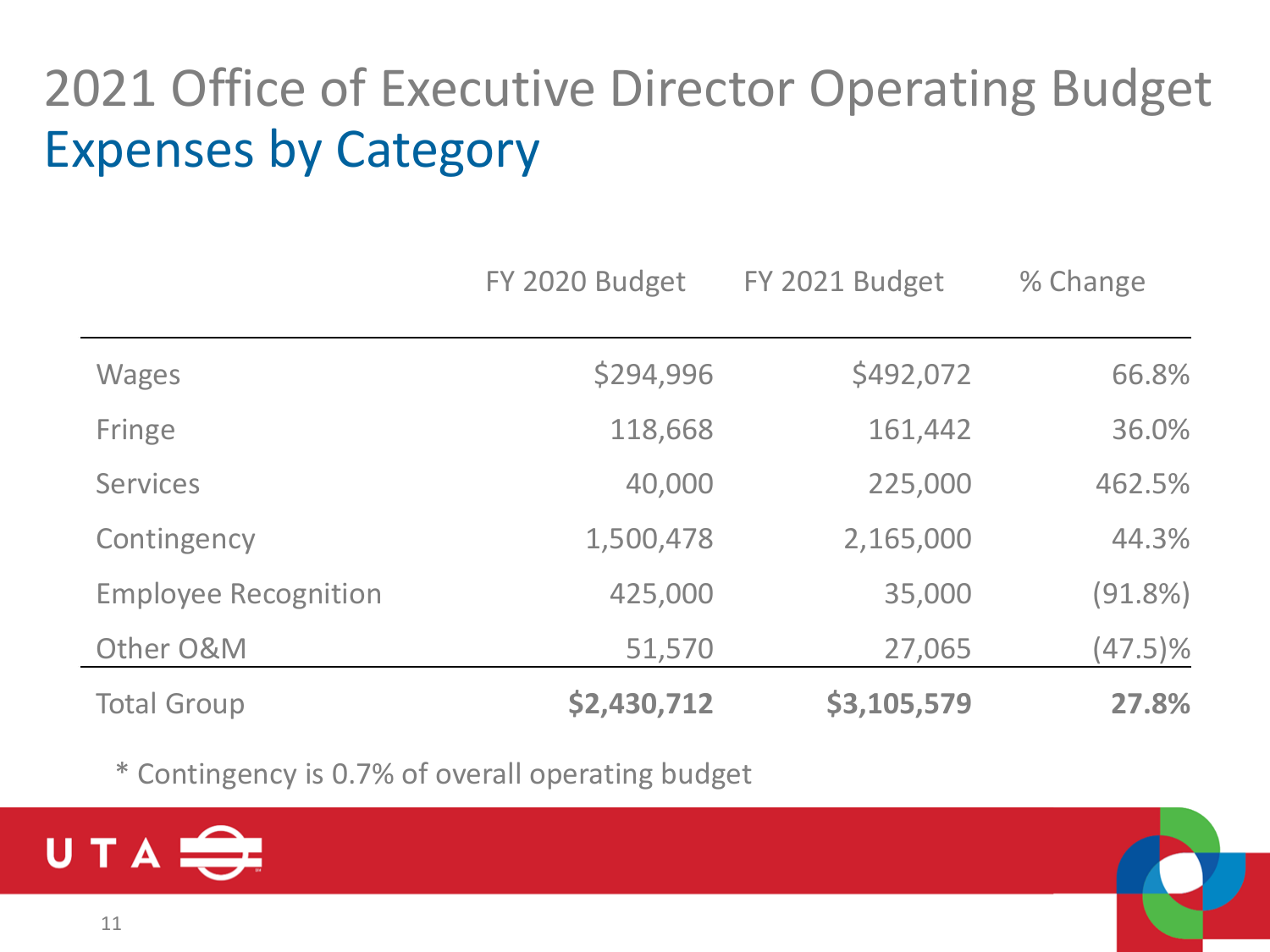### Office of Executive Director FTE Summary 2020 Budget and 2021 Proposed Budget

|                    | 2020 | 2021                          |     |                           |
|--------------------|------|-------------------------------|-----|---------------------------|
|                    |      | Budget Proposed Change Reason |     |                           |
| Executive Director | 2.0  | 3.0                           |     | 1.0 Transfer Risk Officer |
| Totals             | 20   | 3 Q                           | 1.0 |                           |



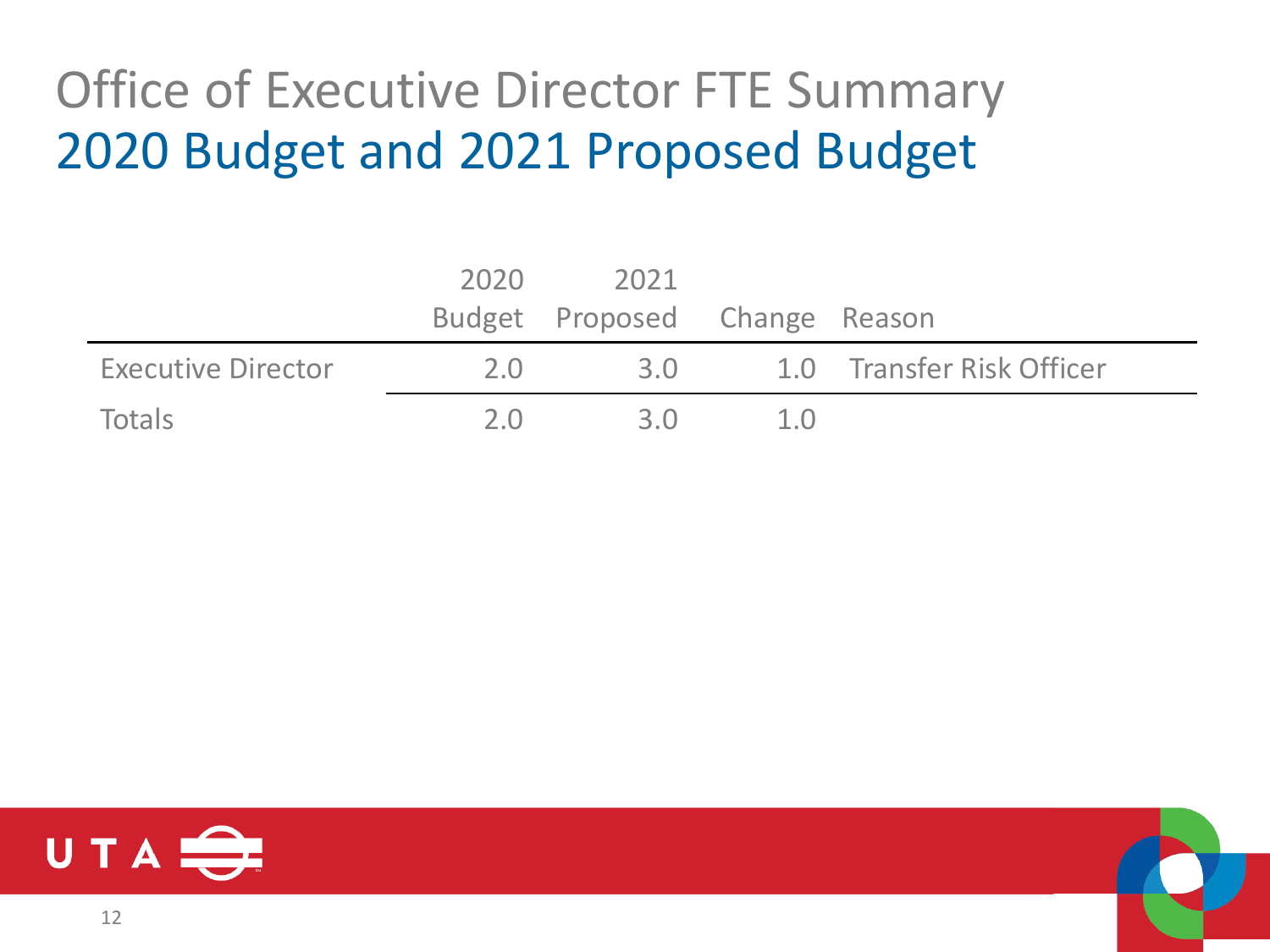### Executive Office 2021 Budget Changes

- Combine Corporate Support and Executive Director cost centers
- Transfer Risk Compliance Officer from Civil Rights to Executive Director
- Transferred Motivosity for Employee Recognition to Total Rewards (\$390K)
- Increase wages and fringe for structure adjustments \$70K
- Increase contingency due to COVID-19 uncertainties \$600K
- Reduce APTA one-time 2020 expense by (\$20K) for hosting

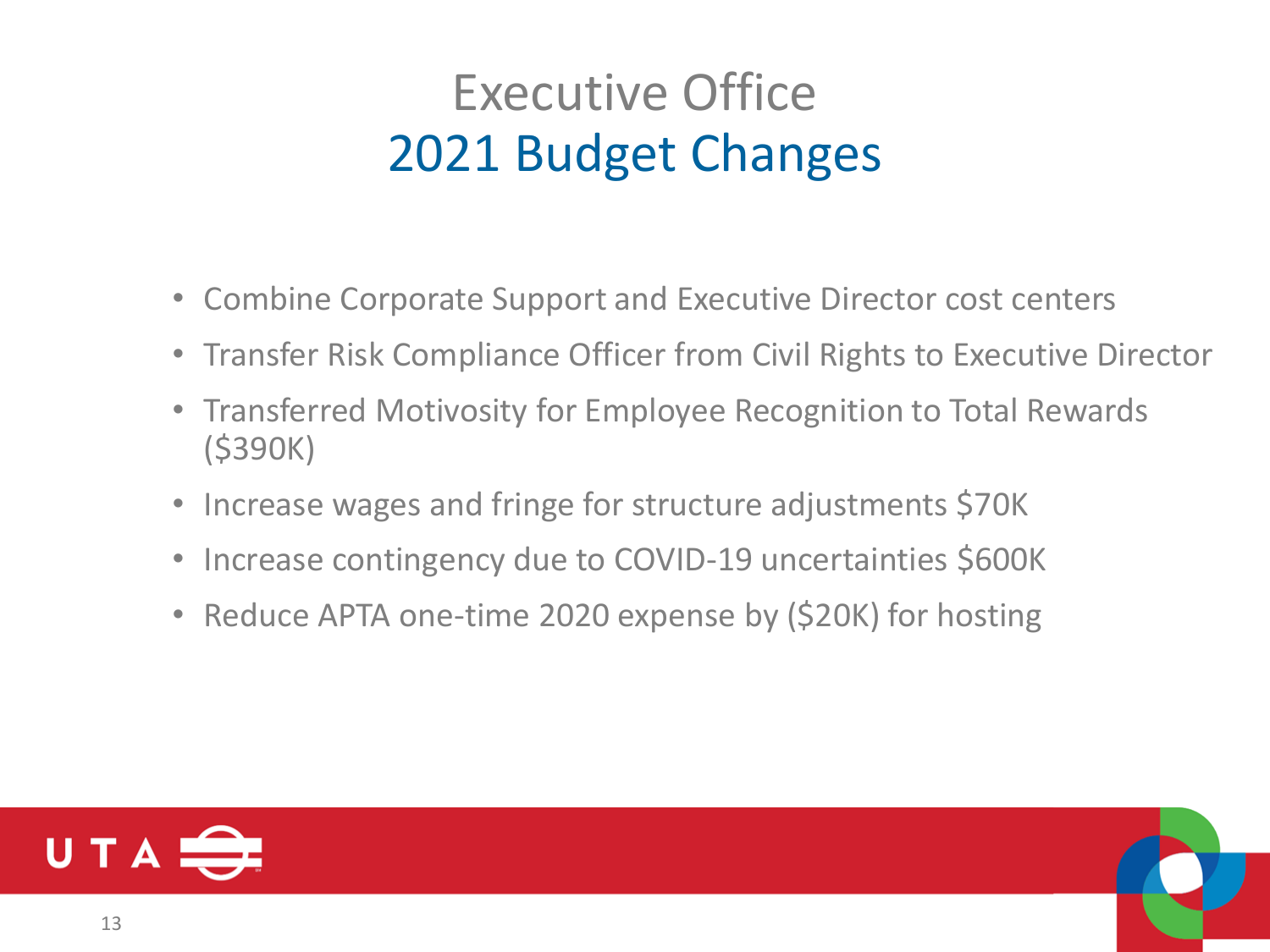#### Information Technology

Total Funding \$16,205,000 FTE 74.5



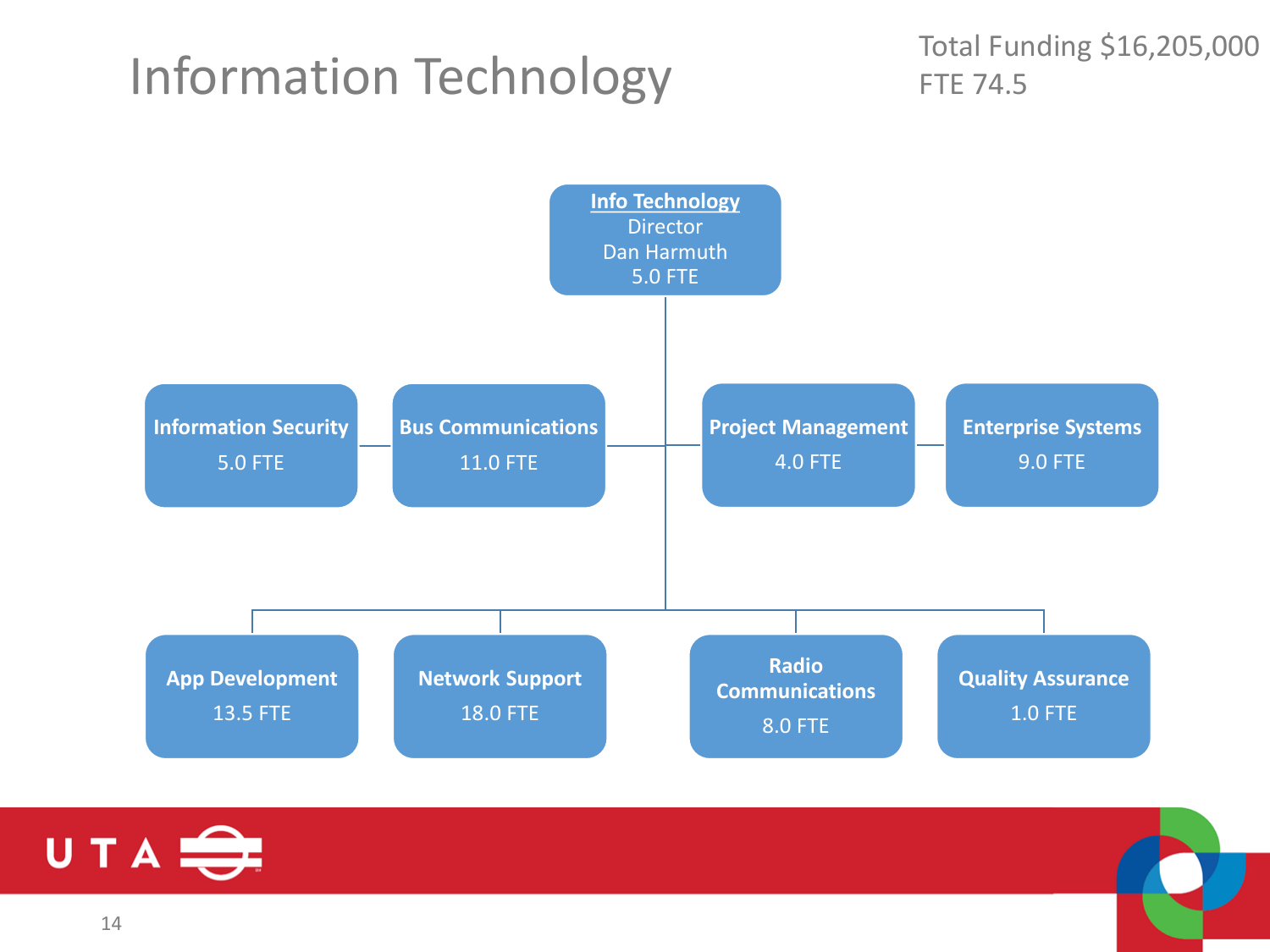### 2021 Information Technology Operating Budget Expenses by Department

|                             | FY 2020 Budget | FY 2021 Budget | Change      |
|-----------------------------|----------------|----------------|-------------|
| <b>CTO</b>                  | \$5,366,219    | \$6,024,741    | \$658,522   |
| <b>Info Security</b>        |                | 521,736        | 521,736     |
| <b>Project Management</b>   | 724,135        | 558,017        | (166, 118)  |
| <b>Bus Communications</b>   | 1,028,836      | 1,031,400      | 2,564       |
| <b>Enterprise Systems</b>   | 1,961,229      | 1,395,161      | (566,068)   |
| App Development             | 1,434,576      | 2,103,520      | 668,944     |
| <b>Network Support</b>      | 2,959,270      | 3,290,452      | 331,182     |
| <b>Radio Communications</b> | 1,188,254      | 1,106,904      | (81,350)    |
| <b>Quality Assurance</b>    | 171,887        | 172,787        | 900         |
| <b>Total Division</b>       | \$14,834,406   | \$16,204,718   | \$1,370,312 |

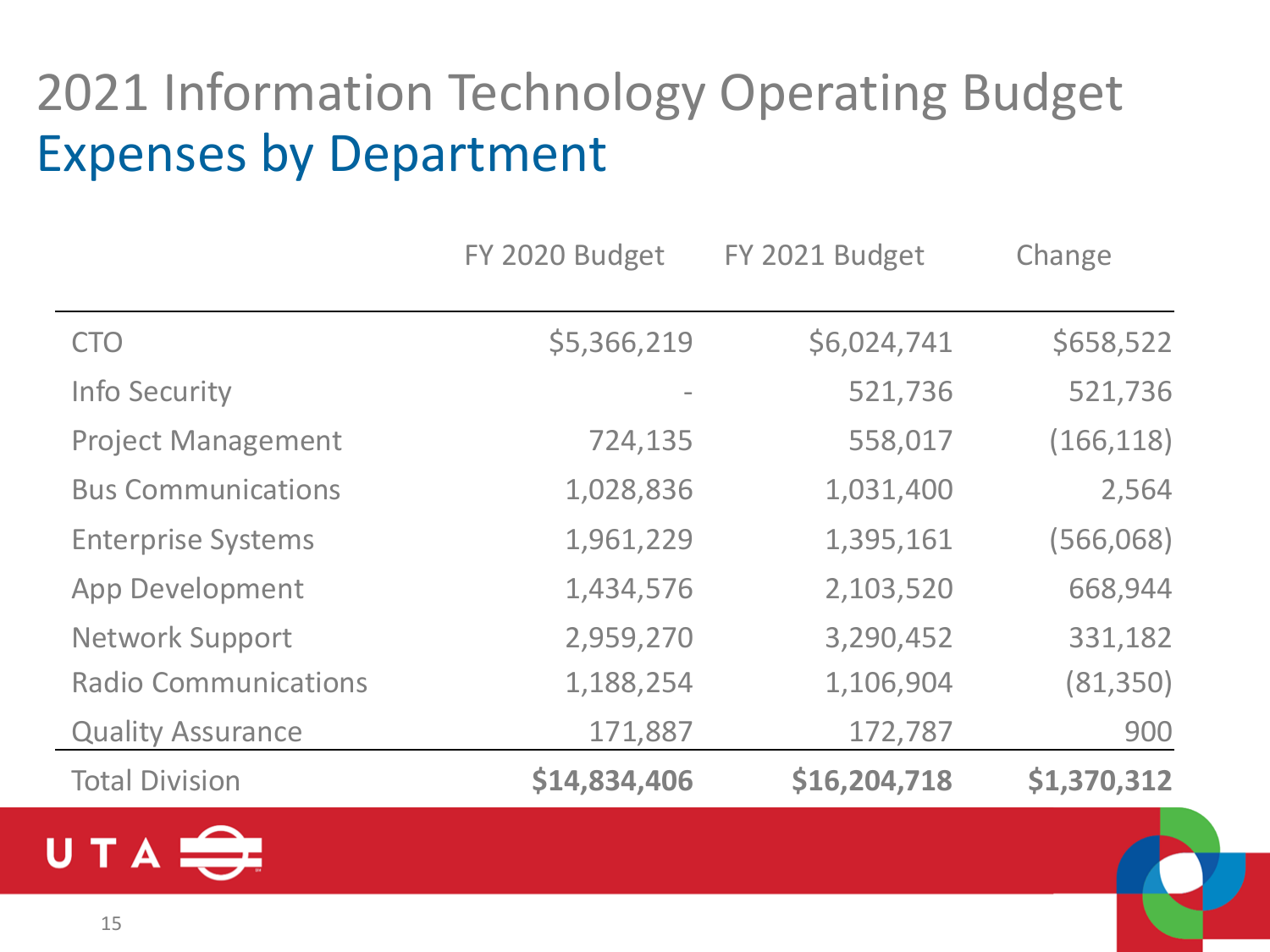## 2021 Information Technology Operating Budget Expenses by Category

|                    | FY 2020 Budget | FY 2021 Budget | % Change   |
|--------------------|----------------|----------------|------------|
| <b>Wages</b>       | \$6,408,408    | \$6,485,916    | 1.2%       |
| Fringe             | 2,591,484      | $*$ 2,440,867  | $*(5.8)\%$ |
| <b>Services</b>    | 4,592,168      | 5,667,501      | 23.4%      |
| <b>Utilities</b>   | 610,000        | 674,733        | 10.6%      |
| Other O&M          | 632,346        | 935,701        | 48.0%      |
| <b>Total Group</b> | \$14,834,406   | \$16,204,718   | 9.2%       |
| <b>FTE</b>         | 75.0           | 74.5           | (0.5)      |

\* Adjustment needed

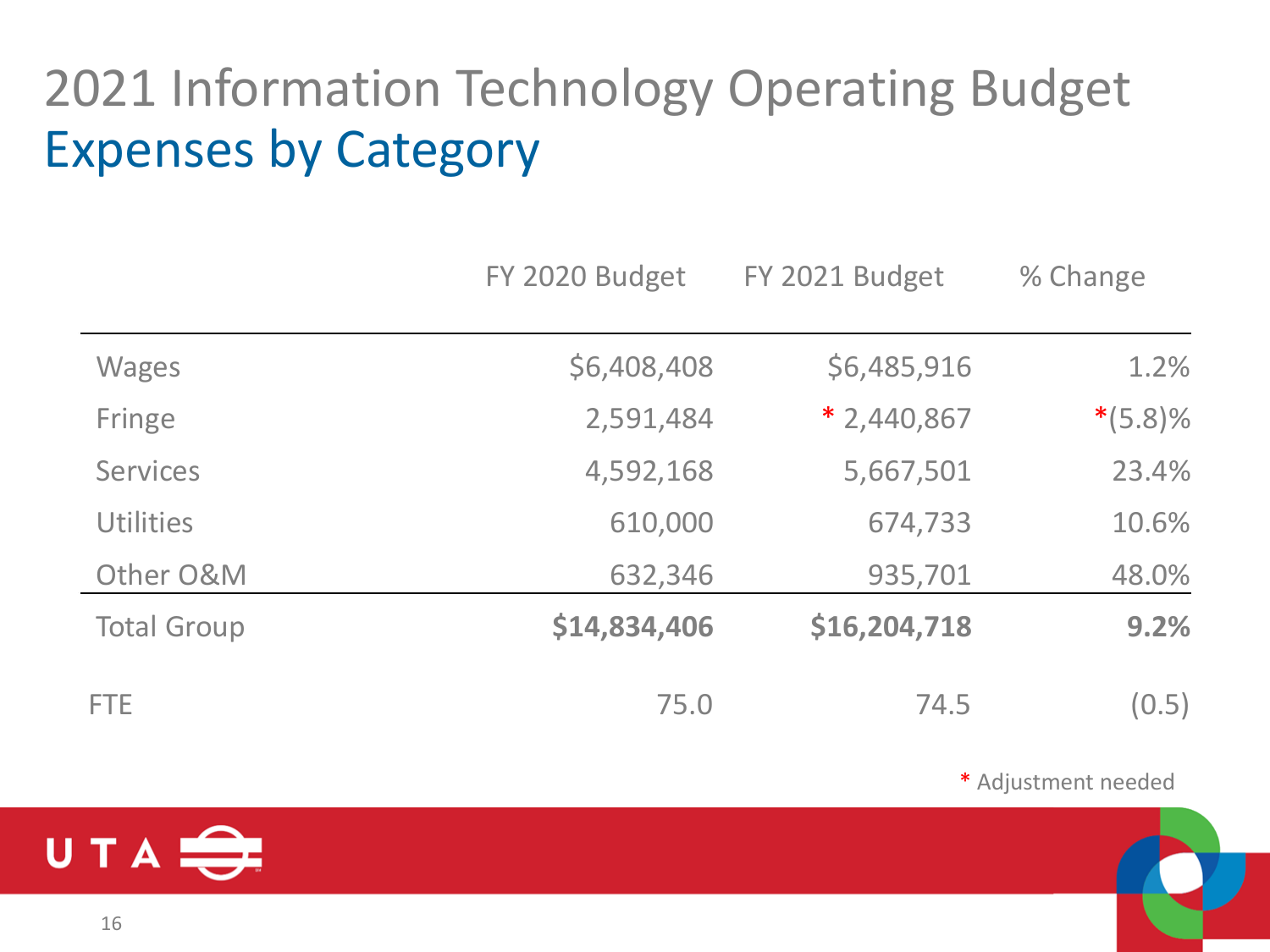### Information Technology 2021 Budget Changes

- \$588K Funds Transferred in from multiple departments to centralize Hardware and Software SoGR
- \$952K Consolidate UTA Software related to Contract Services
- \$310K Centralize Computer Hardware SoGR
- \$65K Increase in Cellular lines for Buses, Frontrunner, TRAX, and phones
- (\$470K) Decreases in Contract Services

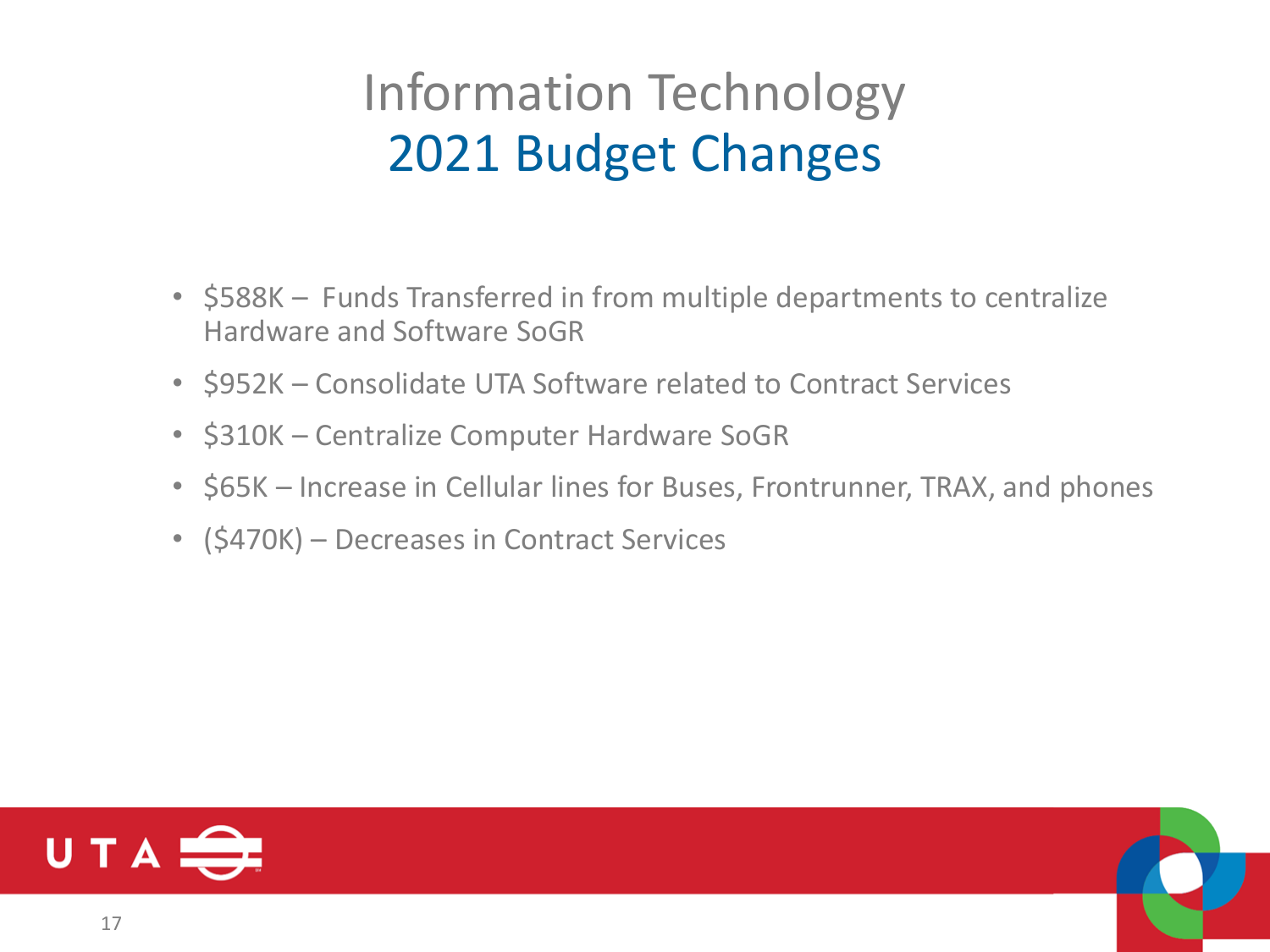### Information Technology 2021 Key Initiatives

- CAD/AVL & MDC system re-write and new Hardware (TMS Program)
	- TRAX upgraded to new tablets, cellular gateways and MDC system
	- Complete Bus TMS Pilot Upgrade
	- 2021 Bus Installations w/new Tablets for new MDC system
- Fares Systems Strategy
- UTA Rail Network Assessment and Firewalls added for security
- Office 365 Deployment & Exchange Email Migration to Office 365
- Assume Computer Hardware SoGR from Business Units
- Expand / Improve Frontrunner Wi-Fi Coverage
- Multi-Factor Authentication (MFA) & VPN Switch-over

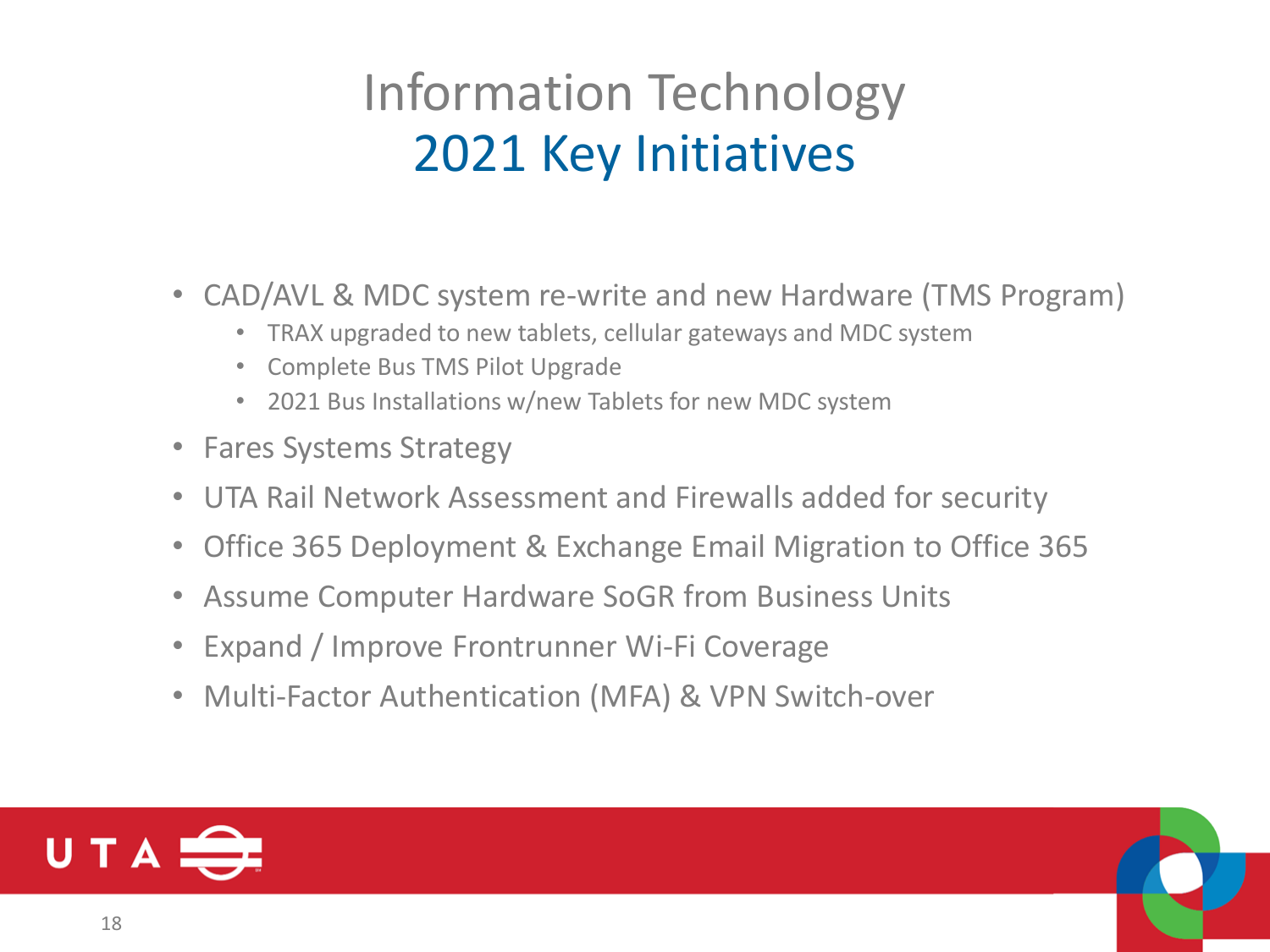#### Safety & Security



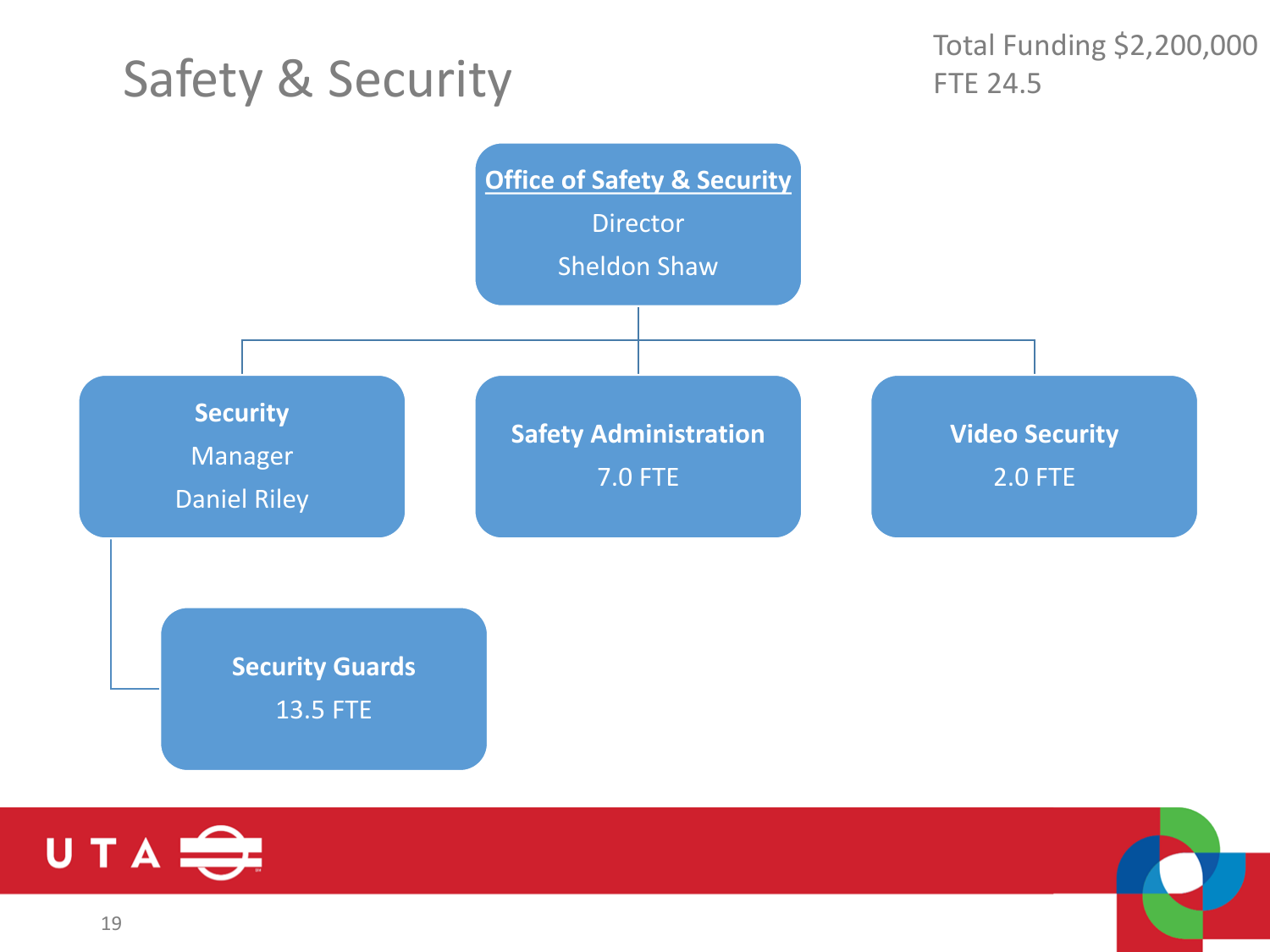### 2021 Safety & Security Operating Budget Expenses by Department

|                              | FY 2020 Budget | FY 2021 Budget | Change    |
|------------------------------|----------------|----------------|-----------|
| <b>Safety &amp; Security</b> | \$2,098,785    | \$2,200,008    | \$101,223 |
| <b>Total Division</b>        | \$2,098,785    | \$2,200,008    | \$101,223 |

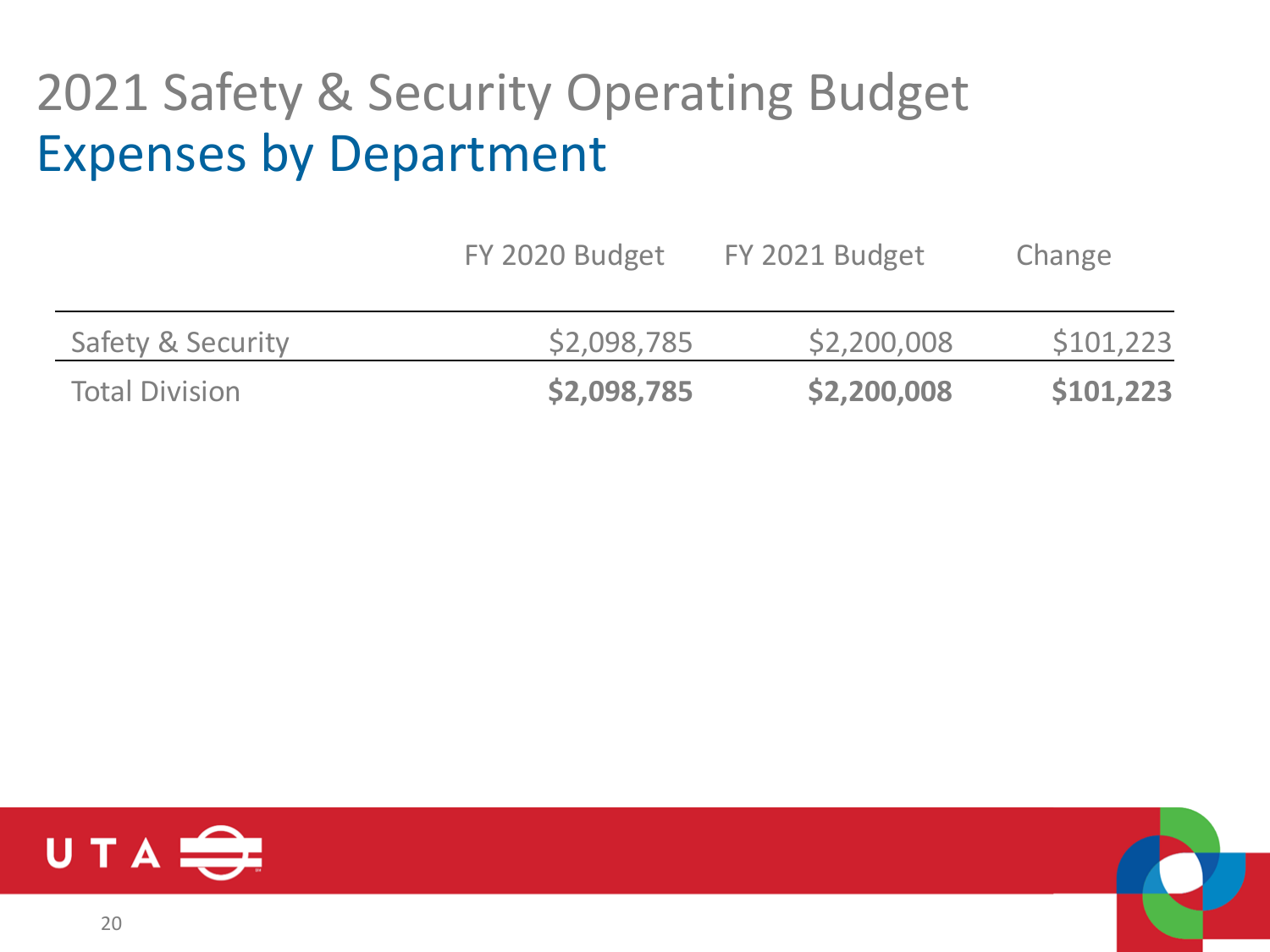## 2021 Safety & Security Operating Budget Expenses by Category

|                    | FY 2020 Budget | FY 2021 Budget | % Change  |
|--------------------|----------------|----------------|-----------|
| <b>Wages</b>       | \$1,300,428    | \$1,356,756    | 4.3%      |
| Fringe             | 496,992        | 540,552        | 8.8%      |
| <b>Services</b>    | 219,500        | 202,000        | $(8.0)\%$ |
| Other O&M          | 81,865         | 100,700        | 23.0%     |
| <b>Total Group</b> | \$2,098,785    | \$2,200,008    | 4.8%      |
| <b>FTE</b>         | 25.5           | 24.5           | (1.0)     |

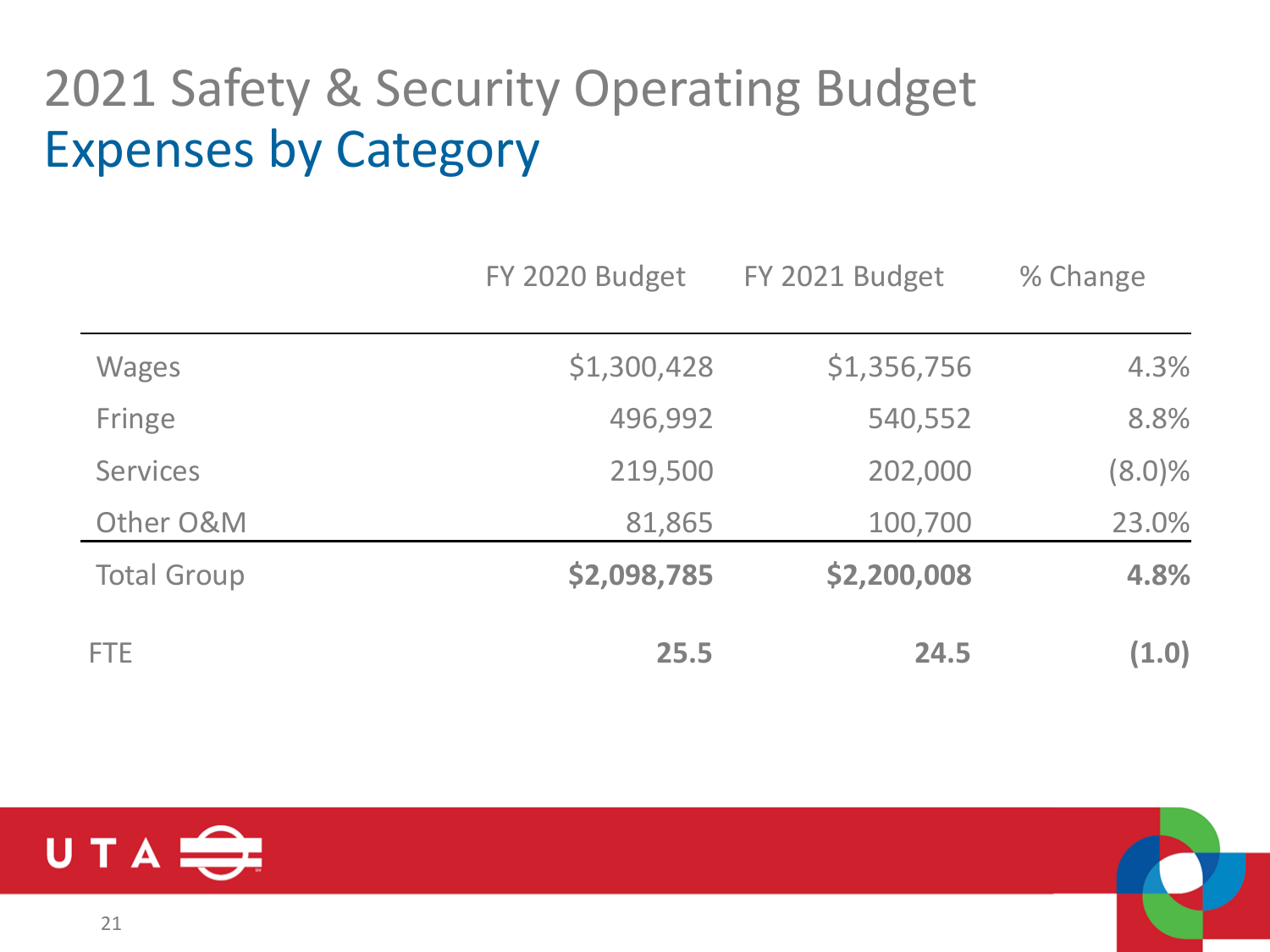### Safety & Security 2021 Budget Changes

- Add \$15K for post incident bio clean up to contract services
- Transfer 1 FTE from TVM for a security guard to assist with TVM maintenance
- Move Emergency Management Program budget to the Public Safety (\$137K)



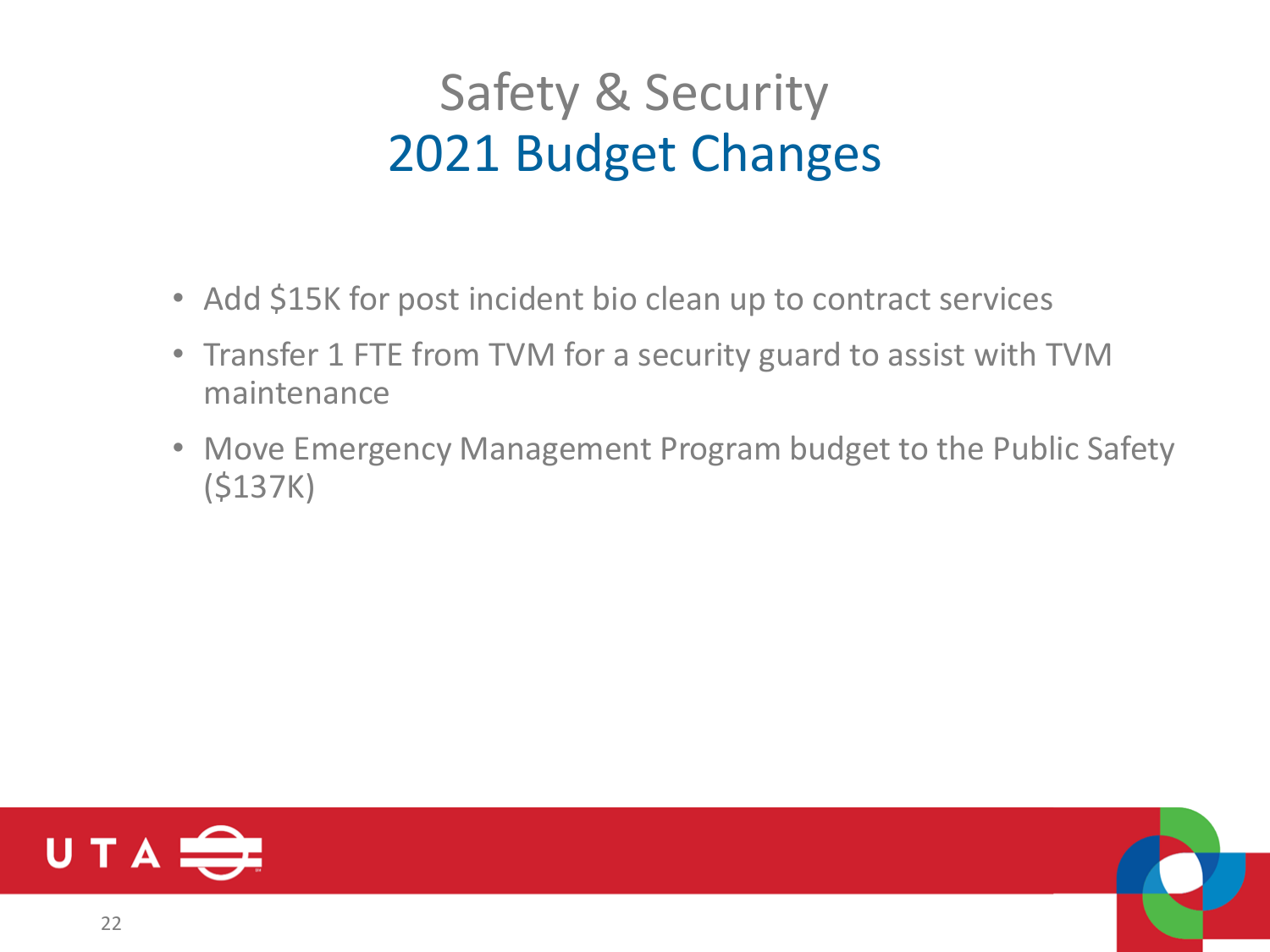### Safety & Security 2021 Key Initiatives

- Develop and implement a System Safety Plan per 49CFR Part 270
- Continue emphasis of proactive training by adopting a Trafficking in Persons awareness program
- Add one new facility security vehicle to facilitate roving patrols of rail facilities
- Working to extend our Milestone video retention to 30 days

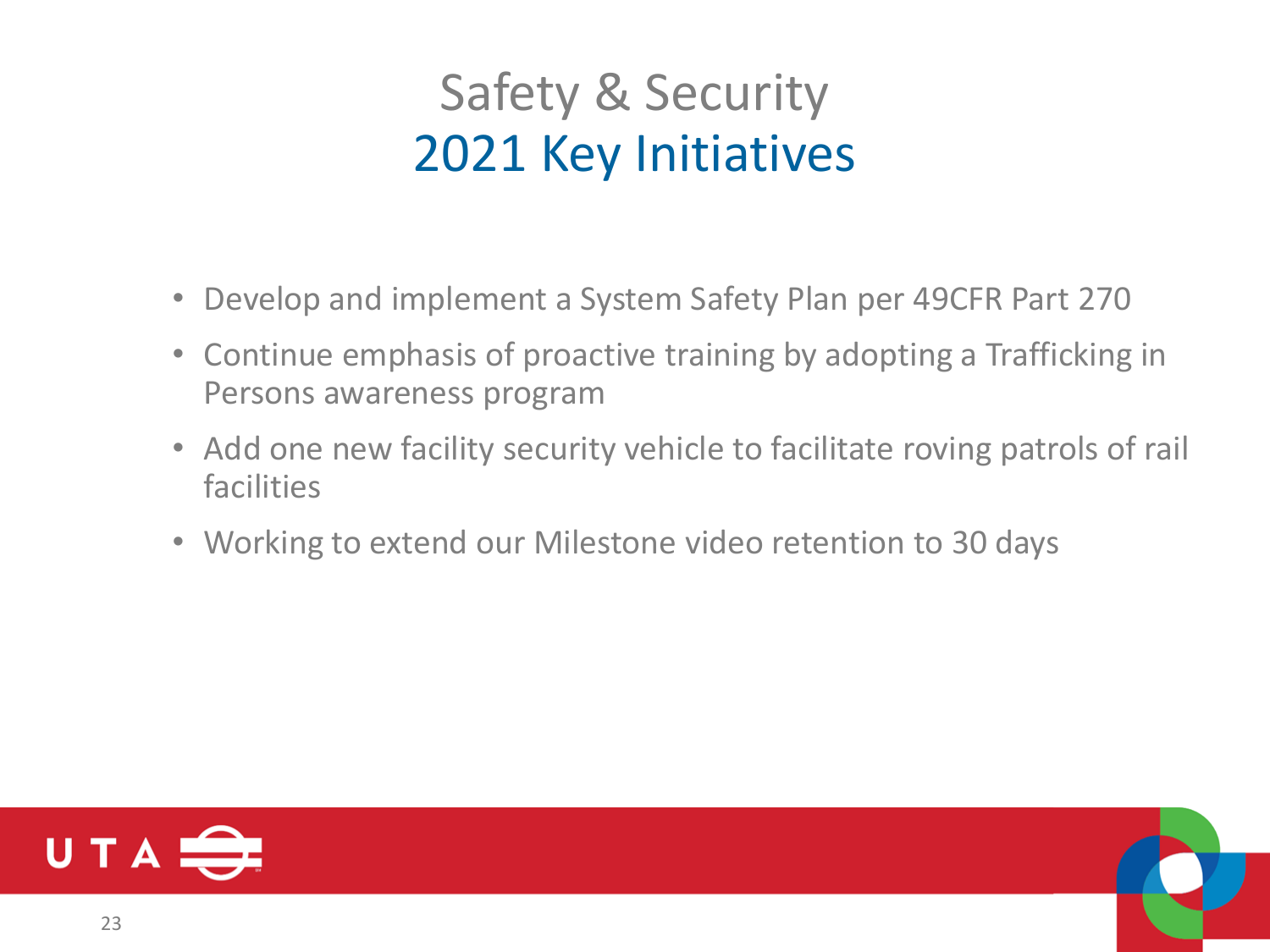#### Operations Analysis & Solutions

Total Funding \$2,528,000 FTE 24.5

**Operations Analysis & Solutions** Jonathan Yip Senior Manager

**Operations Analysis and Solutions**

16.5 FTE

**Data Quality and Ridership** 8.0 FTE



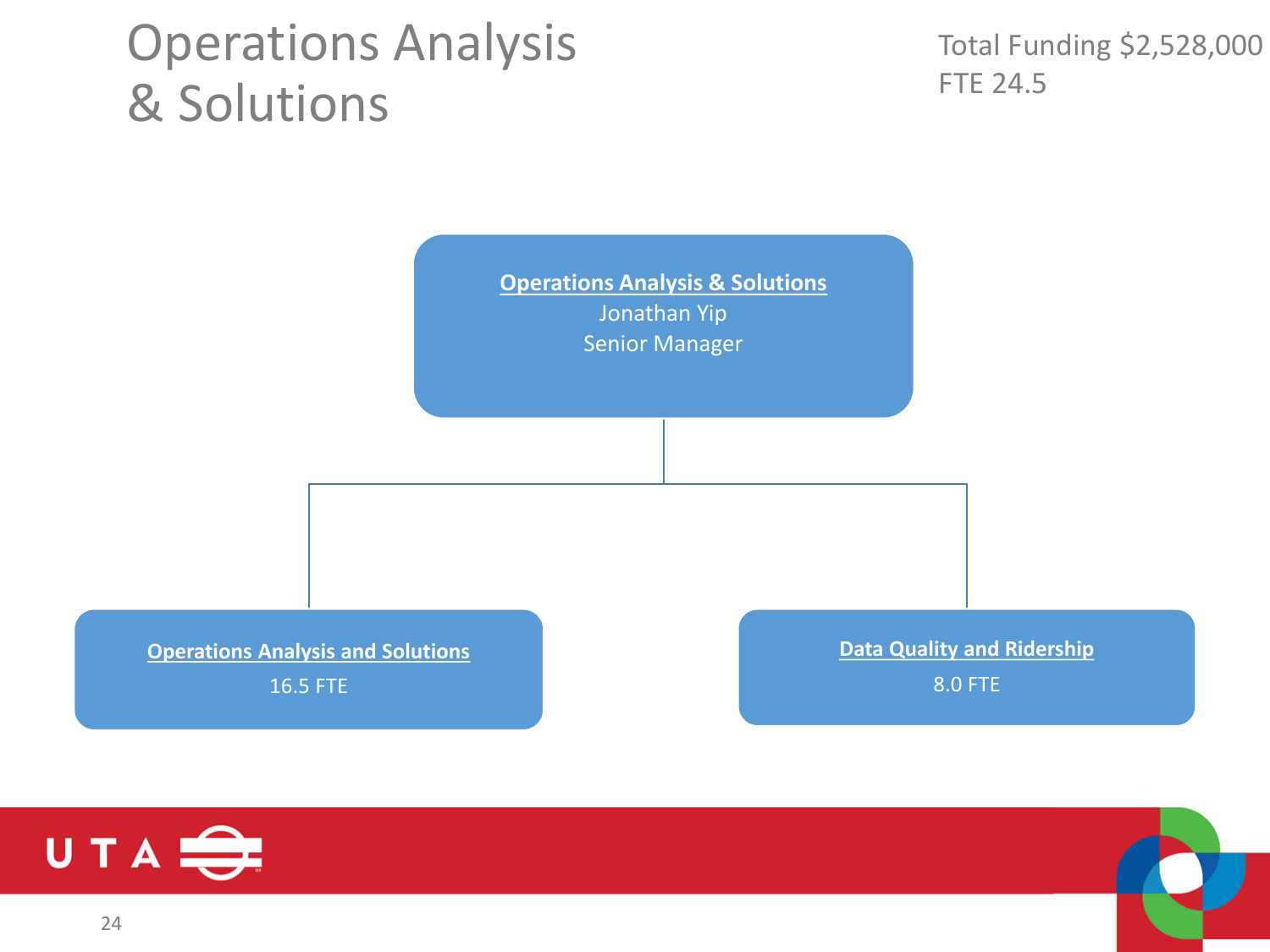### 2021 Operations Analysis Operating Budget Expenses by Department

|                            | FY 2020 Budget | FY 2021 Budget | Change    |
|----------------------------|----------------|----------------|-----------|
| <b>Operations Analysis</b> | \$1,720,593    | \$1,976,816    | \$256,223 |
| Data Quality/Ridership     | 504,502        | 551,564        | 47,062    |
| <b>Total Division</b>      | \$2,225,095    | \$2,528,380    | \$303,285 |

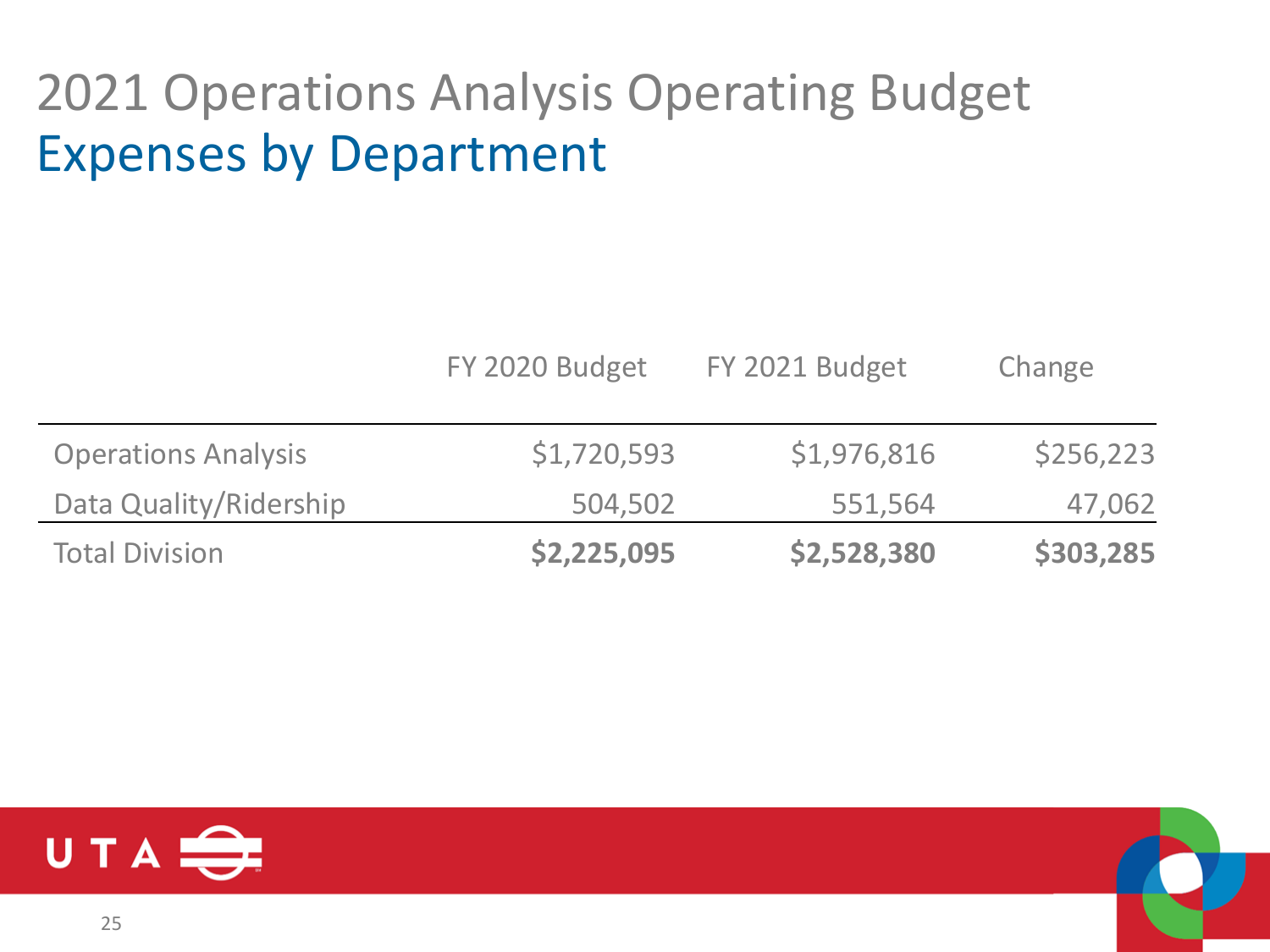### 2021 Operations Analysis Operating Budget Expenses by Category

|                    | FY 2020 Budget | FY 2021 Budget | % Change   |
|--------------------|----------------|----------------|------------|
| <b>Wages</b>       | \$1,555,584    | \$1,734,972    | 11.5%      |
| Fringe             | 591,948        | 691,621        | 16.8%      |
| <b>Services</b>    | 24,205         | 54,905         | 126.8%     |
| Other O&M          | 53,358         | 47,582         | $(10.8)\%$ |
| <b>Total Group</b> | \$2,225,095    | \$2,528,380    | 13.6%      |
| <b>FTE</b>         | 22.5           | 24.5           | 2.0        |

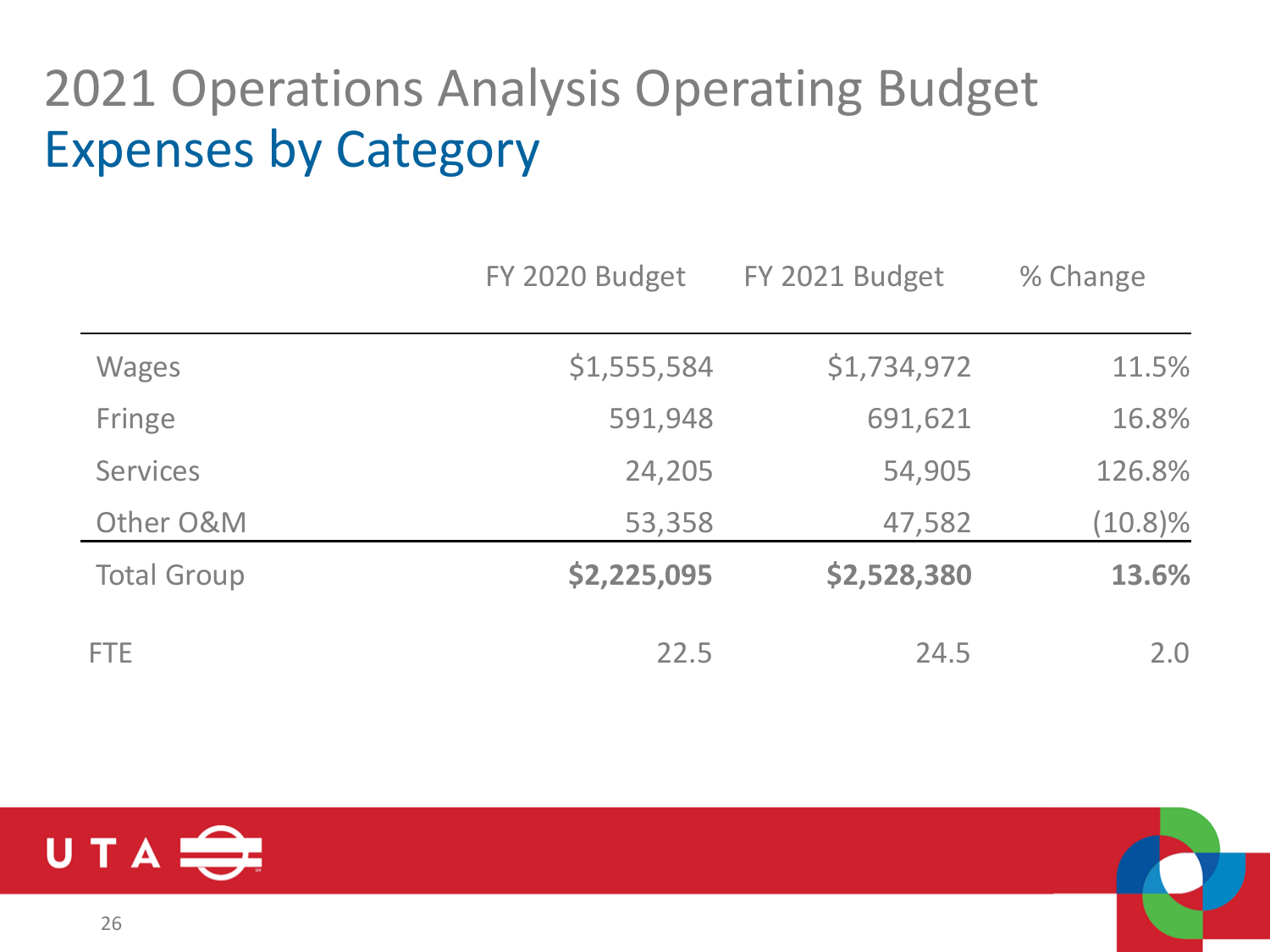### Operations Analysis 2021 Budget Changes

- Add 1 Business Intelligence Analyst to meet growing information needs
- Add 1 Technical Business Analyst position to support business requirement analysis and critical application user support (e.g. JDE Maintenance, Salesforce)
- Add \$35K for professional consulting service to augment growing needs for new business solutions

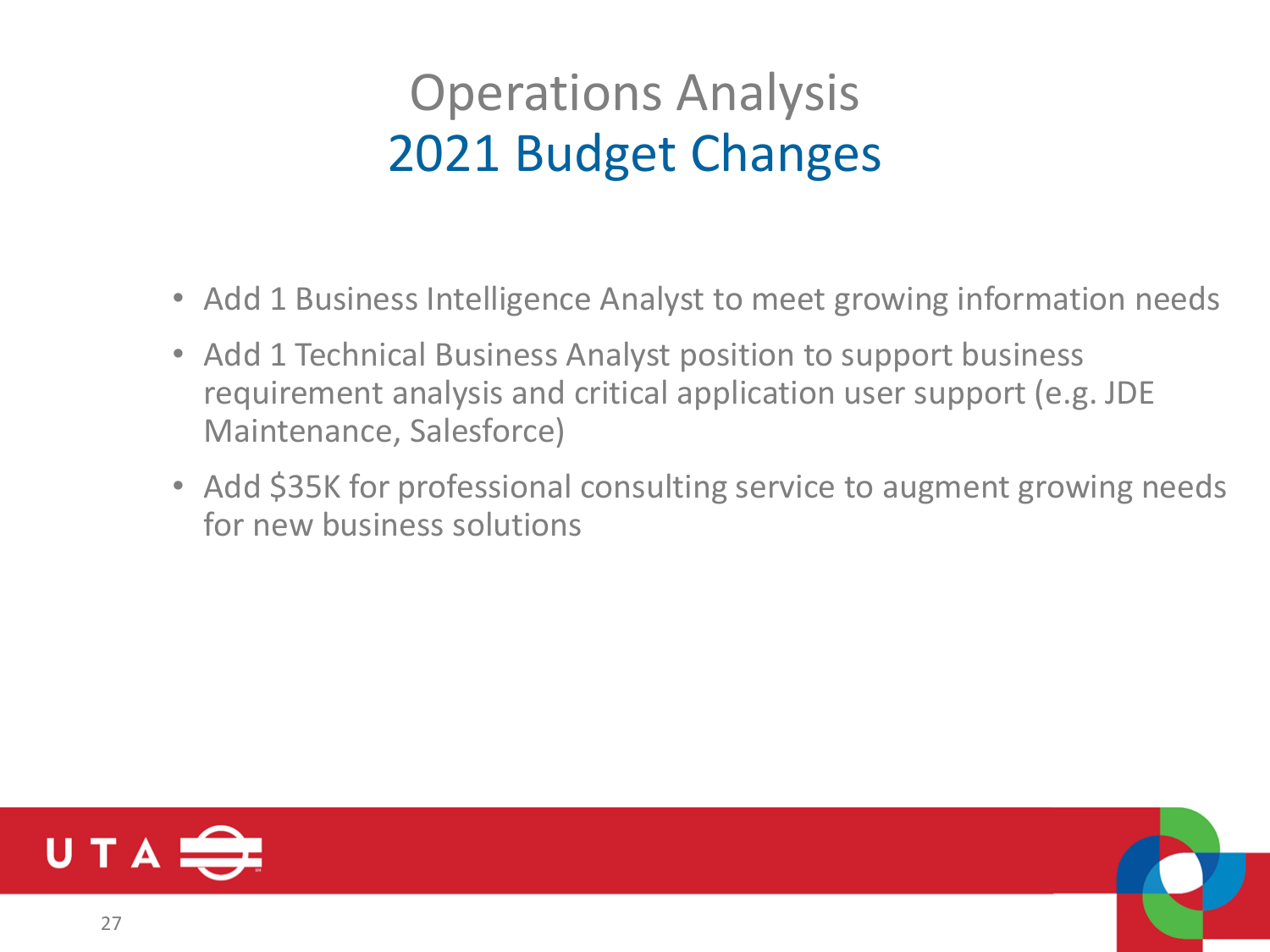### Operations Analysis 2021 Key Initiatives

- Ensure compliance with FTA/State reporting requirements for ridership and service data
- Deliver accurate and actionable data solutions and insights to support UTA's key information needs
- Achieve high ROI in technology investment through business analysis and prioritization
- Improve mission-critical business systems client experience

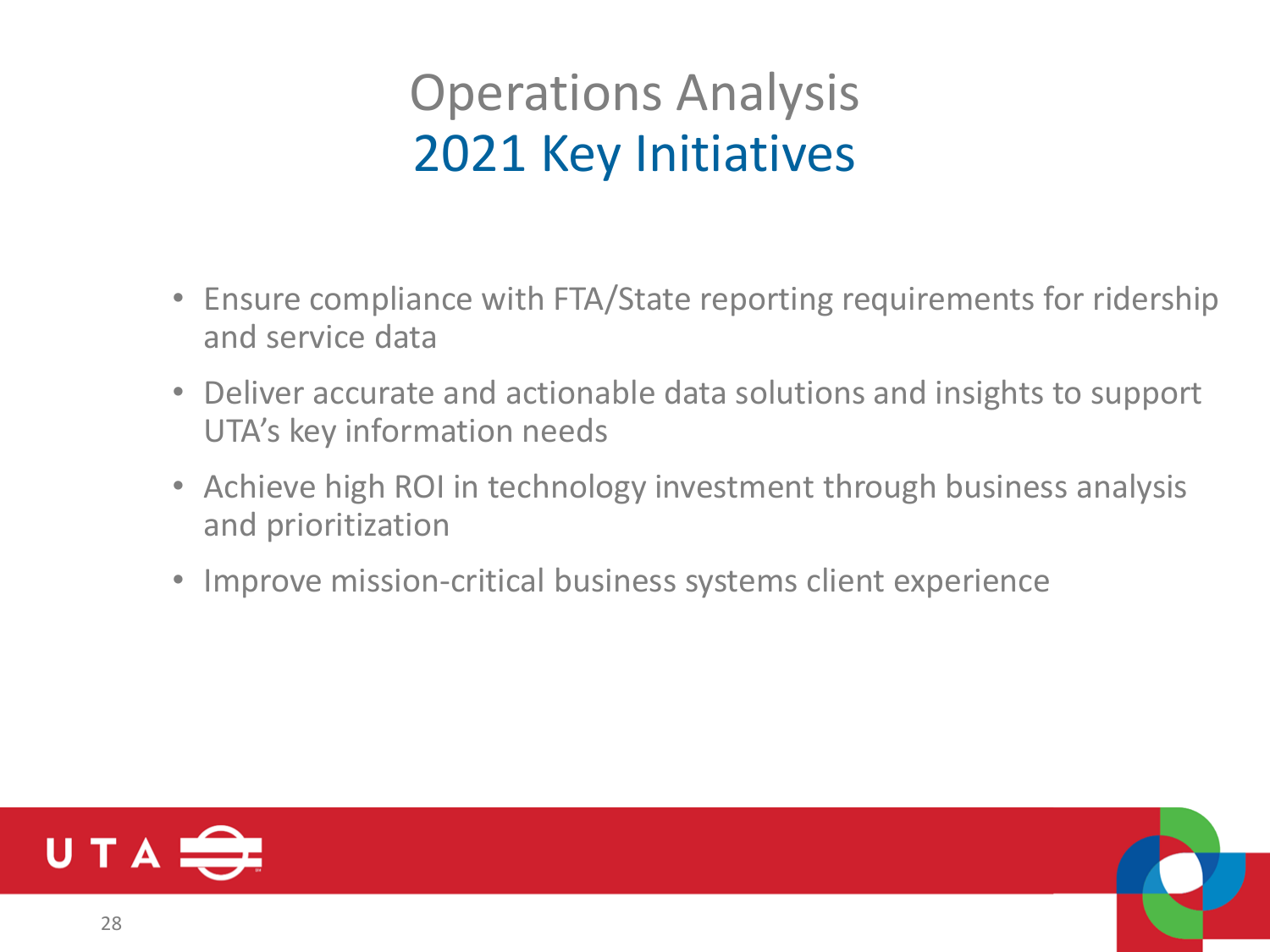#### Civil Rights

Total Funding \$587,000 FTE<sub>4</sub>





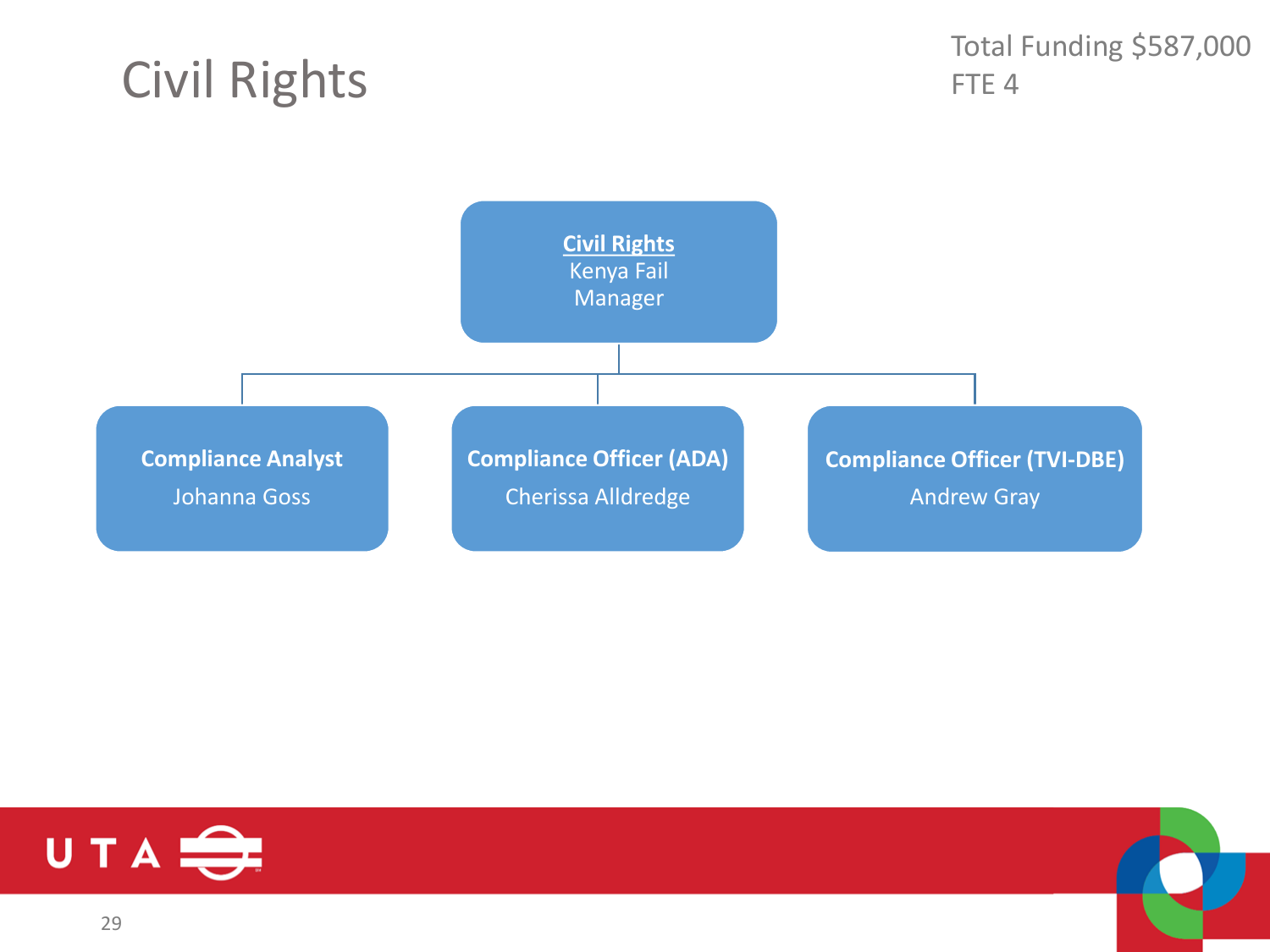## 2021 Civil Rights Operating Budget Expenses by Category

|                    | FY 2020 Budget | FY 2021 Budget | % Change   |
|--------------------|----------------|----------------|------------|
| <b>Wages</b>       | \$483,432      | \$331,344      | $(31.5)\%$ |
| Fringe             | 228,468        | 159,513        | $(30.2)\%$ |
| <b>Services</b>    | 33,245         | 40,510         | 21.9%      |
| Other O&M          | 58,934         | 55,909         | $(5.1)\%$  |
| <b>Total Group</b> | \$804,079      | \$587,276      | $(27.0)\%$ |
| <b>FTE</b>         | 5.0            | 4.0            | (1.0)      |

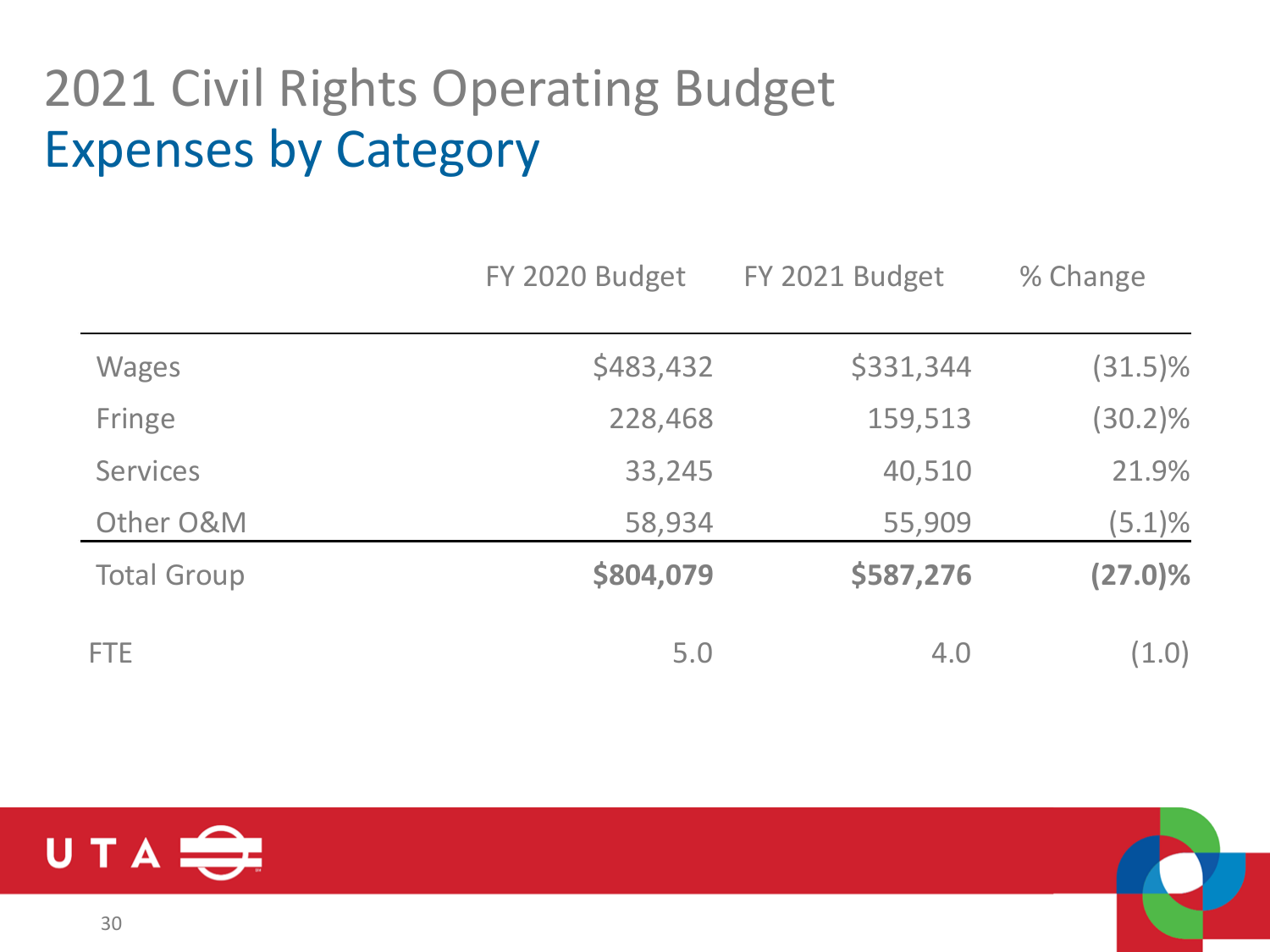### Civil Rights 2021 Budget Changes

- 27% decrease due to the transfer of Risk Compliance Officer FTE to Executive Director budget
- Increased Services by \$4K for ASL interpretation/translation services
- Increased Services by \$3K for consultant support of Paratransit eligibility process

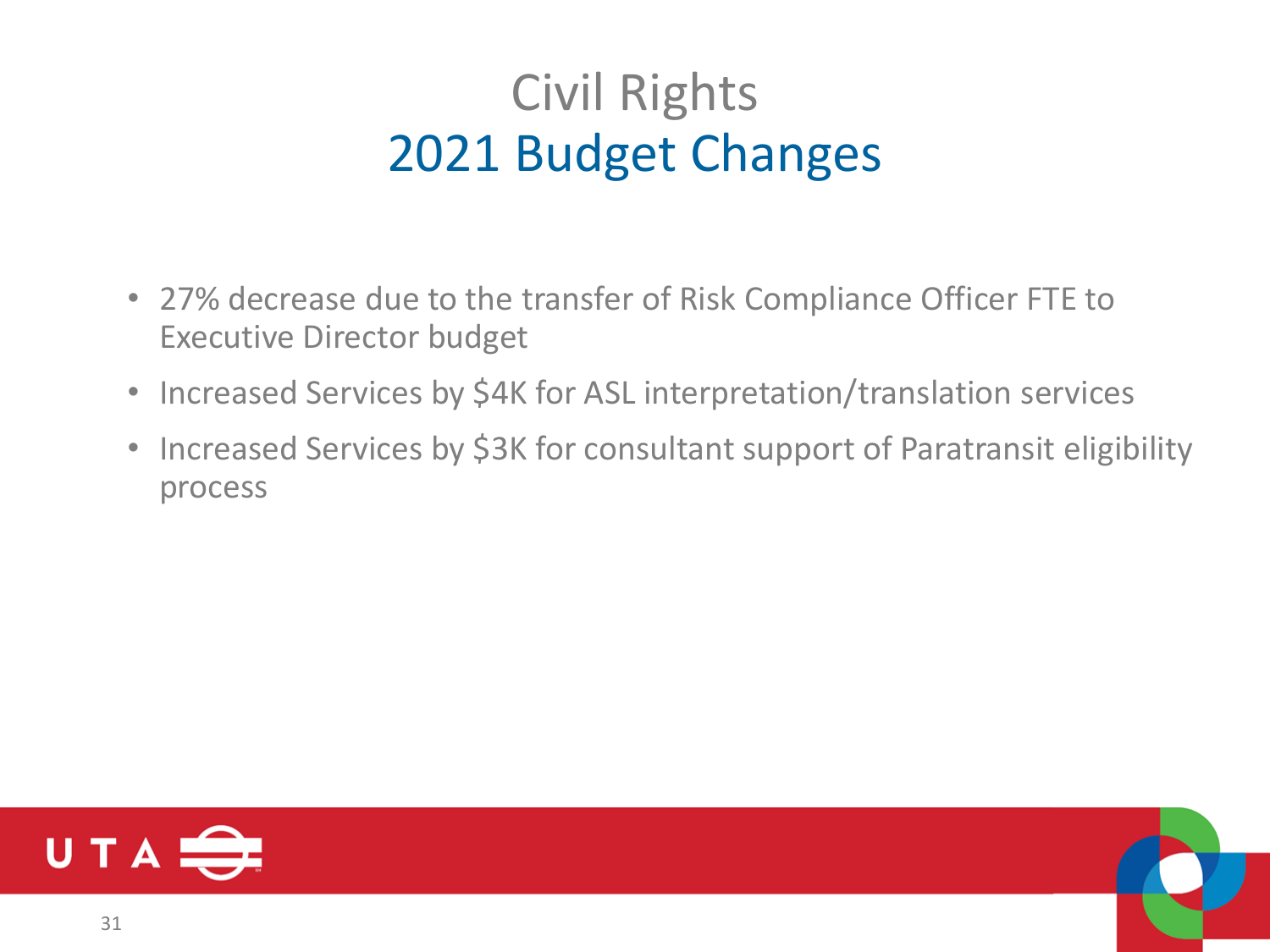### Civil Rights 2021 Key Initiatives

- Proactively maintain compliance with local and federal Civil Rights requirements
- Provide responsive, accountable and trustworthy technical advice to clients regarding civil rights compliance
- Review and update UTA Policies and SOPs related to Title VI, DBE, ADA, and EEO
- Partner with other departments to develop and modify automated data analytics reporting for civil rights compliance
- Identify employee training opportunities that foster inclusion and compliance
- Increase community engagement with UTA's programs and procurements

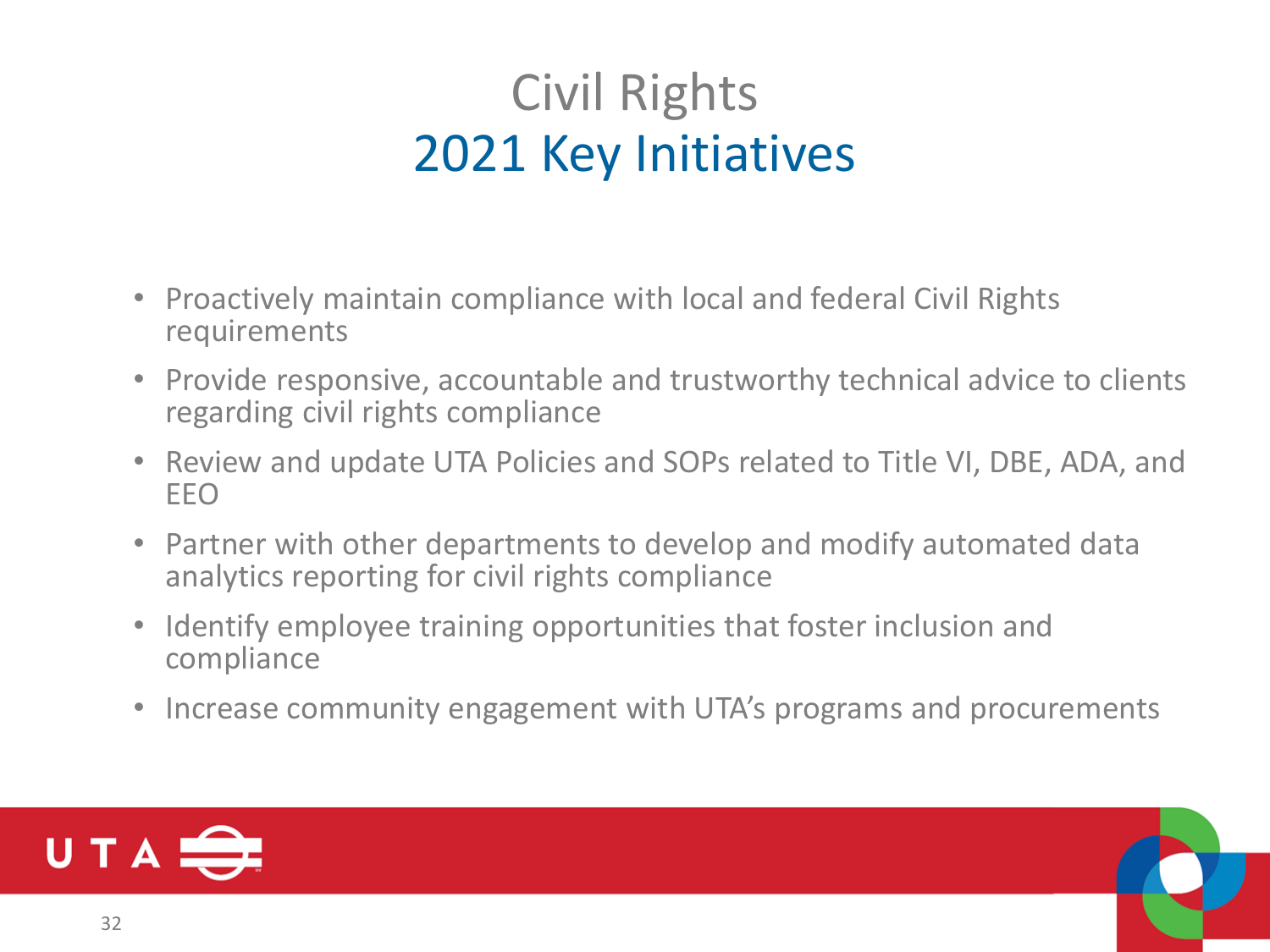# 2021 Budget Presentation *Communications & Marketing*

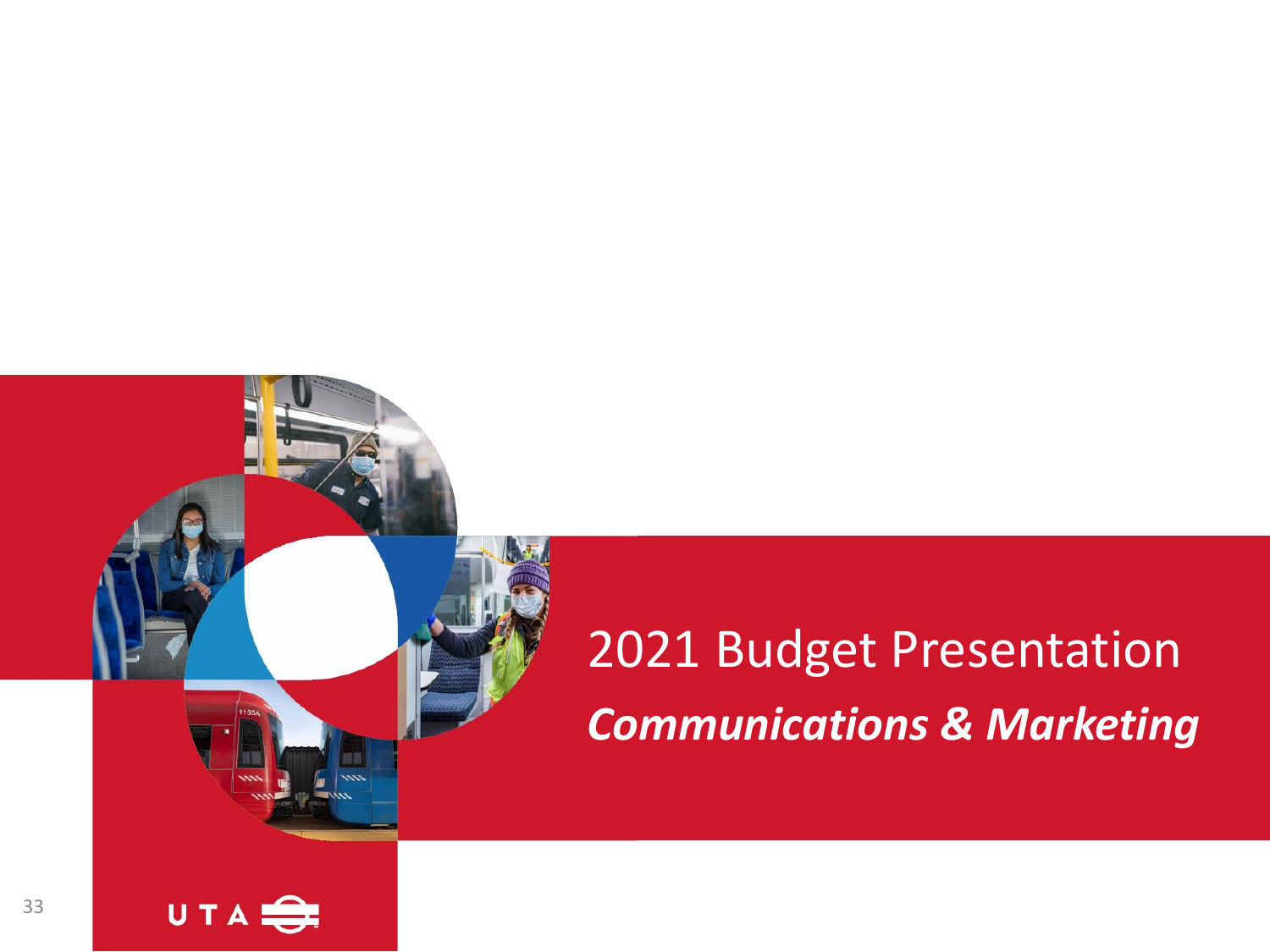

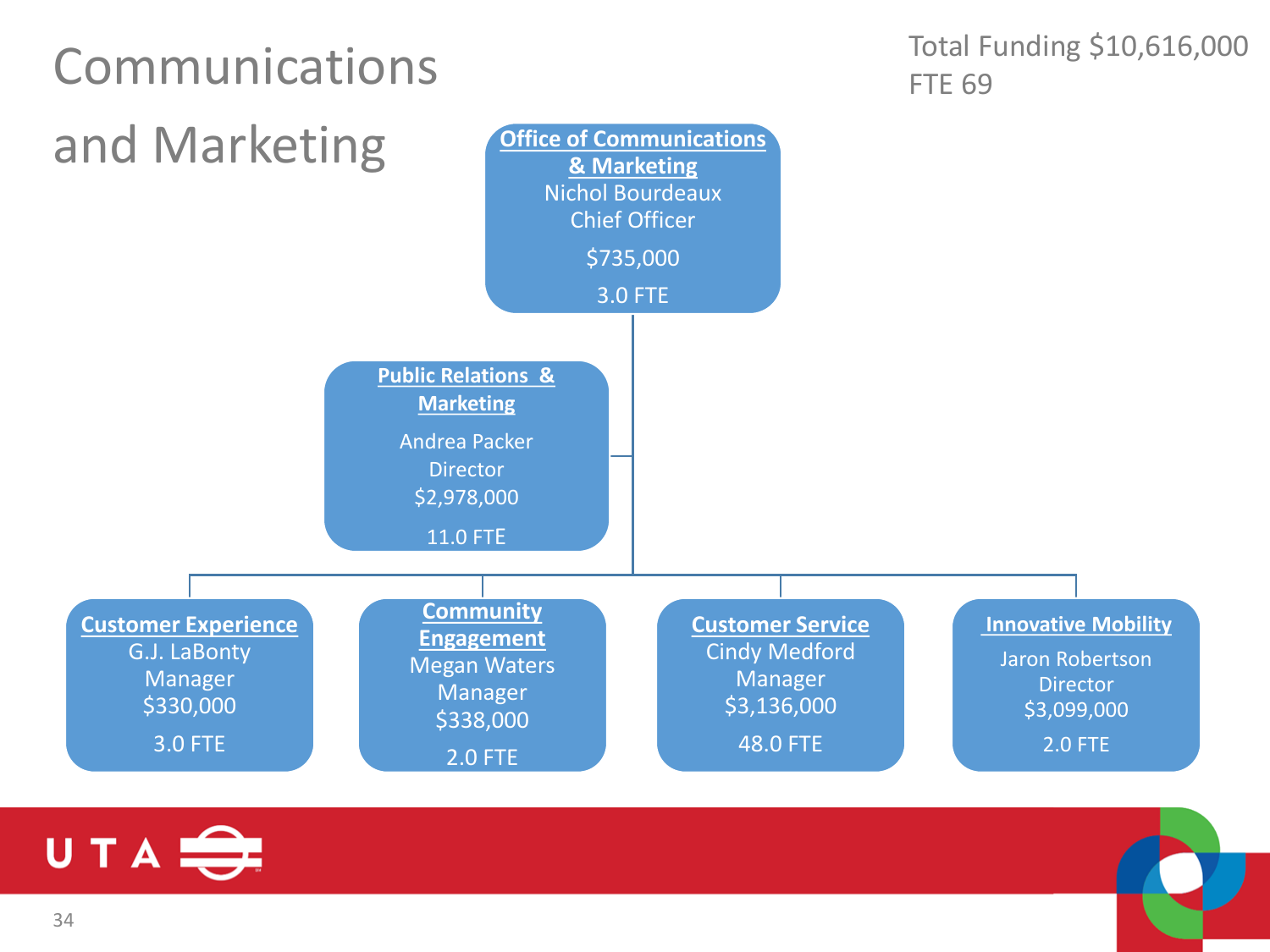### 2021 Proposed Communications & Marketing Operating Budget Expenses: \$10.6M





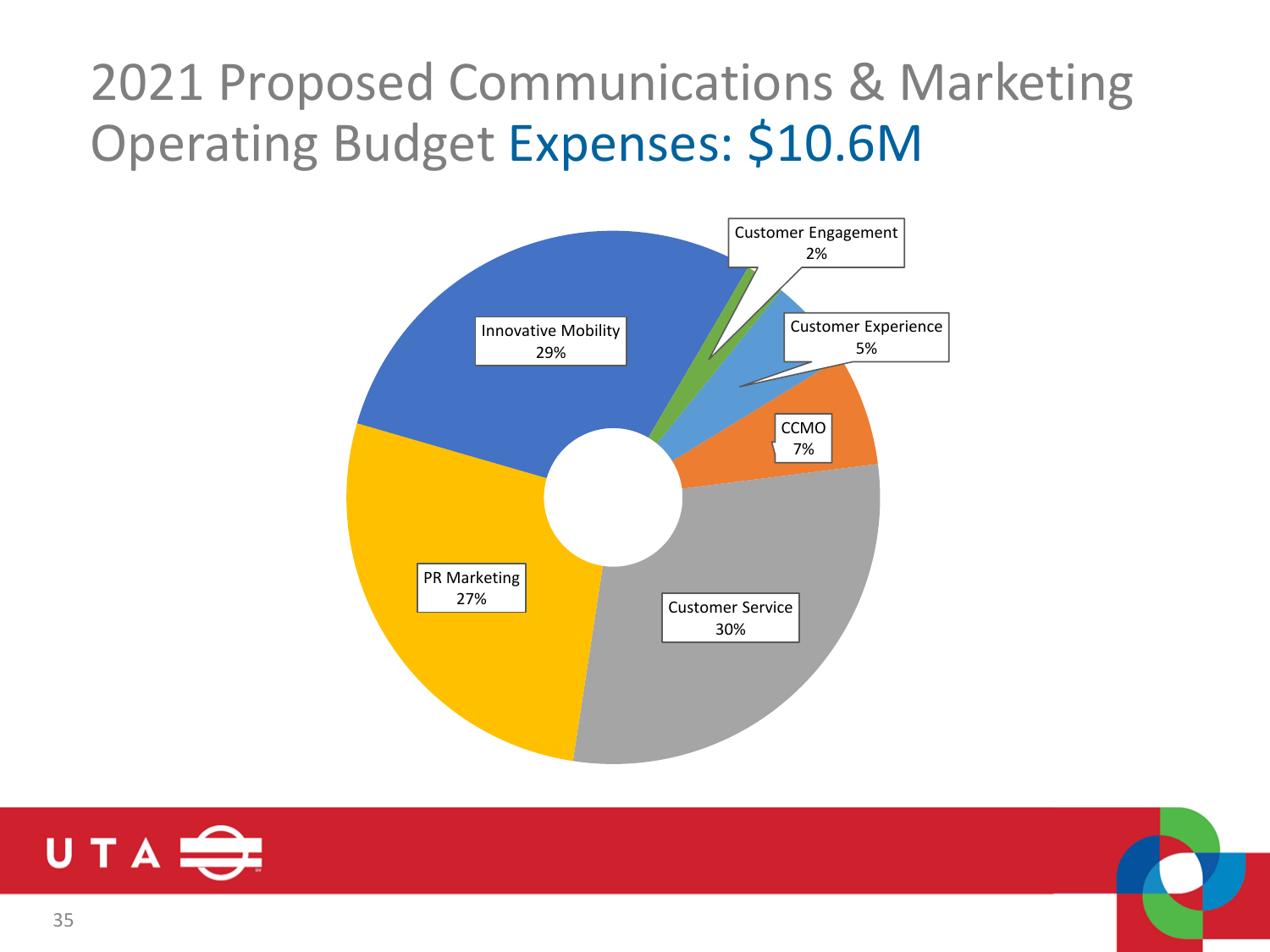### 2021 Proposed Communications & Marketing Operating Budget Expenses by Department

| Category                     | 2020 Amended<br><b>Budget</b> | 2021 Proposed<br><b>Budget</b> | Change<br>$FY20 - FY21$ |
|------------------------------|-------------------------------|--------------------------------|-------------------------|
| <b>Chief Comm. Marketing</b> | \$718,726                     | \$735,064                      | \$16,338                |
| PR & Marketing               | 2,877,952                     | 2,978,779                      | 100,827                 |
| <b>Community Engagement</b>  | 255,120                       | 337,773                        | 82,653                  |
| <b>Customer Experience</b>   | 576,260                       | 330,253                        | (246,007)               |
| <b>Customer Service</b>      | 3,132,784                     | 3,135,566                      | 2,782                   |
| <b>Innovative Mobility</b>   | 3,083,029                     | 3,098,852                      | 15,823                  |
| <b>Totals</b>                | \$10,643,871                  | \$10,616,287                   | \$(27,584)              |

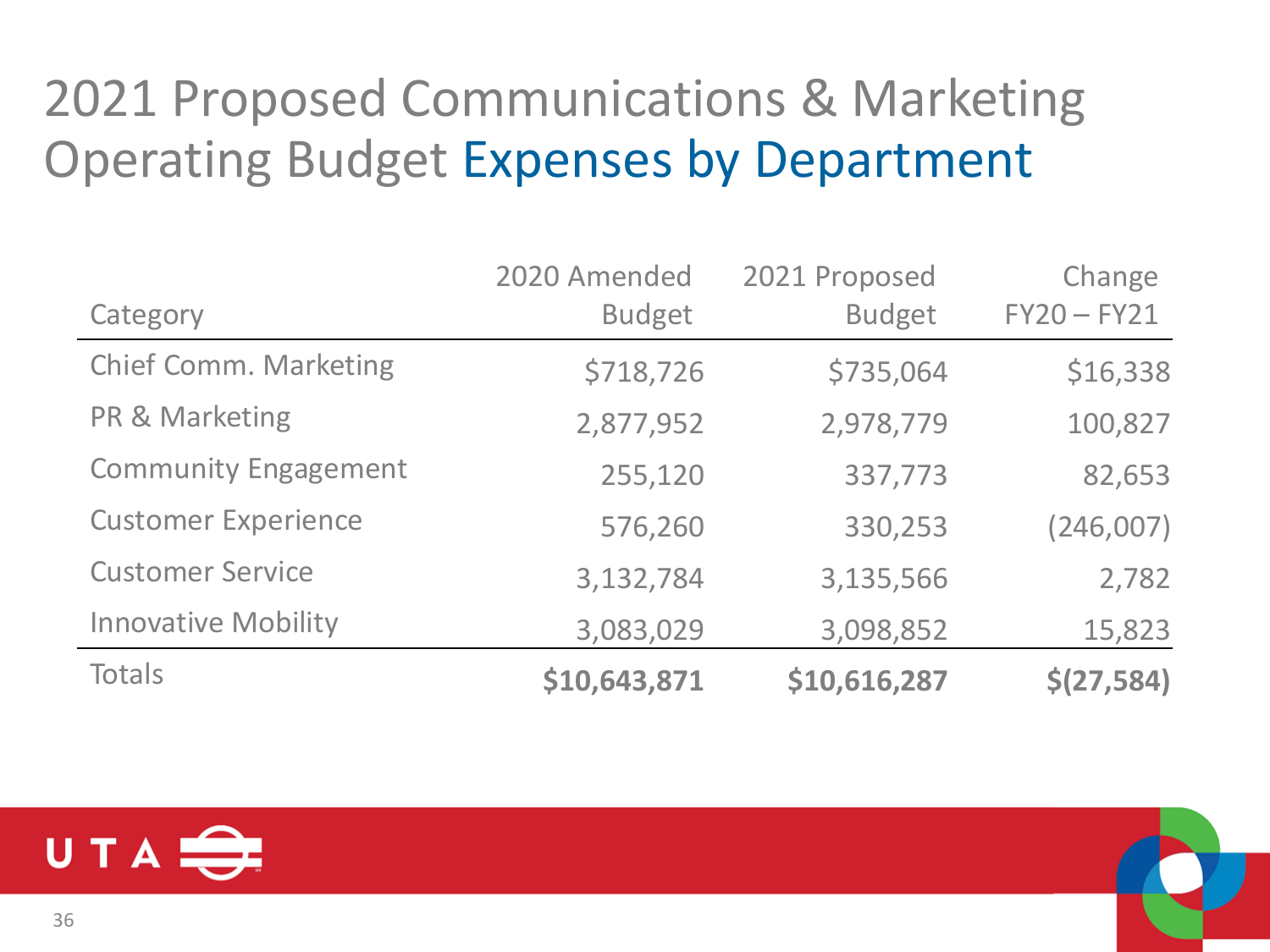## 2021 Proposed Communications & Marketing Operating Budget Expenses by Category

|                 | 2020 Amended  | 2021 Proposed | Change        |
|-----------------|---------------|---------------|---------------|
| Category        | <b>Budget</b> | <b>Budget</b> | $FY20 - FY21$ |
| <b>Wages</b>    | \$3,762,616   | \$3,855,100   | 2.5%          |
| Fringe          | 1,731,480     | 1,695,740     | $(2.1)\%$     |
| <b>Services</b> | 3,996,877     | 3,901,897     | $(2.4)\%$     |
| Media           | 605,000       | 610,000       | 0.8%          |
| Other O&M       | 547,898       | 553,550       | 1.0%          |
| Totals          | \$10,643,871  | \$10,616,287  | (0.3)%        |

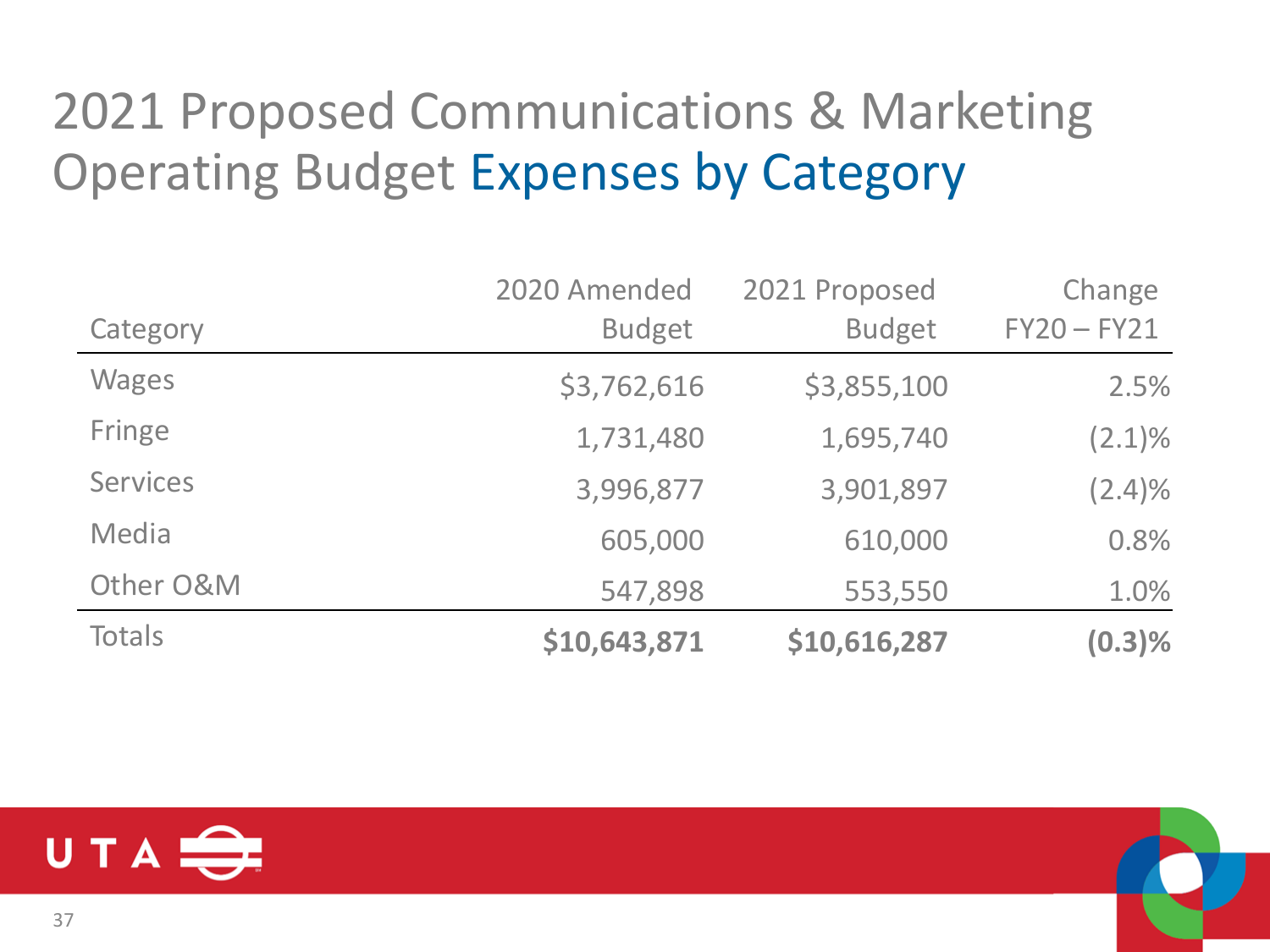#### Communications & Marketing FTE Summary 2020 Budget and 2021 Proposed Budget

|                            | 2020          | 2021     |        |        |
|----------------------------|---------------|----------|--------|--------|
|                            | <b>Budget</b> | Proposed | Change | Reason |
| Chief Comm.<br>Marketing   | 3.0           | 3.0      | 0.0    |        |
| <b>PR &amp; Marketing</b>  | 11.0          | 11.0     | 0.0    |        |
| Community<br>Engagement    | 2.0           | 2.0      | 0.0    |        |
| Customer<br>Experience     | 3.0           | 3.0      | 0.0    |        |
| <b>Customer Service</b>    | 48.0          | 48.0     | 0.0    |        |
| <b>Innovative Mobility</b> | 2.0           | 2.0      | 0.0    |        |
| <b>Totals</b>              | 69.0          | 69.0     | 0.0    |        |

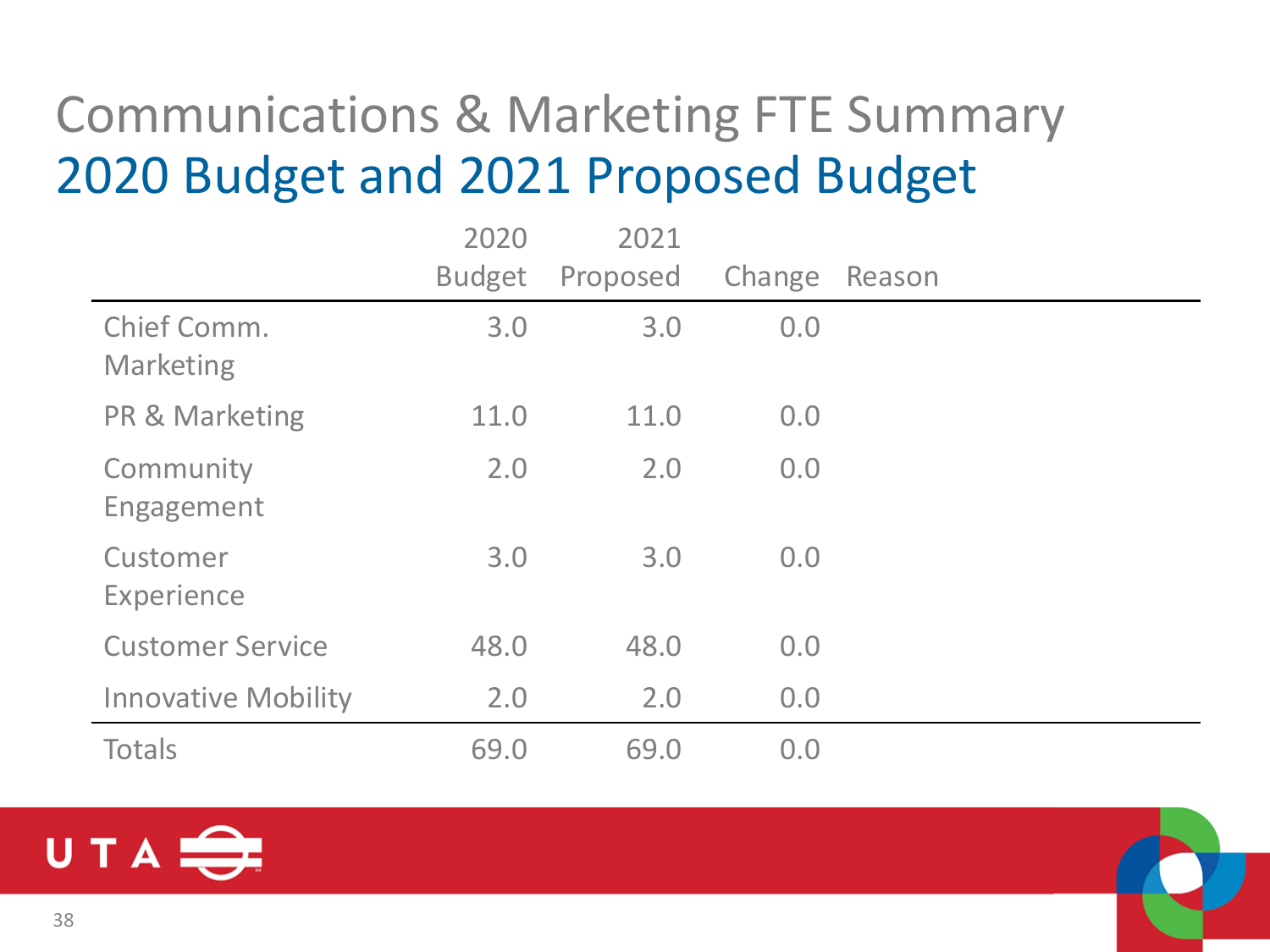## 2021 Proposed CCMO Operating Budget Expenses by Category

|                        | 2020 Amended  | 2021 Proposed | Change        |
|------------------------|---------------|---------------|---------------|
| Category               | <b>Budget</b> | <b>Budget</b> | $FY20 - FY21$ |
| <b>Wages</b>           | \$301,992     | \$315,144     | 4.4%          |
| Fringe                 | 101,628       | 110,020       | 8.3%          |
| <b>Services</b>        | 130,000       | 115,000       | $(11.5)\%$    |
| <b>APTA/Other Dues</b> | 155,000       | 180,000       | 16.1%         |
| Other O&M              | 30,106        | 14,900        | $(50.5)\%$    |
| <b>Totals</b>          | \$718,726     | 735,064       | 2.3%          |
|                        |               |               |               |
| <b>FTE</b>             | 3.0           | 3.0           | 0.0           |

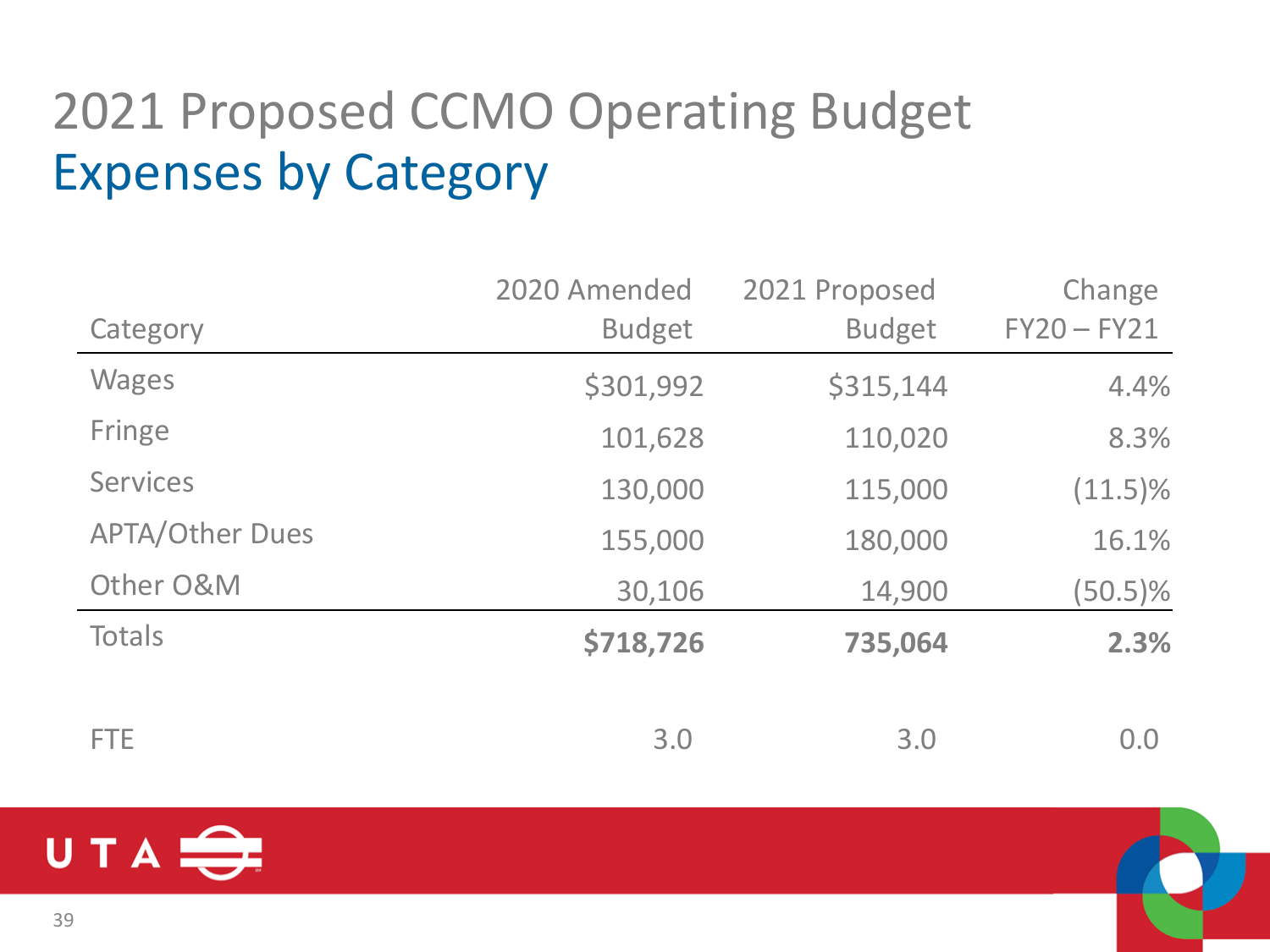## Communications and Marketing 2021 Budget Changes

- FTE's remain unchanged
- Overall budget remained neutral
- Majority of line items reduced
- Added funds to the Dues and Memberships line item to enhance participation in chambers and community organizations: +\$25K

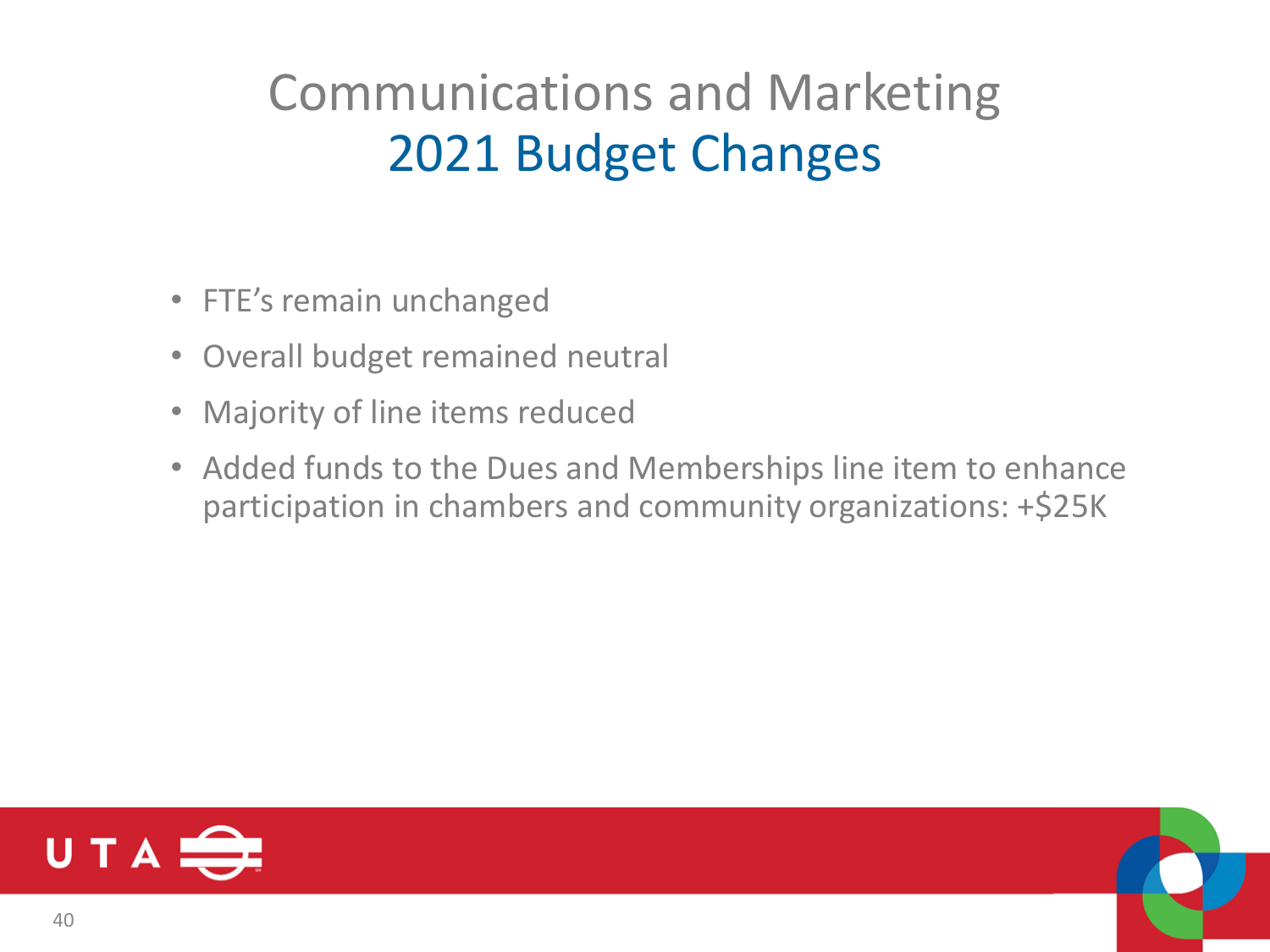#### Communications and Marketing 2021 Key Initiatives

- Complete RFP for on-demand services and innovative technology that can be used for key service integration
- Build strong community outreach programs with professional groups such as chambers, community agencies and private organizations that strengthen UTA's relationships in the community
- Continue to strengthen relationships and implement programs that help build access to opportunities for low income, transit-dependent and underserved communities



41

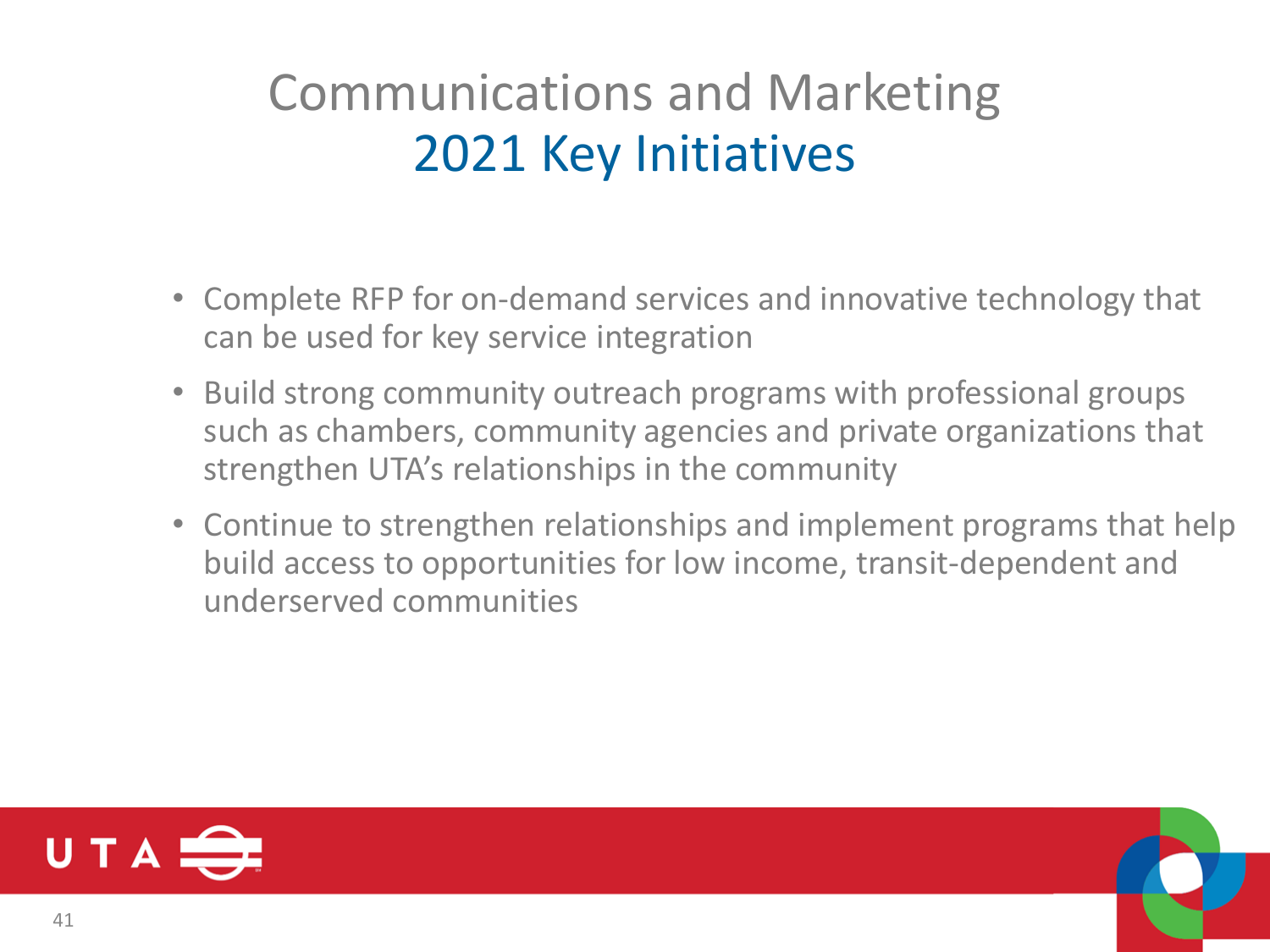

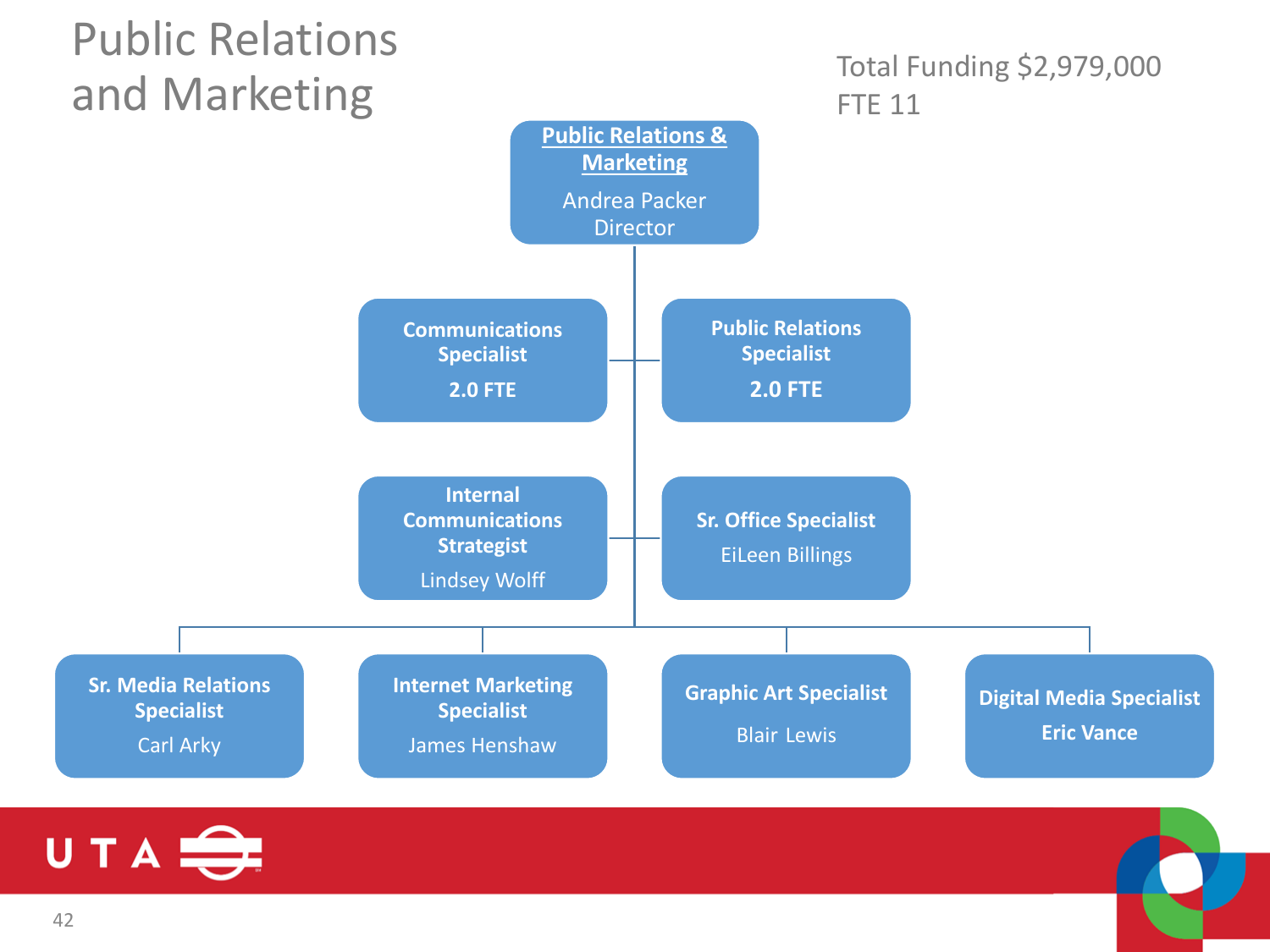#### 2021 Proposed Public Relations & Marketing Operating Budget Expenses by Category

|                 | 2020 Amended  | 2021 Proposed | Change        |
|-----------------|---------------|---------------|---------------|
| Category        | <b>Budget</b> | <b>Budget</b> | $FY20 - FY21$ |
| <b>Wages</b>    | \$920,592     | \$943,104     | 2.4%          |
| Fringe          | 341,160       | 357,675       | 4.8%          |
| <b>Services</b> | 829,700       | 909,000       | 9.6%          |
| Media           | 605,000       | 605,000       | 0.0%          |
| Other O&M       | 181,500       | 164,000       | $(9.6)\%$     |
| <b>Totals</b>   | \$2,877,952   | \$2,978,779   | 3.5%          |
|                 |               |               |               |
| <b>FTE</b>      | 11.0          | 11.0          | 0.0           |

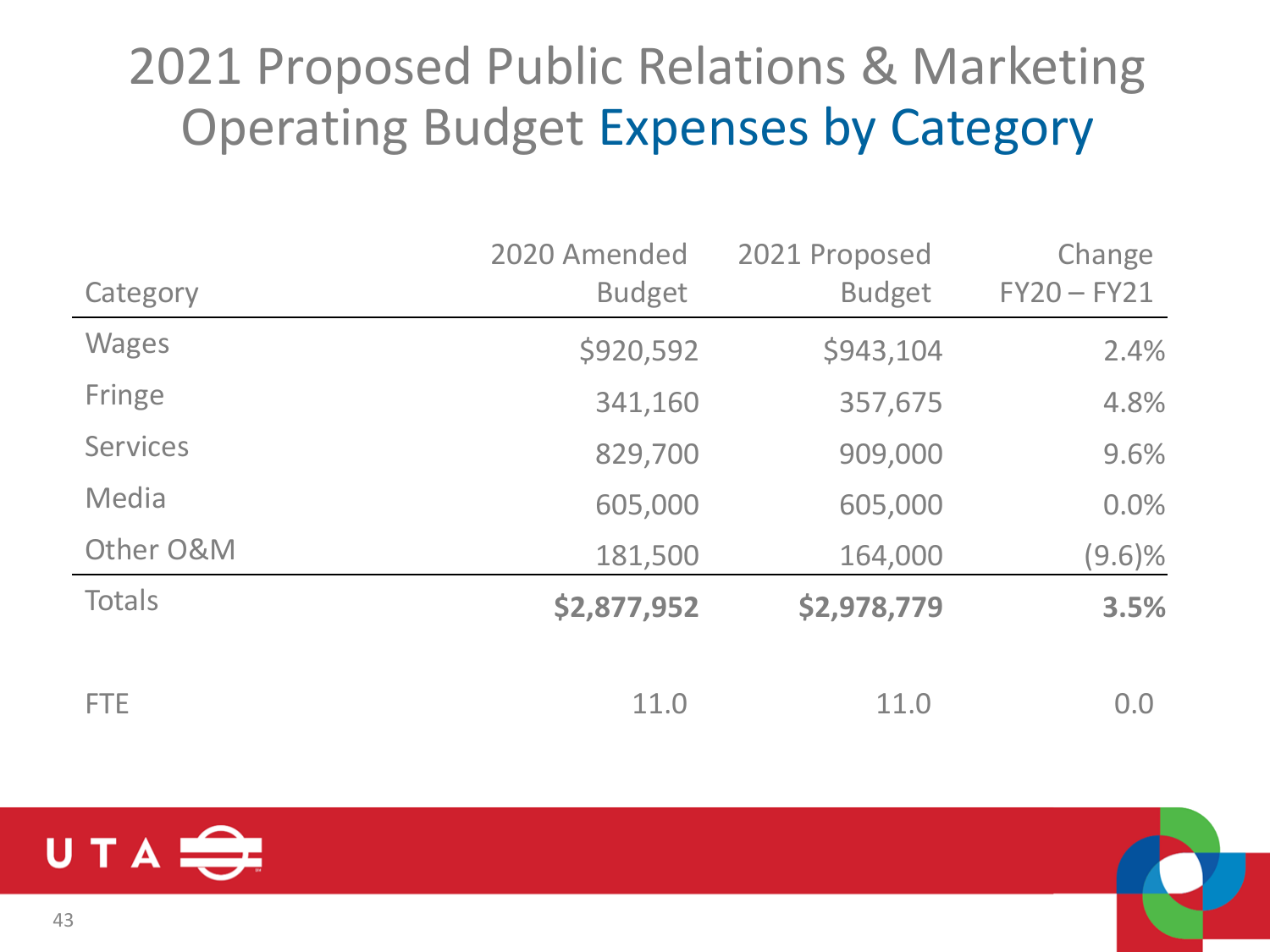#### Public Relations and Marketing 2021 Budget Changes

• UTA Website: The most notable change to the proposed 2021 budget is an increase of \$80K for website enhancements

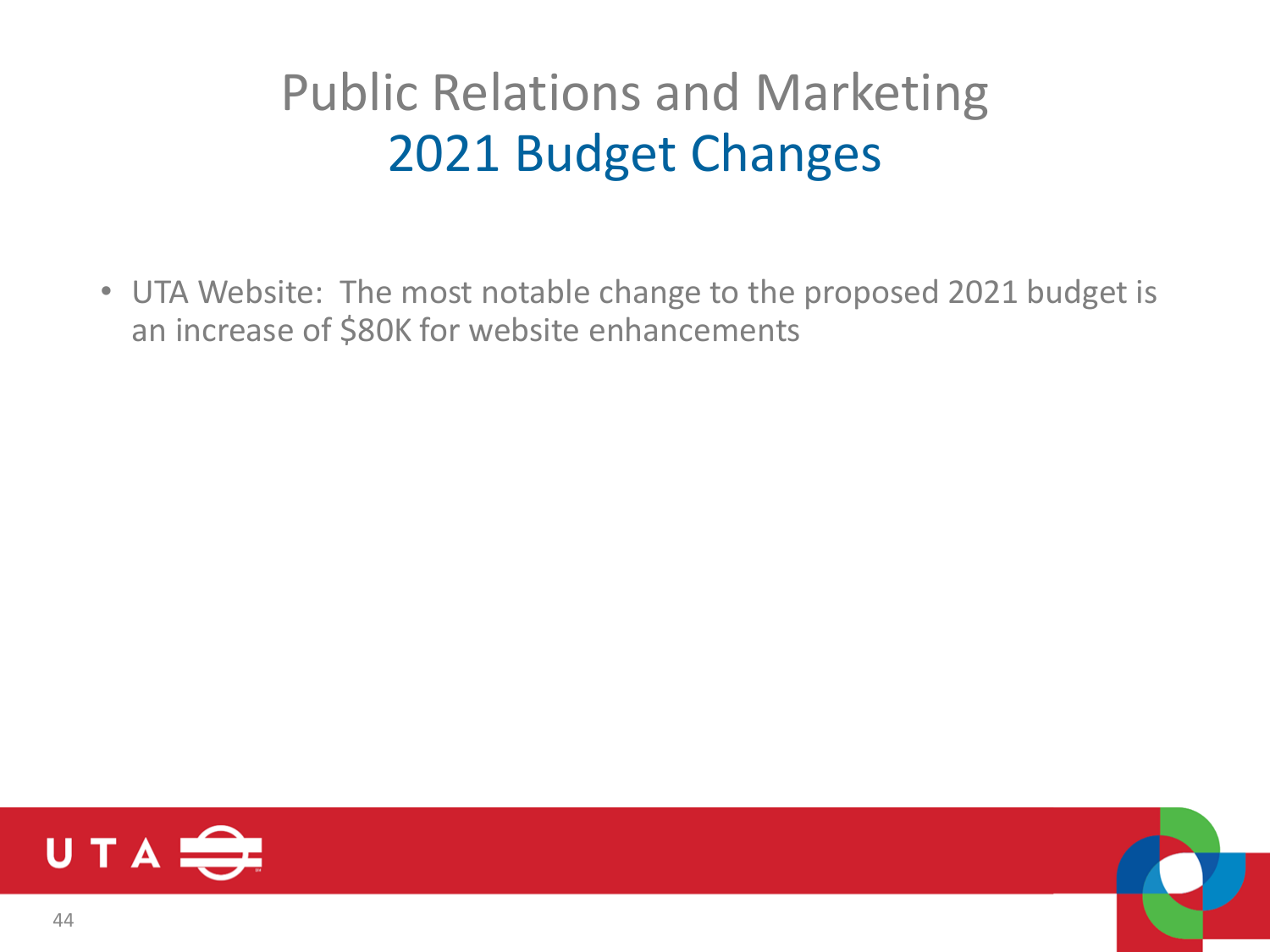#### Public Relations and Marketing 2021 Key Initiatives

- Moving forward with website redesign
- Develop and implement a communications and messaging strategy to successfully emerge from COVID-19 and rebuild ridership and customer confidence
- Implement improved analytics and reporting of UTA news, social media and online coverage

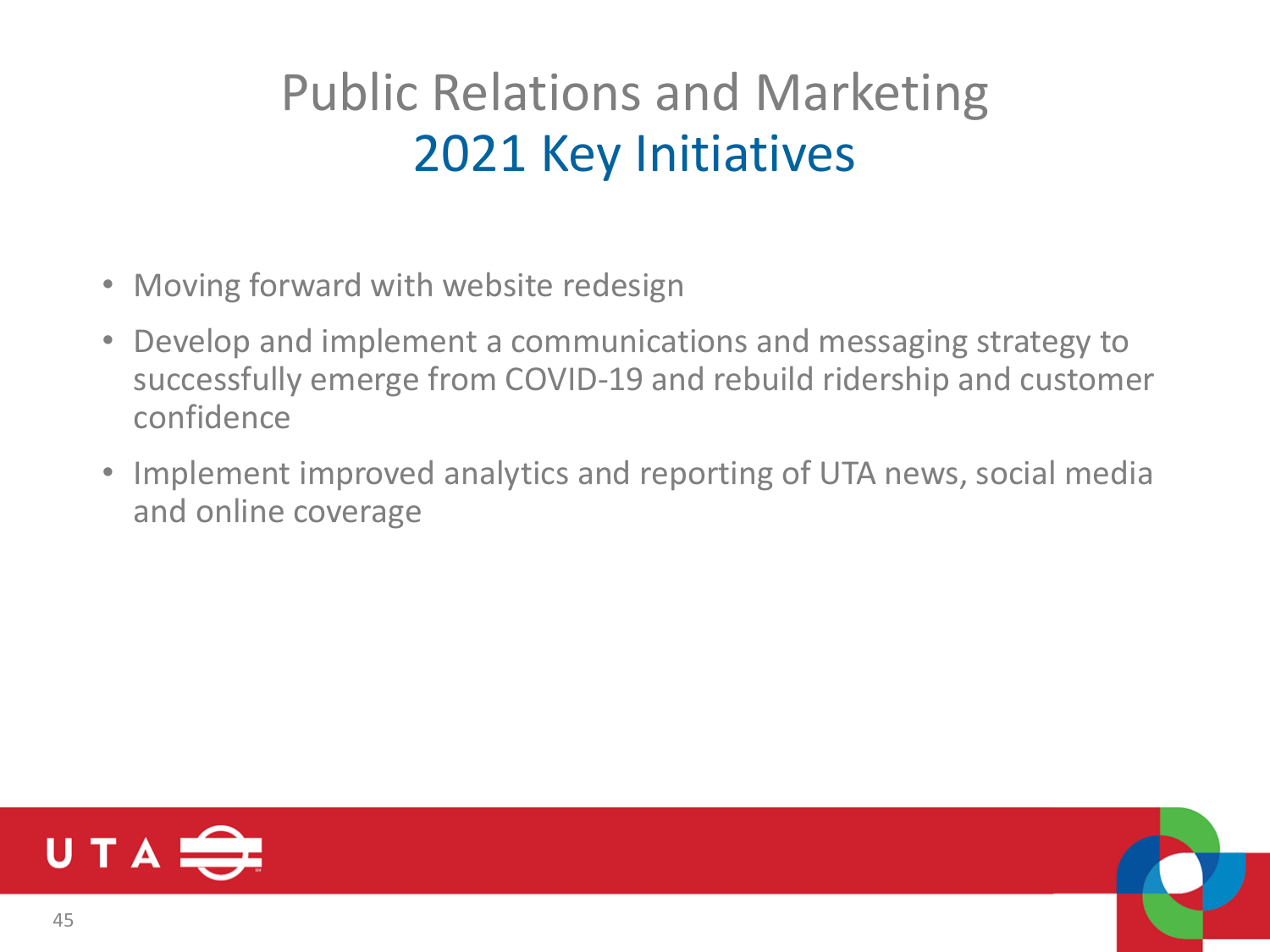#### Customer Experience

Total Funding \$330,000 FTE<sub>3</sub>





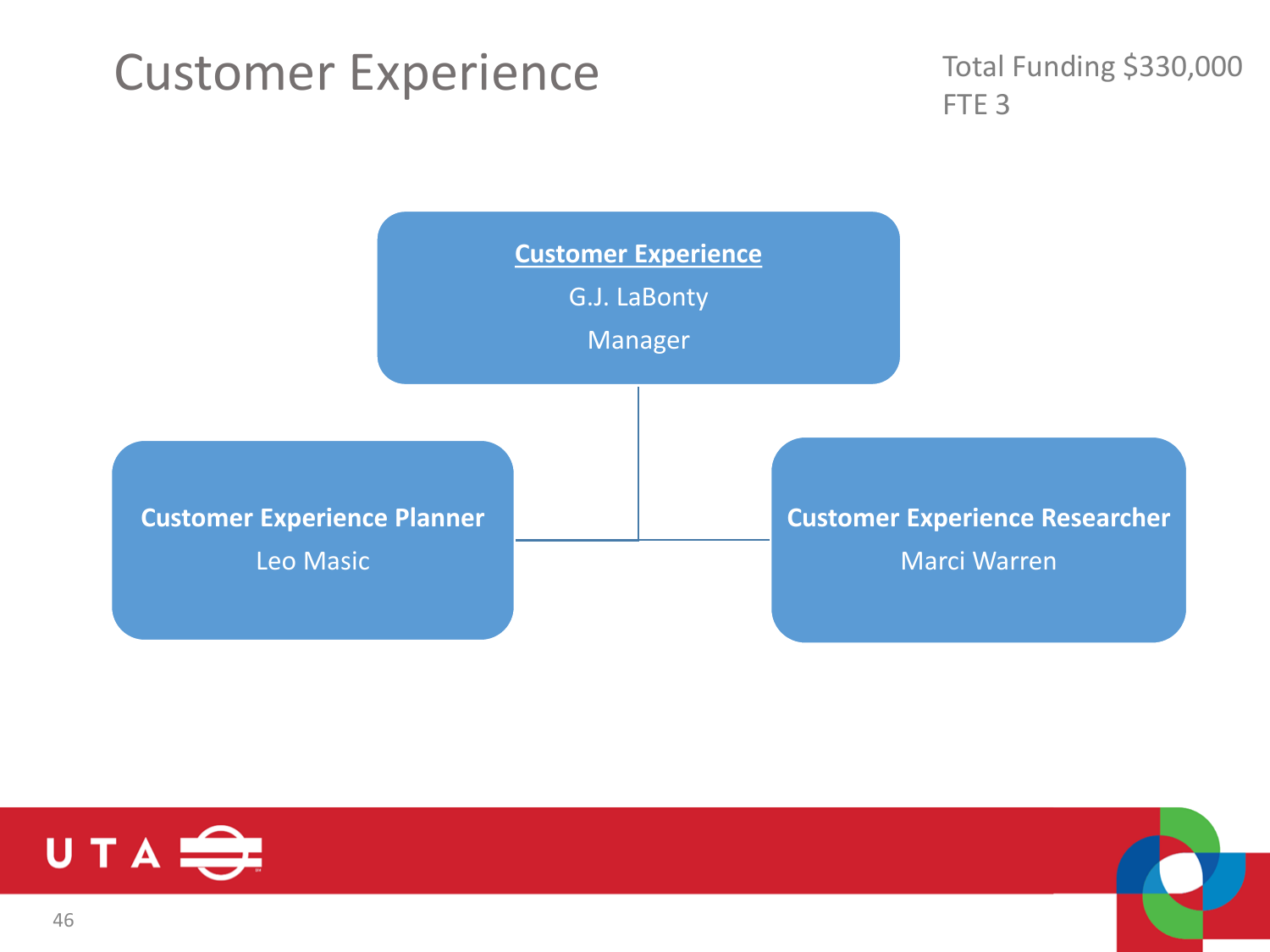## 2021 Proposed Customer Experience Operating Budget Expenses by Category

|                 | 2020 Amended  | 2021 Proposed | Change        |
|-----------------|---------------|---------------|---------------|
| Category        | <b>Budget</b> | <b>Budget</b> | $FY20 - FY21$ |
| <b>Wages</b>    | \$216,216     | \$224,412     | 3.8%          |
| Fringe          | 76,044        | 91,341        | 20.1%         |
| <b>Services</b> | 255,000       | 12,000        | $(95.3)\%$    |
| Other O&M       | 29,000        | 2,500         | $(91.4)\%$    |
| Totals          | \$576,260     | \$330,253     | $(42.7)\%$    |
| FTE.            | 3.0           | 3.0           | 0.0           |

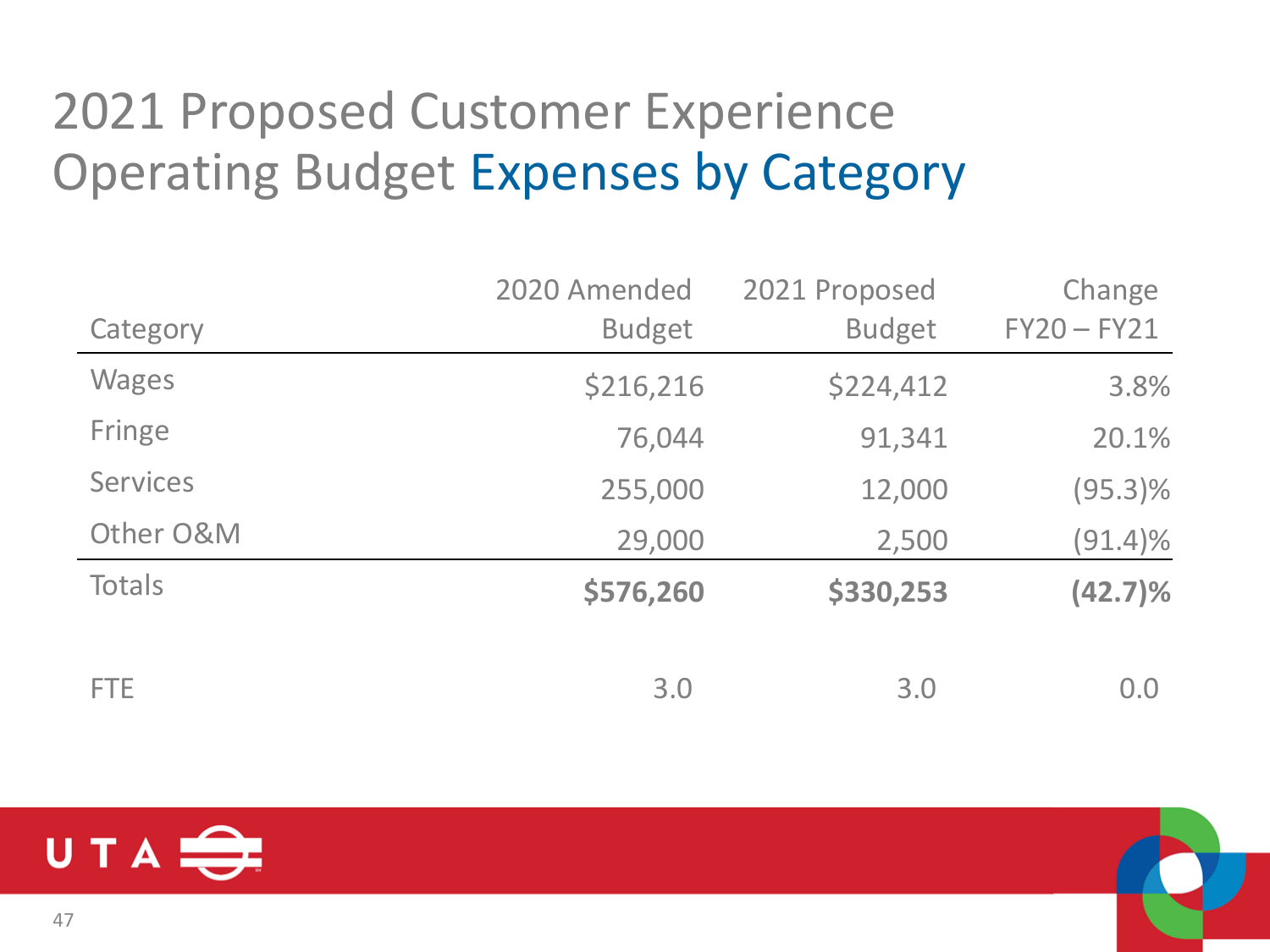#### Customer Experience 2021 Budget Changes

• Other Expenses – down (\$269.5K). This was largely due a one-time \$250K expense in the 2019 budget that was used for the On Board Survey



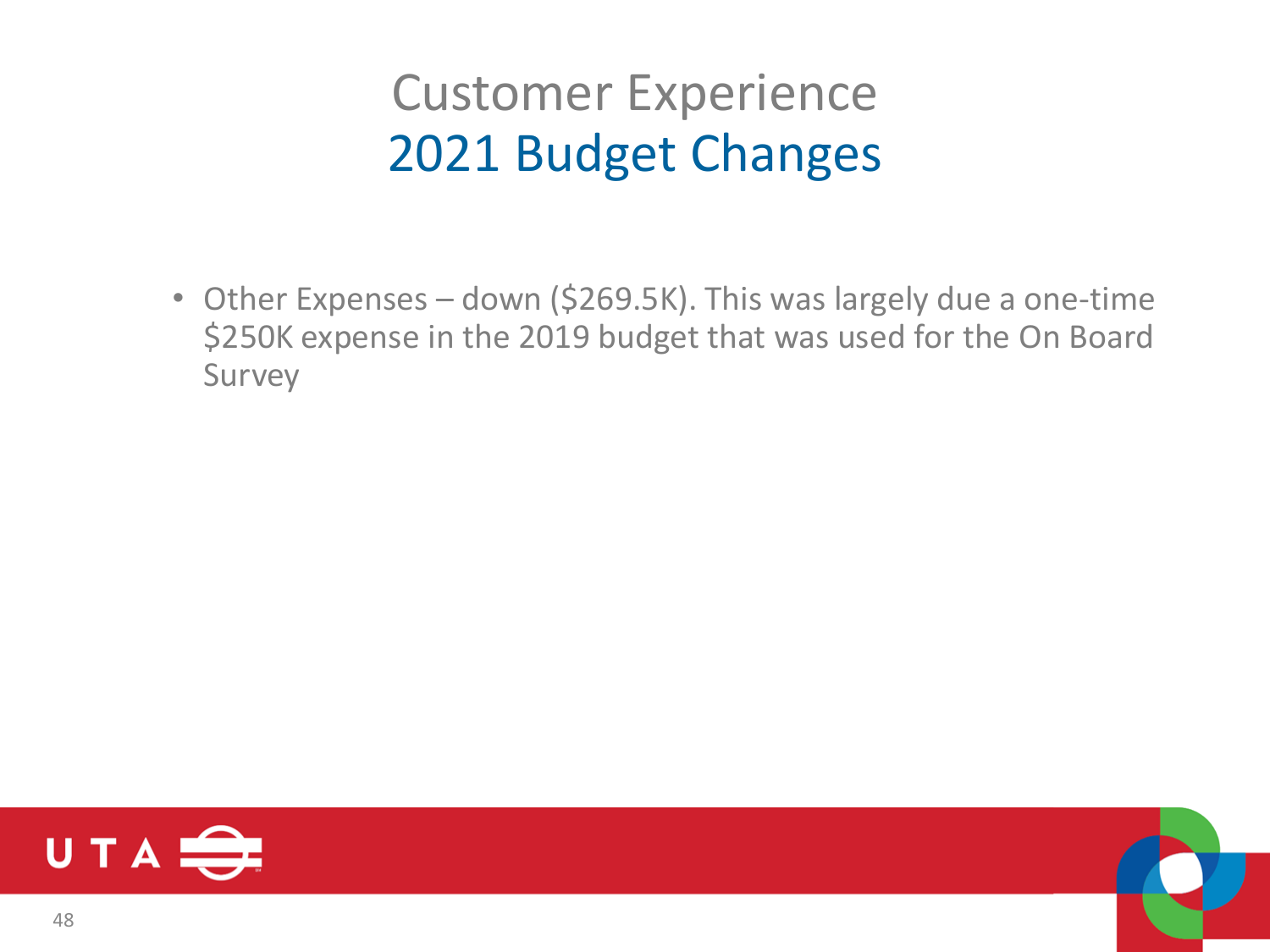#### Customer Experience 2021 Key Initiatives

- Develop comprehensive rider and trip profiles to better understand the return from COVID-19 to full service
- Continue implementation of Bus Stop Master Plan
- Wayfinding Implementation Digital Bus Stop Signage
- Revise GTFS feed with as many customer information fields as possible to enhance customer experience with current technologies
- On board announcement SOP to include messages during service interruptions
- Roll out bus interior signage program with a consistent look and feel
- Complete UTA Public Art Inspection, Inventory and Maintenance Plan



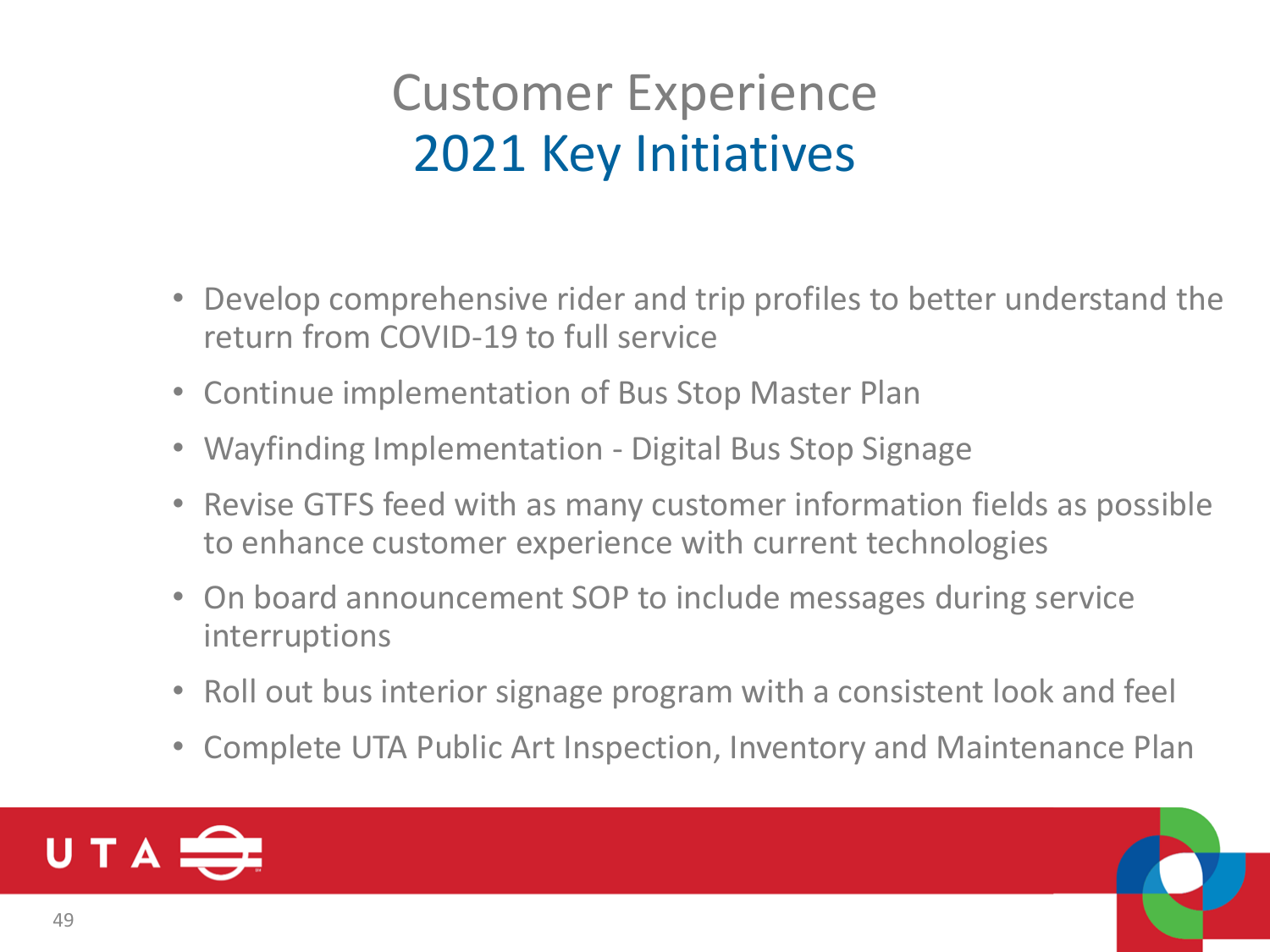#### Customer Service

Total Funding \$3,136,000 **FTE 48** 



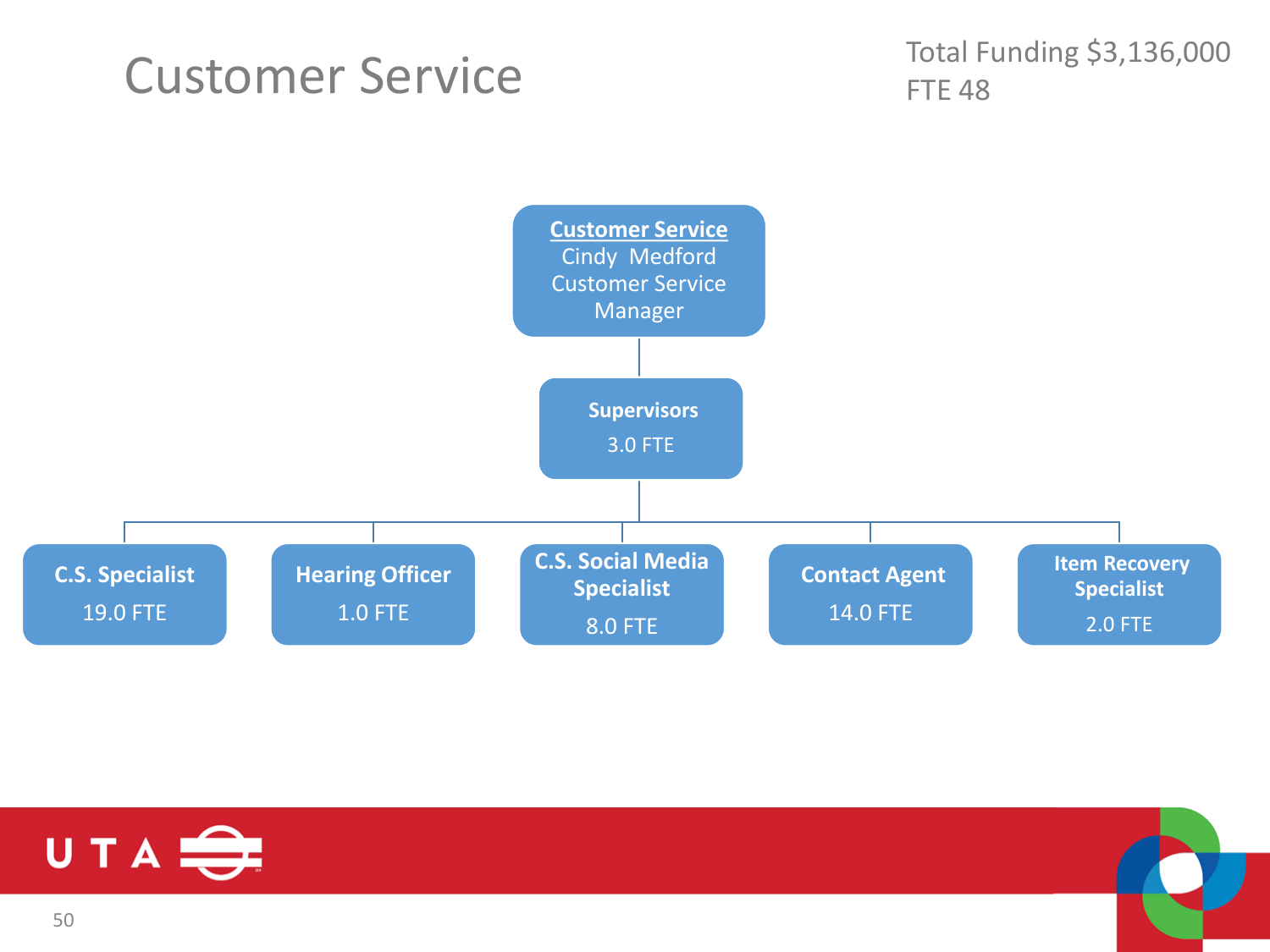## 2021 Proposed Customer Service Operating Budget Expenses by Category

|               | 2020 Amended  | 2021 Proposed | Change        |
|---------------|---------------|---------------|---------------|
| Category      | <b>Budget</b> | <b>Budget</b> | $FY20 - FY21$ |
| <b>Wages</b>  | \$1,961,776   | \$1,997,440   | 1.8%          |
| Fringe        | 1,064,712     | 996,916       | (6.4)%        |
| Other O&M     | 106,296       | 141,210       | 32.8%         |
| <b>Totals</b> | \$3,132,784   | \$3,135,566   | 0.1%          |
| <b>FTE</b>    | 48.0          | 48.0          | 0.0           |

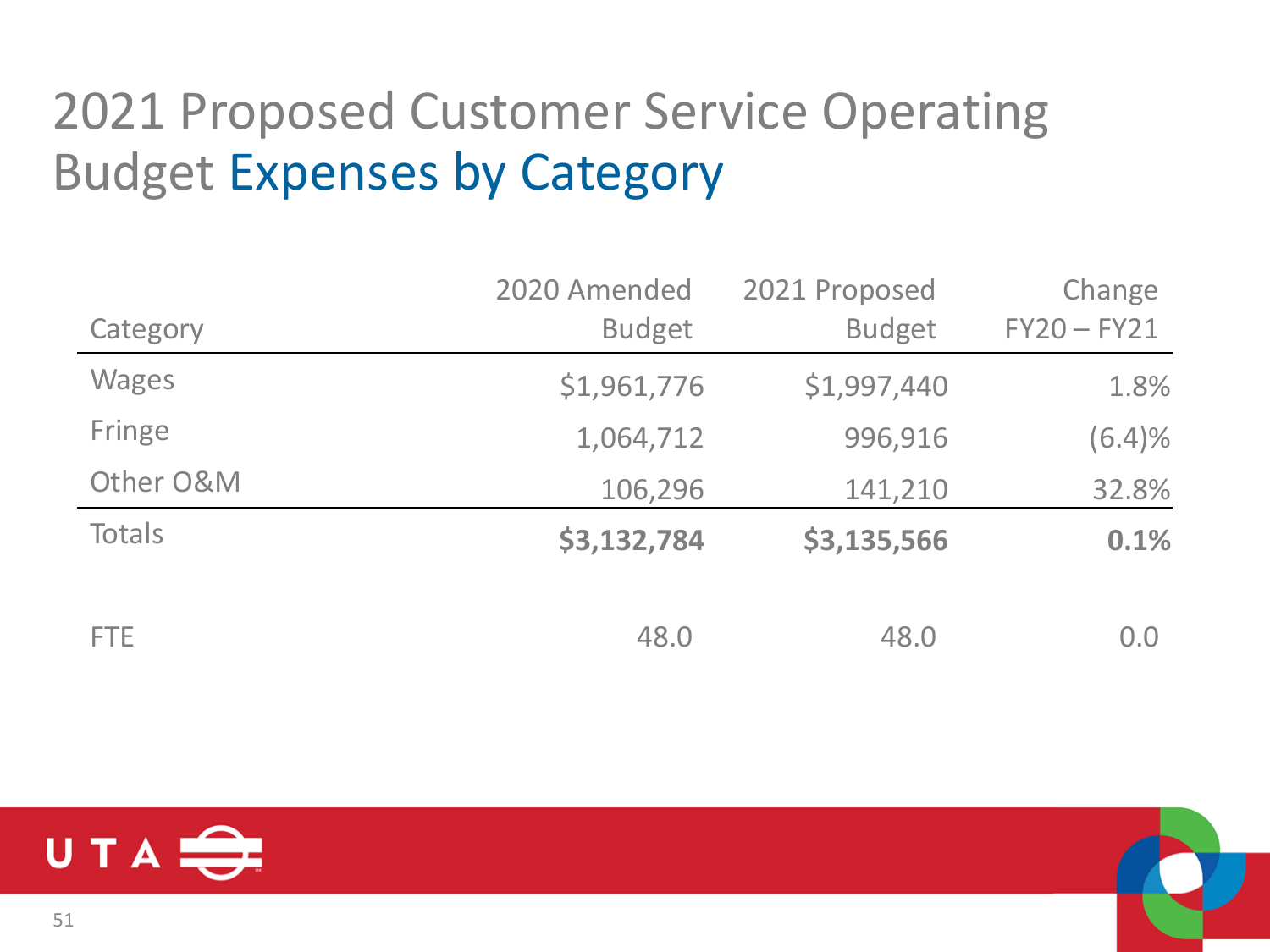#### Customer Service 2021 Budget Changes

- Re-allocation of staffing resources to improve customer experience including a permanent work from home option for call center employees: No additional FTE's
- Overall 2021 budget reduced and reallocated to support community engagement and communications initiatives

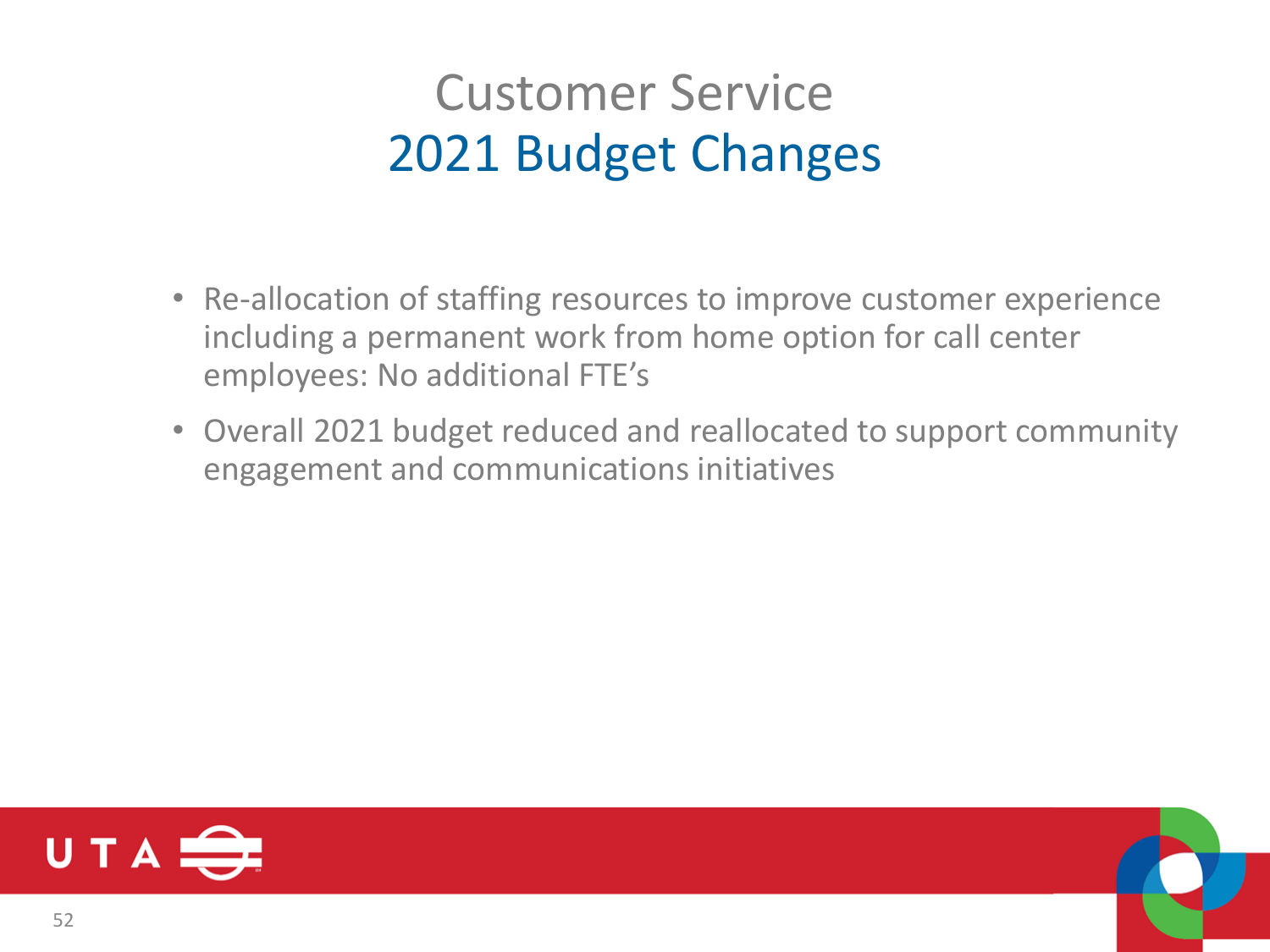#### Customer Service 2021 Key Initiatives

- Continue Full Circle Response: measuring the complete customer relations process and ensuring customer satisfaction
- Continue enhancing the Service Alerts program to help customers make informed decisions when navigating the UTA system
- Improve lost and found processes
- Implement additional innovations and technology tools for agents to communicate with customers, ex. Chatbots

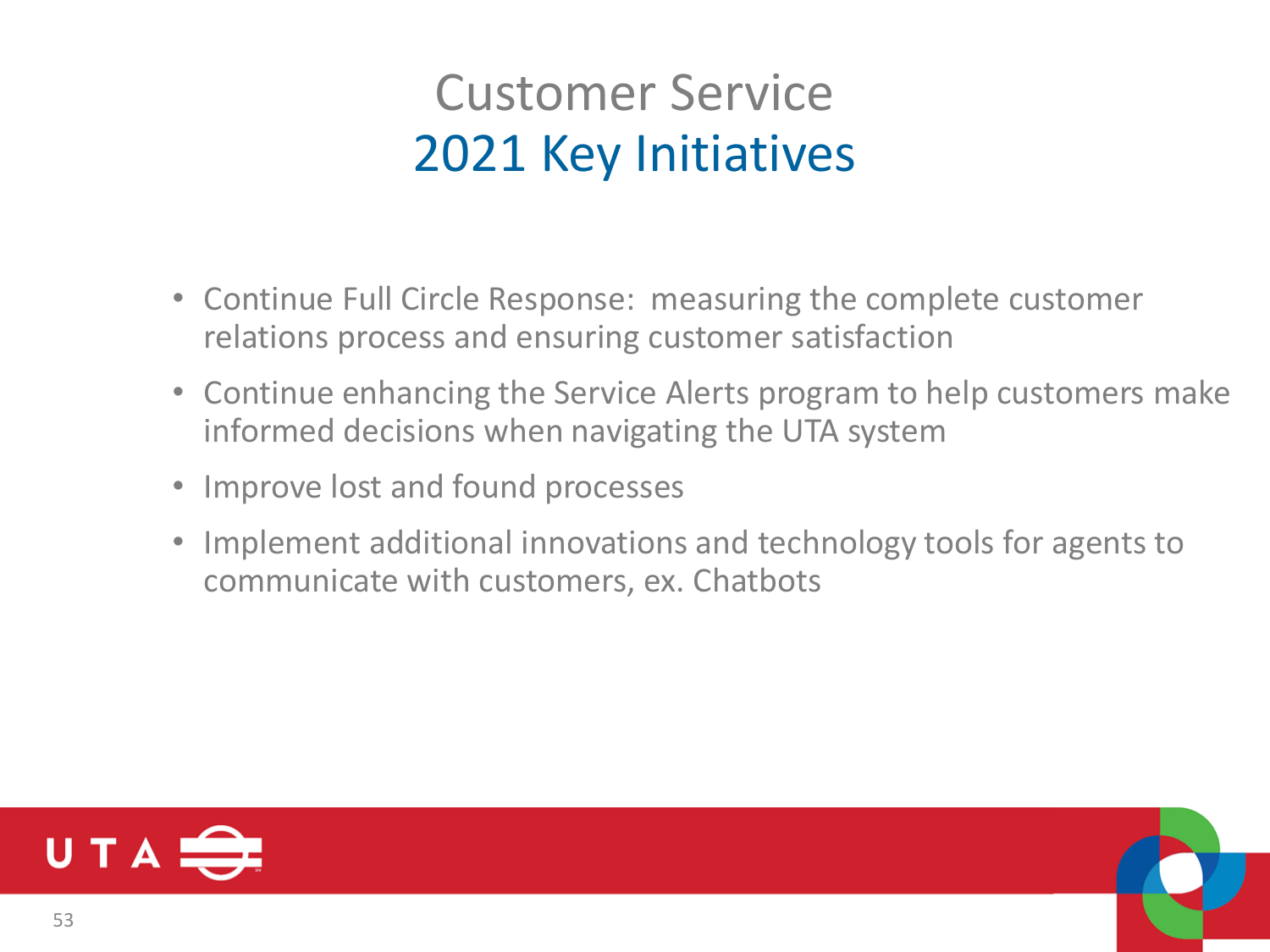#### Innovative Mobility Solutions

Total Funding \$3,099,000 FTE<sub>2</sub>





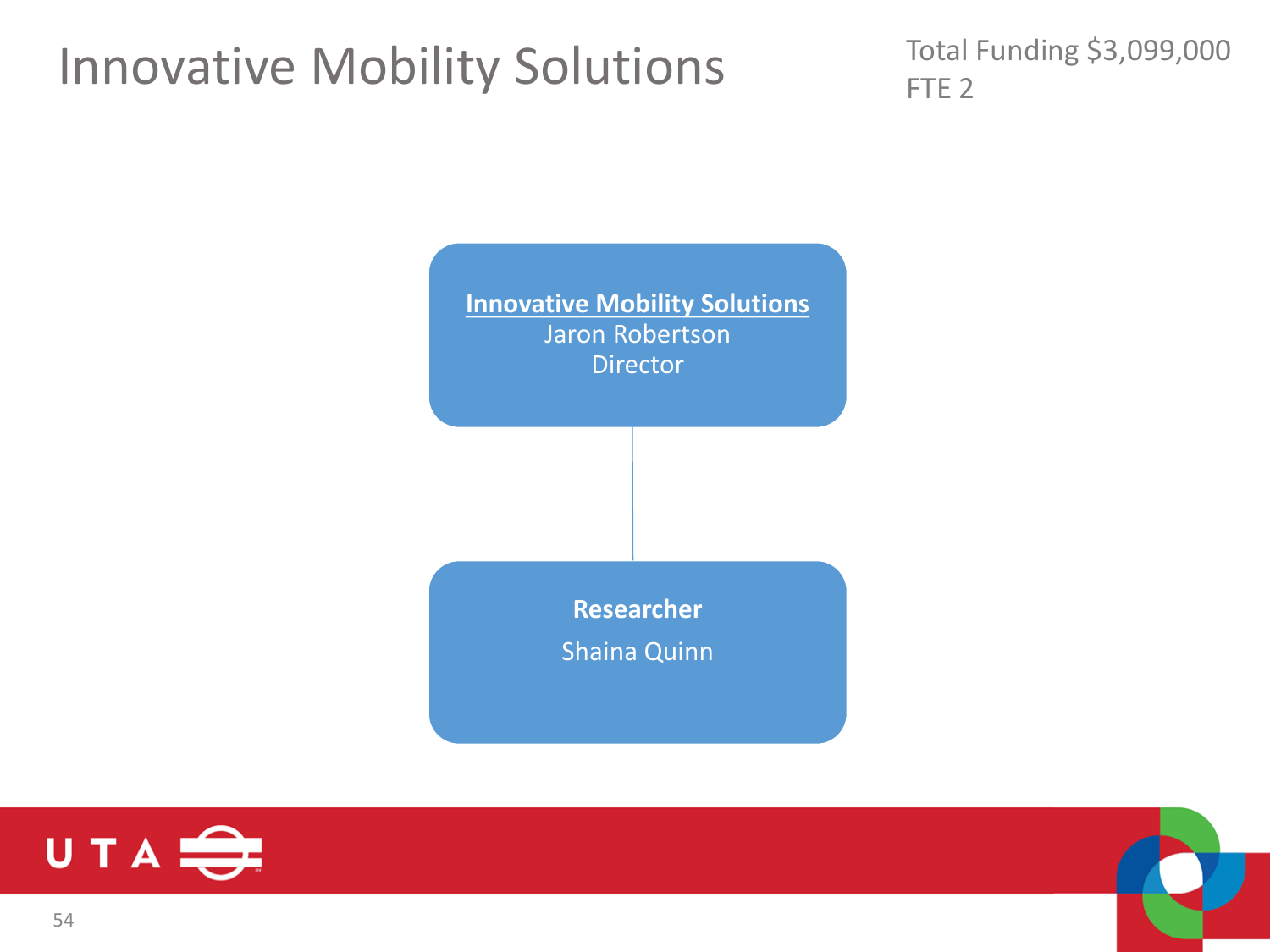#### 2021 Proposed Innovative Mobility Solutions Operating Budget Expenses by Category

|                 | 2020 Amended  | 2021 Proposed | Change        |
|-----------------|---------------|---------------|---------------|
| Category        | <b>Budget</b> | <b>Budget</b> | $FY20 - FY21$ |
| <b>Wages</b>    | \$219,720     | \$225,960     | 2.8%          |
| Fringe          | 93,132        | 92,292        | (0.9)%        |
| <b>Services</b> | 2,752,177     | 2,764,000     | 0.4%          |
| Other O&M       | 18,000        | 16,600        | $(7.8)\%$     |
| Totals          | \$3,083,029   | \$3,098,852   | 0.5%          |
| FTE.            | 2.0           | 2.0           | 0.0           |

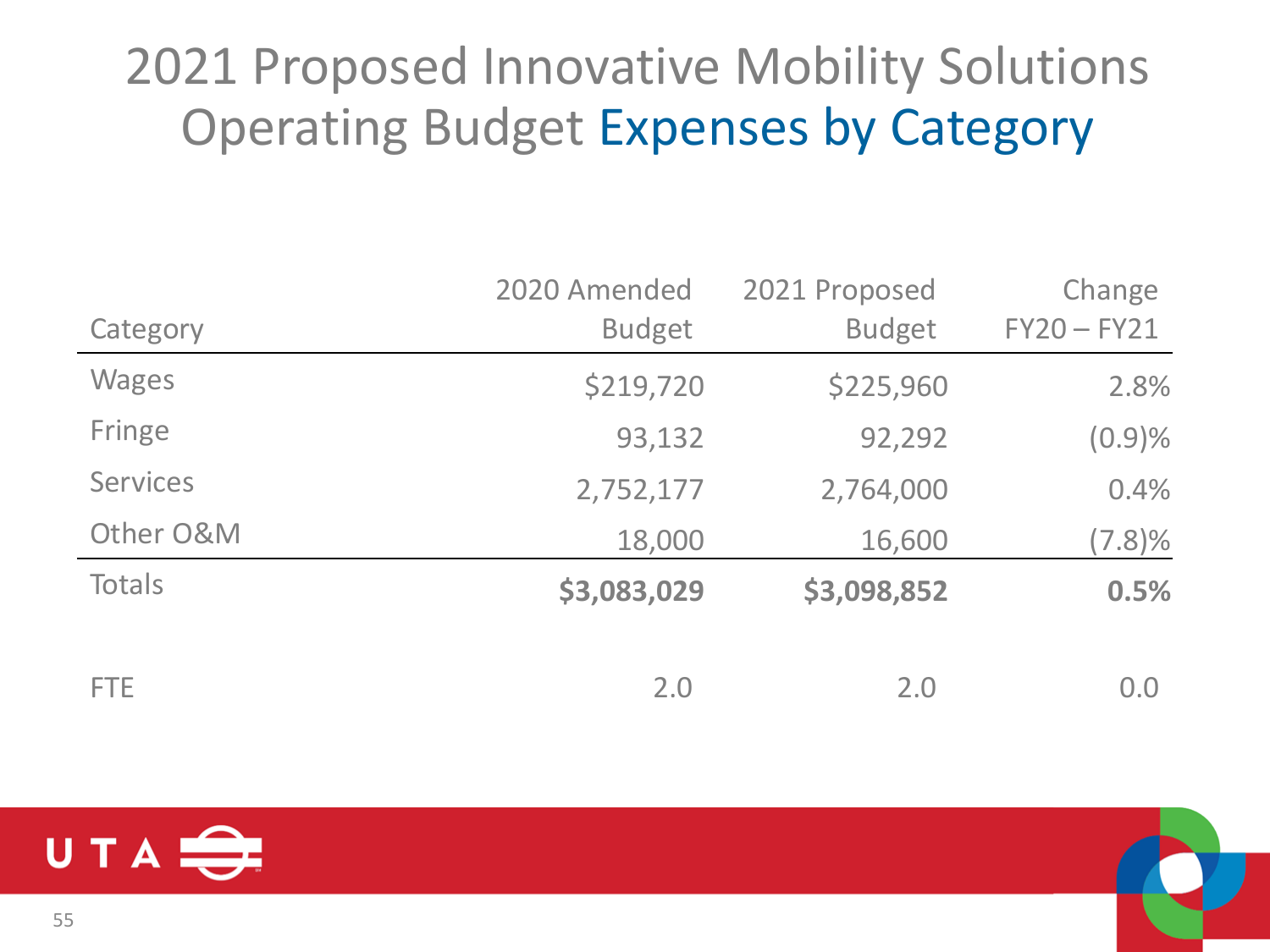## Innovative Mobility Solutions 2021 Budget Changes

- Neutral headcount and budget
- Research, Development, and Implementation of New Pilot Programs and Services: \$430K
	- Decrease in Microtransit operating expenses **No start-up costs**
	- Increase for new innovative pilots and public-private partnerships
- Innovative Grant Matches and Admin Expenses: \$93K
	- Increase for grant application matching funds

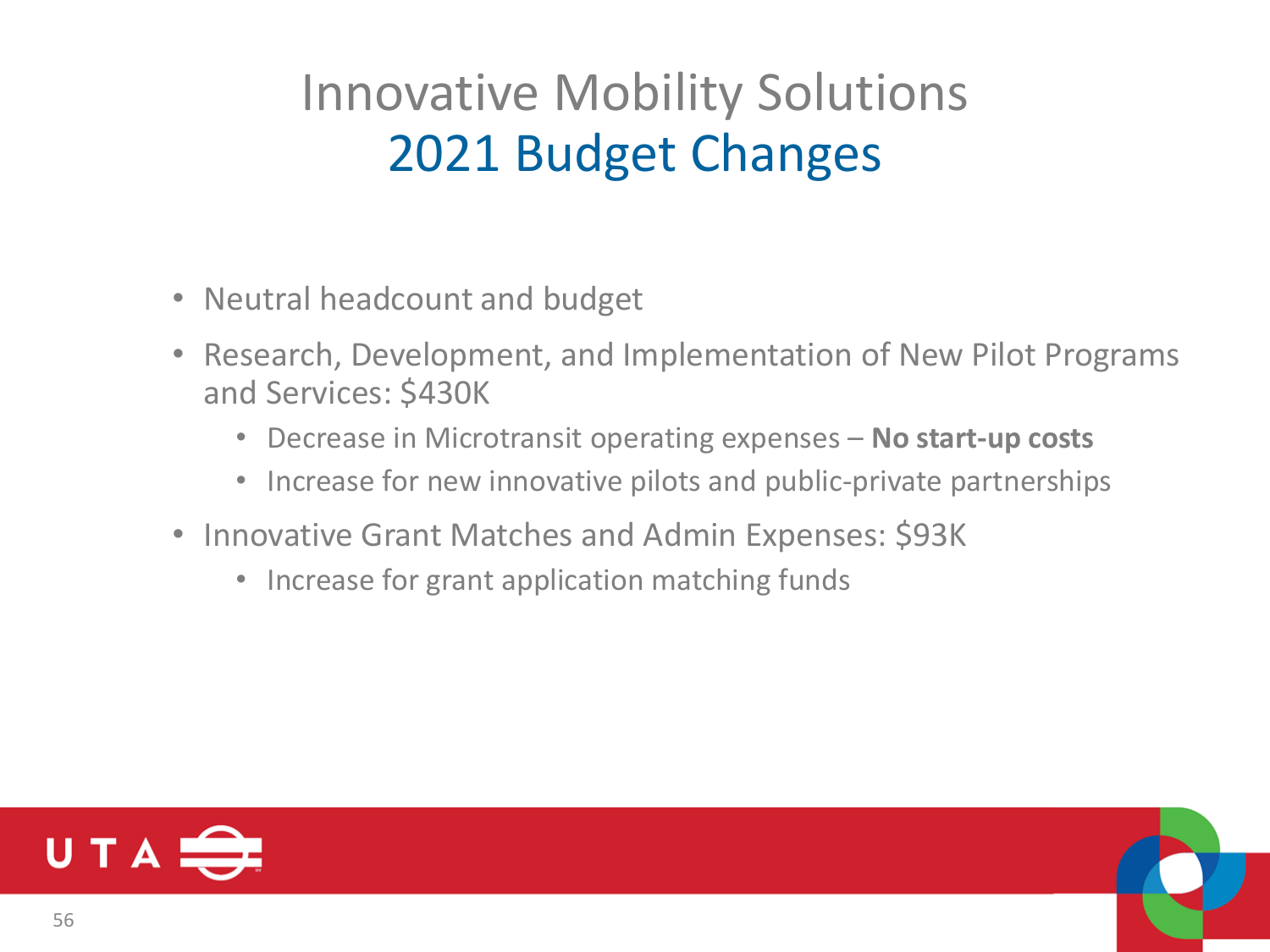## Innovative Mobility Solutions 2021 Key Initiatives

- On Demand service system-wide analysis and pilot implementation
- Rapid response customer support pilot
- AV shuttle phase 2 pilot grant exploration
- Connected and autonomous vehicle systems coordination research and plan development
- Customer access and fare payment systems research and plan development

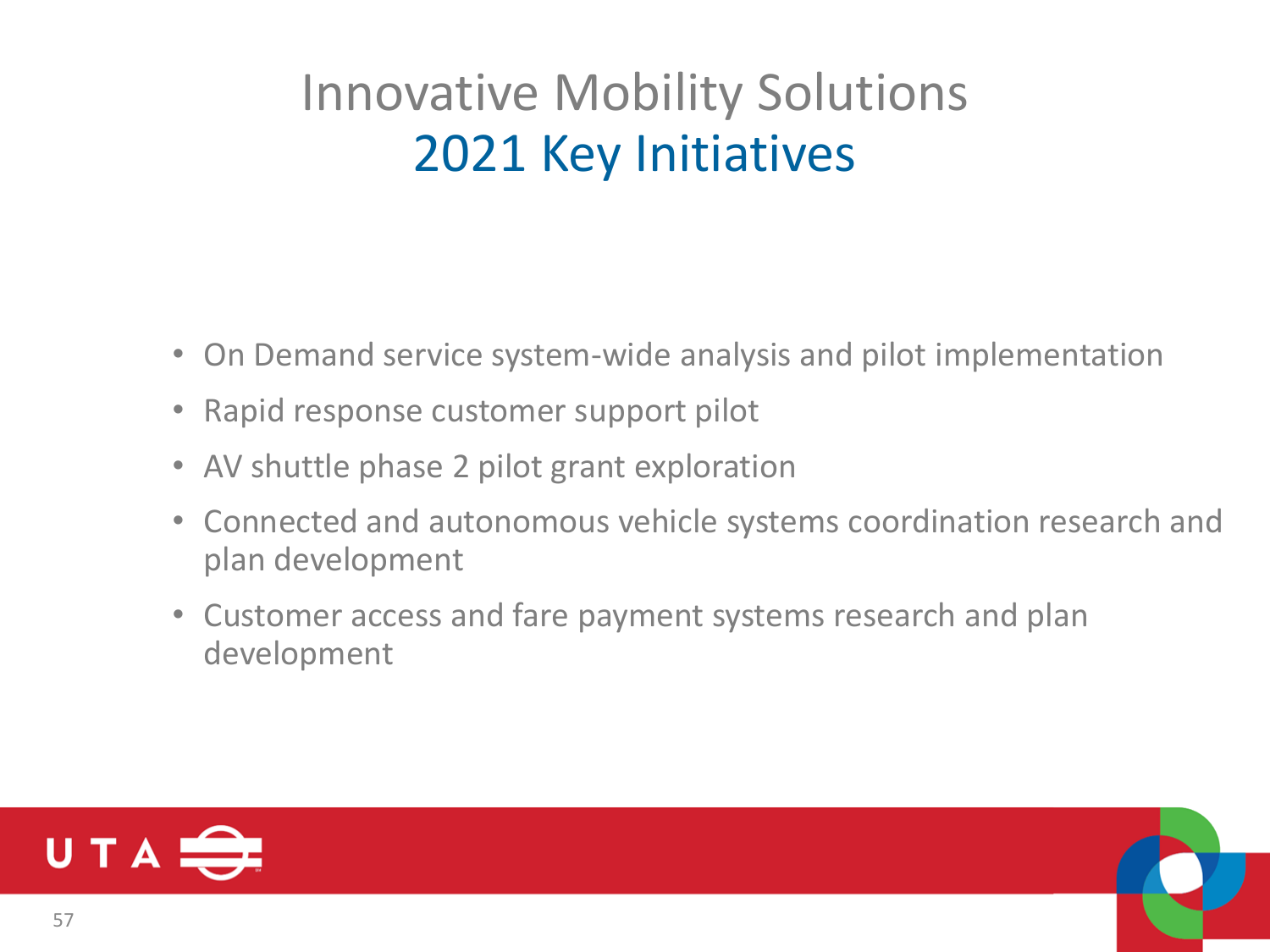#### Community Engagement

Total Funding \$338,000 FTE<sub>2</sub>

Community Engagement Megan Waters **Manager**

**Community Relations Specialist**  Samantha Aramburu



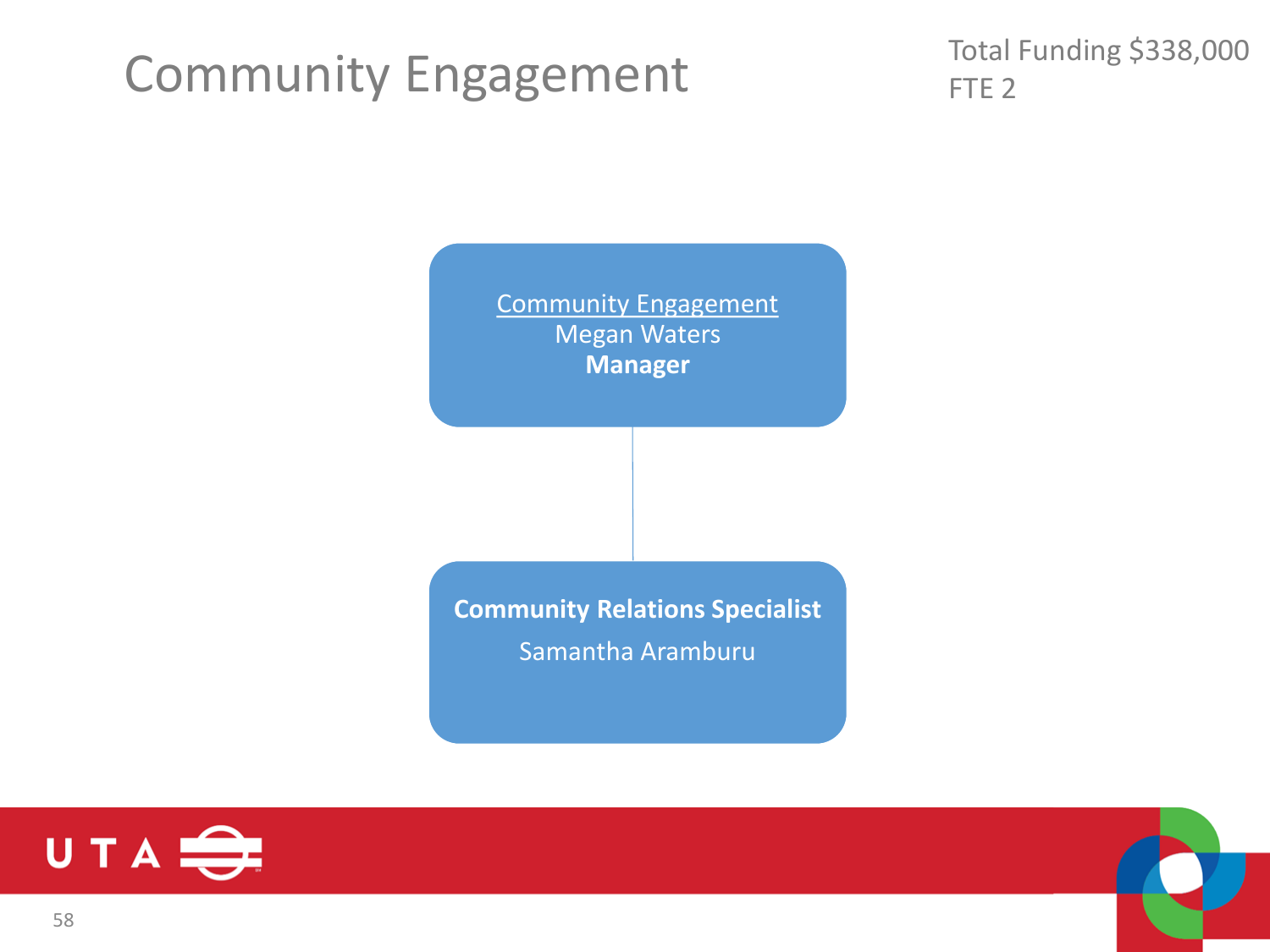#### 2021 Proposed Community Engagement Operating Budget Expenses by Category

|                 | 2020 Amended  | 2021 Proposed | Change        |
|-----------------|---------------|---------------|---------------|
| Category        | <b>Budget</b> | <b>Budget</b> | $FY20 - FY21$ |
| <b>Wages</b>    | \$142,320     | \$149,040     | 4.7%          |
| Fringe          | 54,804        | 47,496        | $(13.3)\%$    |
| <b>Services</b> | 25,000        | 78,697        | 21.0%         |
| Other O&M       | 32,996        | 62,540        | 89.5%         |
| Totals          | \$255,120     | \$337,773     | 32.4%         |
| FTE.            | 2.0           | 2.0           | 0.0           |

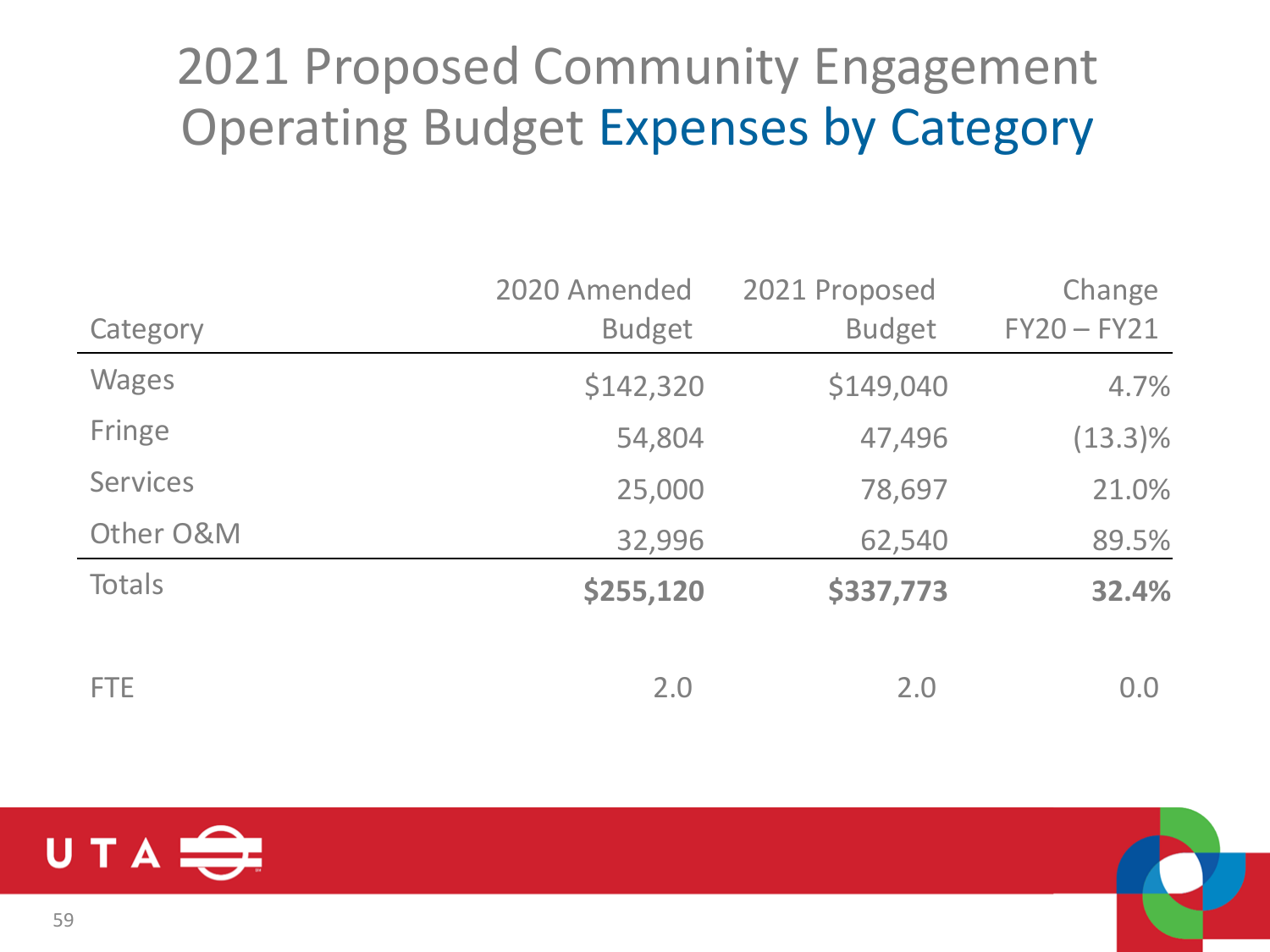#### Community Engagement 2021 Budget Changes

- Services Prof & Tech added \$17K to reflect needs and departmental ownership of some applications
- Services Contract decreased (\$25K) to reallocate funds within Community Engagement department
- Community Events line item increased \$5K to reflect upcoming priorities
- Other Services line item increased \$61K to support new engagement initiatives and agency goals
- Media Expense line item increased \$5K to support the communications component important to effective engagement

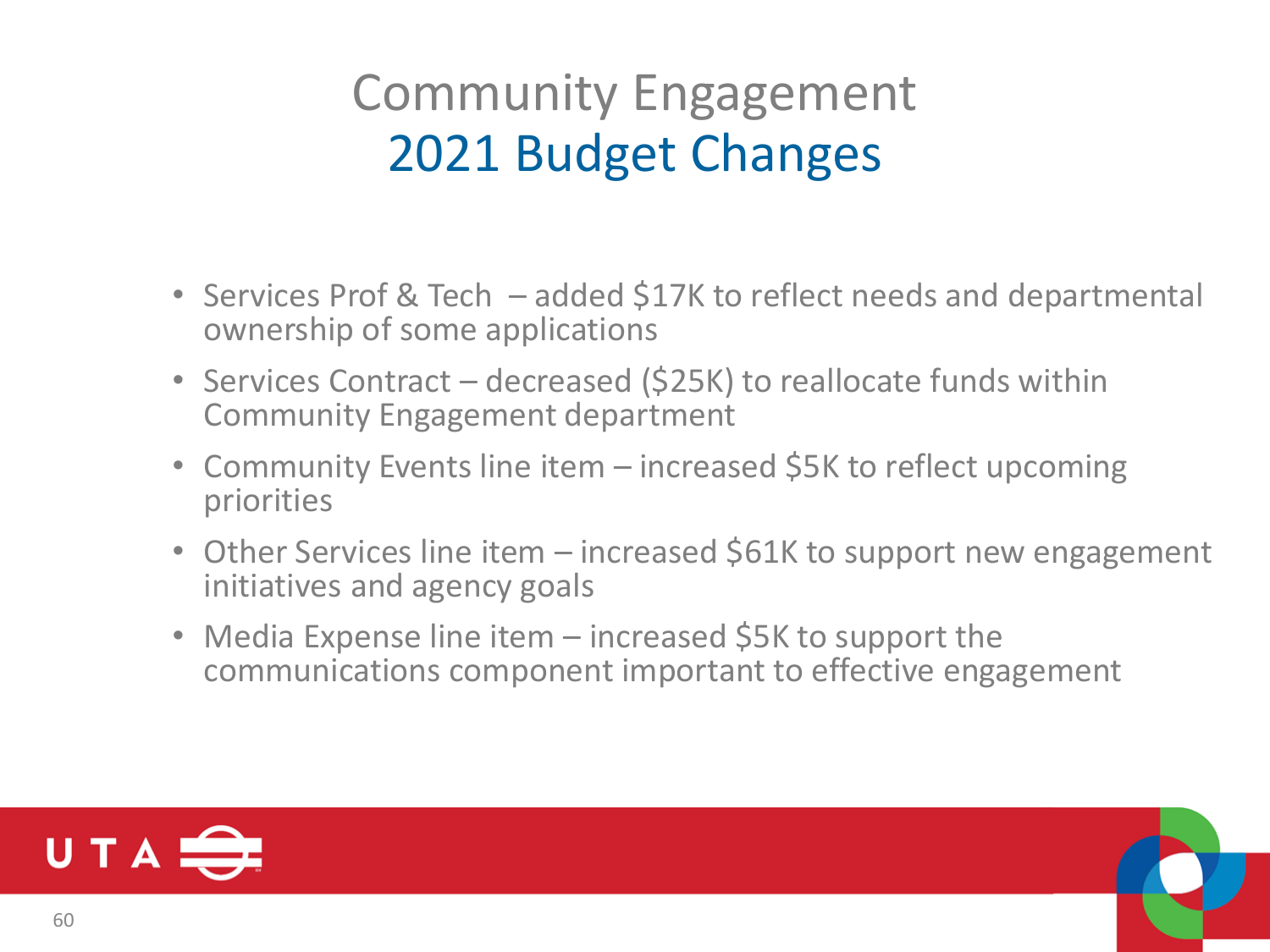#### Community Engagement 2021 Key Initiatives

- Update the public input policy and develop/implement a comprehensive engagement strategy
- Support robust, meaningful, and inclusive public input opportunities across UTA departments
- Build, maintain, and strengthen partnerships with the community through:
	- Participation in events, sponsorships, memberships, and more
	- Implement and support programs that strengthen community connection and ownership of transit: Art in Motion, Adopt-a-Stop
- Coordinate school-based and community-based transit engagement

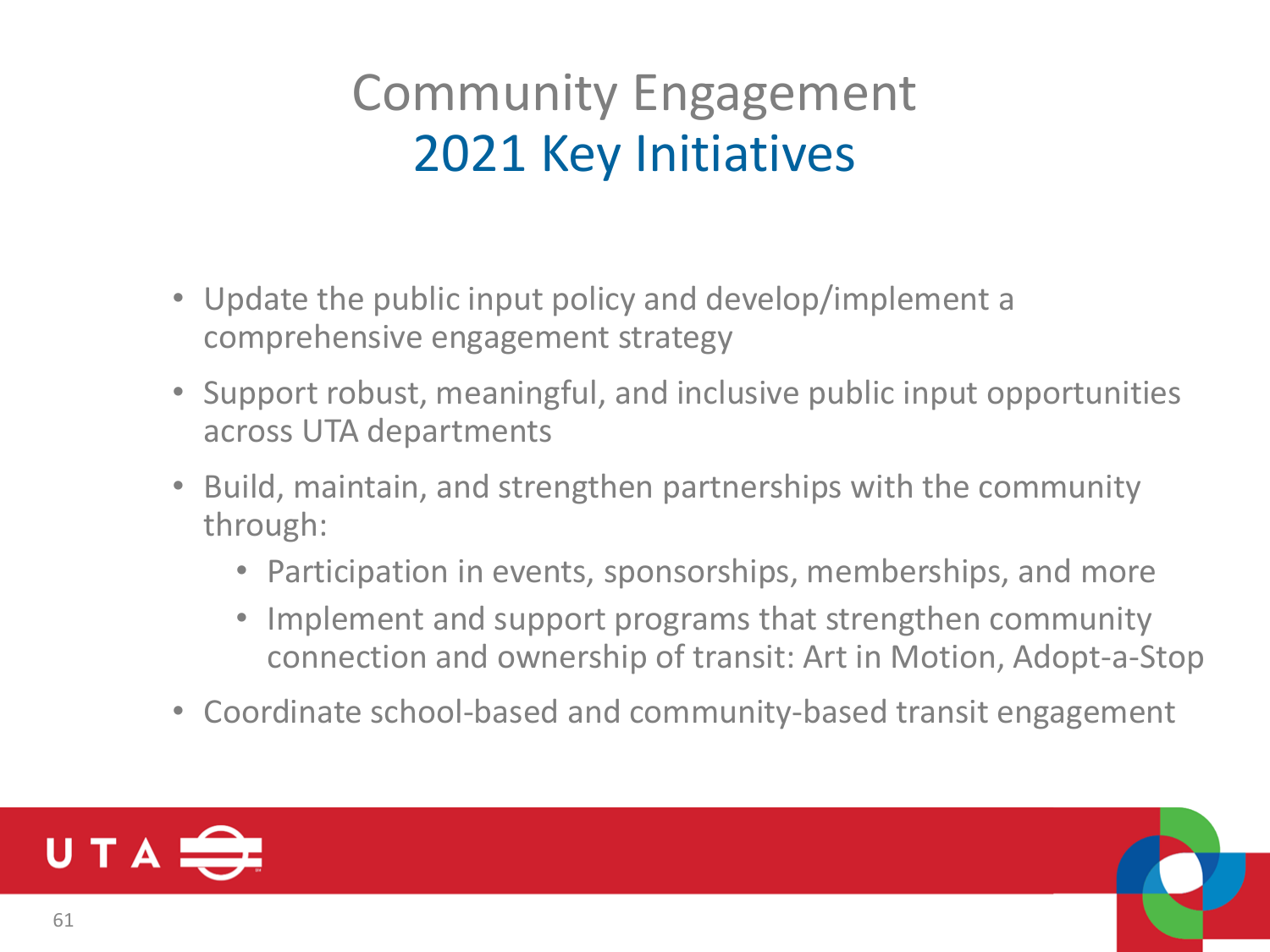# 2021 Budget Presentation *People*

62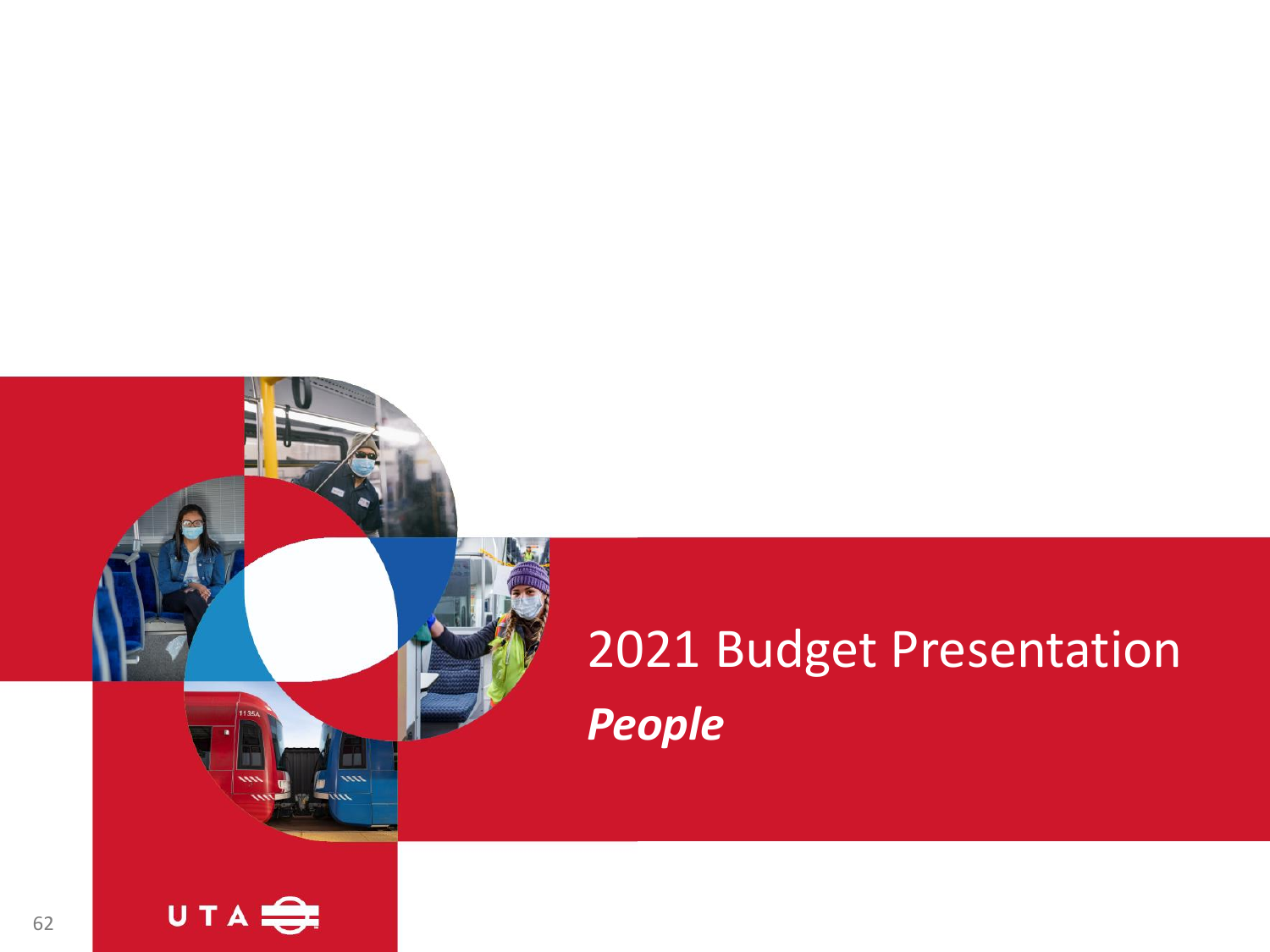#### People

#### Total Funding \$7,789,000 FTE 57.5



63

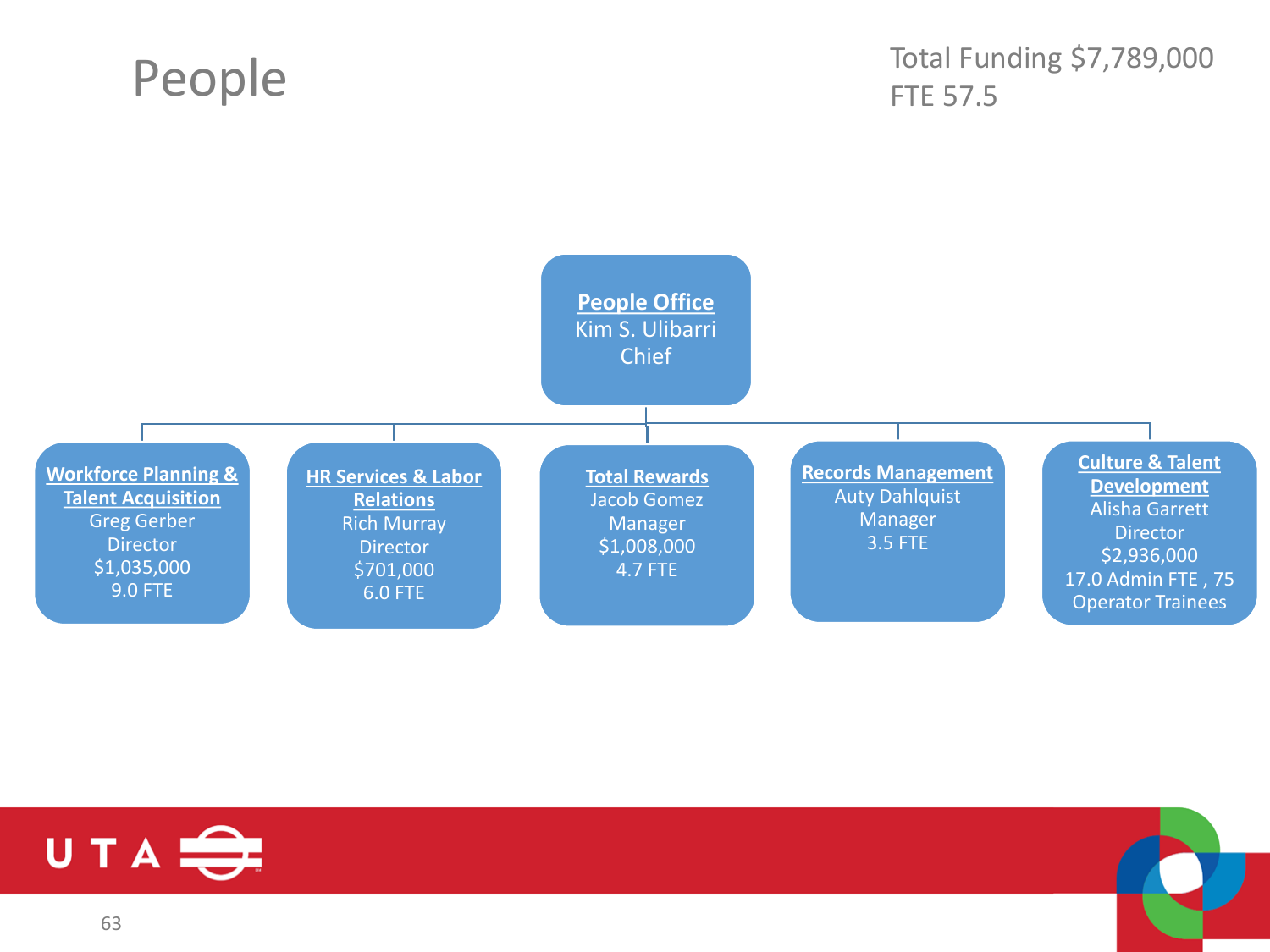#### 2021 Proposed People Office Operating Budget Expenses: \$7.8M





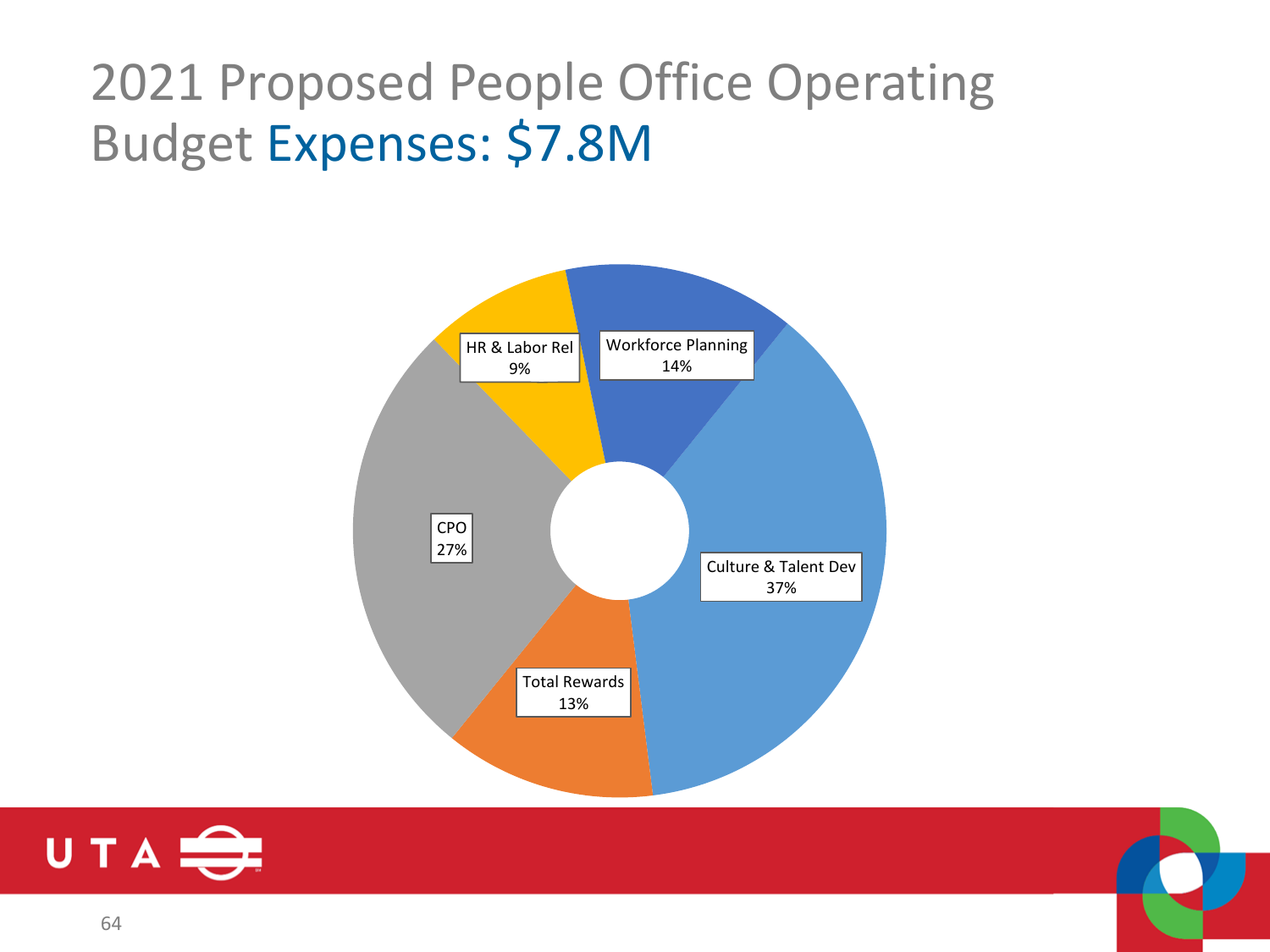## 2021 Proposed People Office Operating Budget Expenses by Department

| Category                                                     | 2020 Amended<br><b>Budget</b> | 2021 Proposed<br><b>Budget</b> | Change<br>$FY20 - FY21$ |
|--------------------------------------------------------------|-------------------------------|--------------------------------|-------------------------|
| <b>Chief People Officer</b>                                  | \$2,231,300                   | \$2,108,508                    | \$(122, 792)            |
| <b>Workforce Planning &amp;</b><br><b>Talent Acquisition</b> | 1,020,702                     | 1,034,769                      | 14,067                  |
| <b>Culture &amp; Talent</b><br>Development                   | 3,368,384                     | 2,936,234                      | (432, 150)              |
| <b>HR Services &amp; Labor</b>                               |                               |                                |                         |
| <b>Relations</b>                                             | 746,005                       | 701,305                        | (44, 700)               |
| <b>Total Rewards</b>                                         | 708,530                       | 1,007,839                      | 299,309                 |
| <b>Totals</b>                                                | \$8,074,921                   | \$7,788,655                    | \$(286, 266)            |

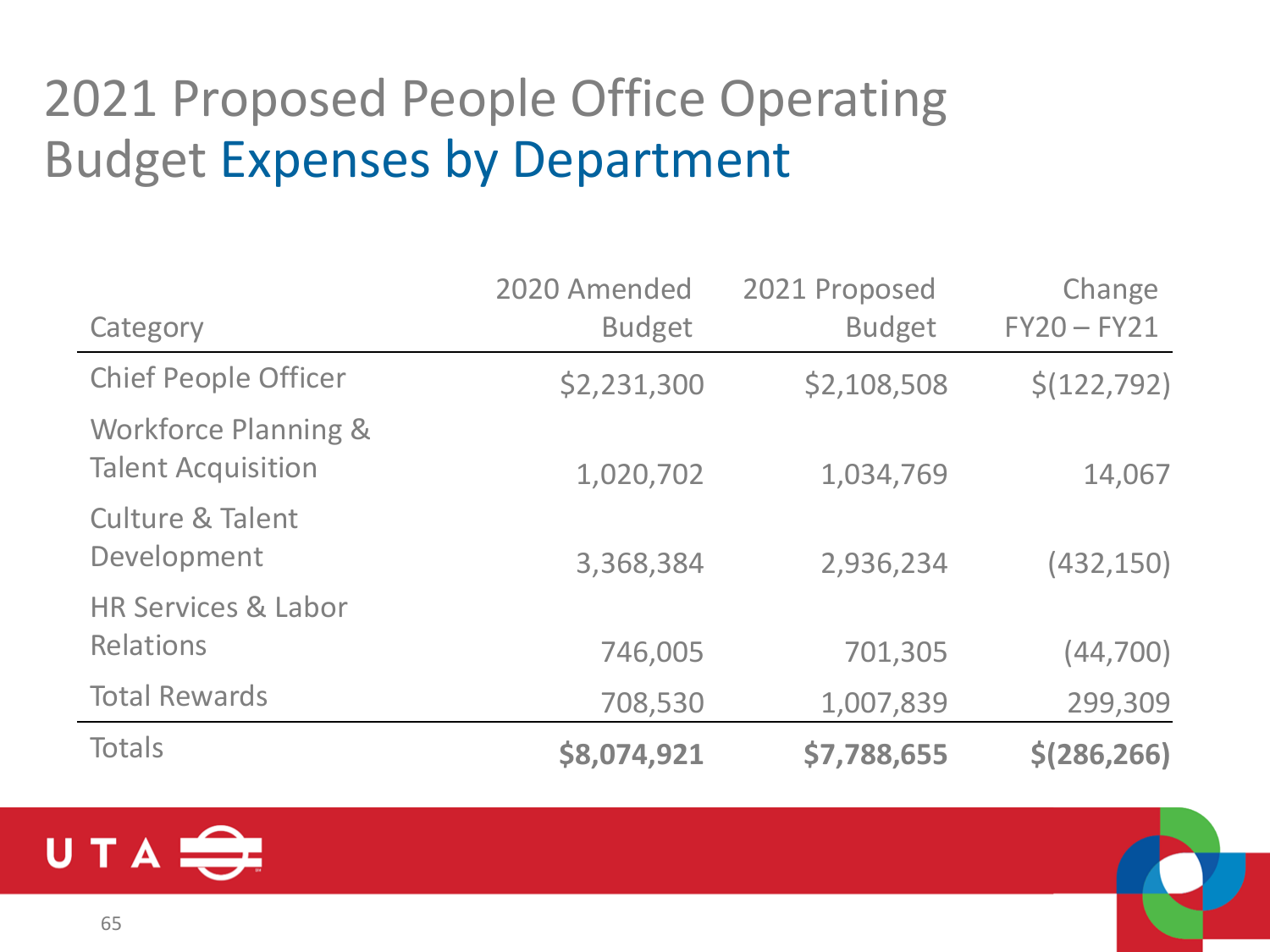## 2021 Proposed People Office Operating Budget Expenses by Category

|                 | 2020 Amended  | 2021 Proposed | Change        |
|-----------------|---------------|---------------|---------------|
| Category        | <b>Budget</b> | <b>Budget</b> | $FY20 - FY21$ |
| <b>Wages</b>    | \$4,567,440   | \$4,032,373   | $(11.7)\%$    |
| Fringe          | 1,766,268     | 1,713,994     | $(3.0)\%$     |
| <b>Services</b> | 764,358       | 845,113       | 10.6%         |
| Other O&M       | 976,855       | 1,197,175     | 22.6%         |
| Totals          | \$8,074,921   | \$7,788,655   | $(3.6)\%$     |



66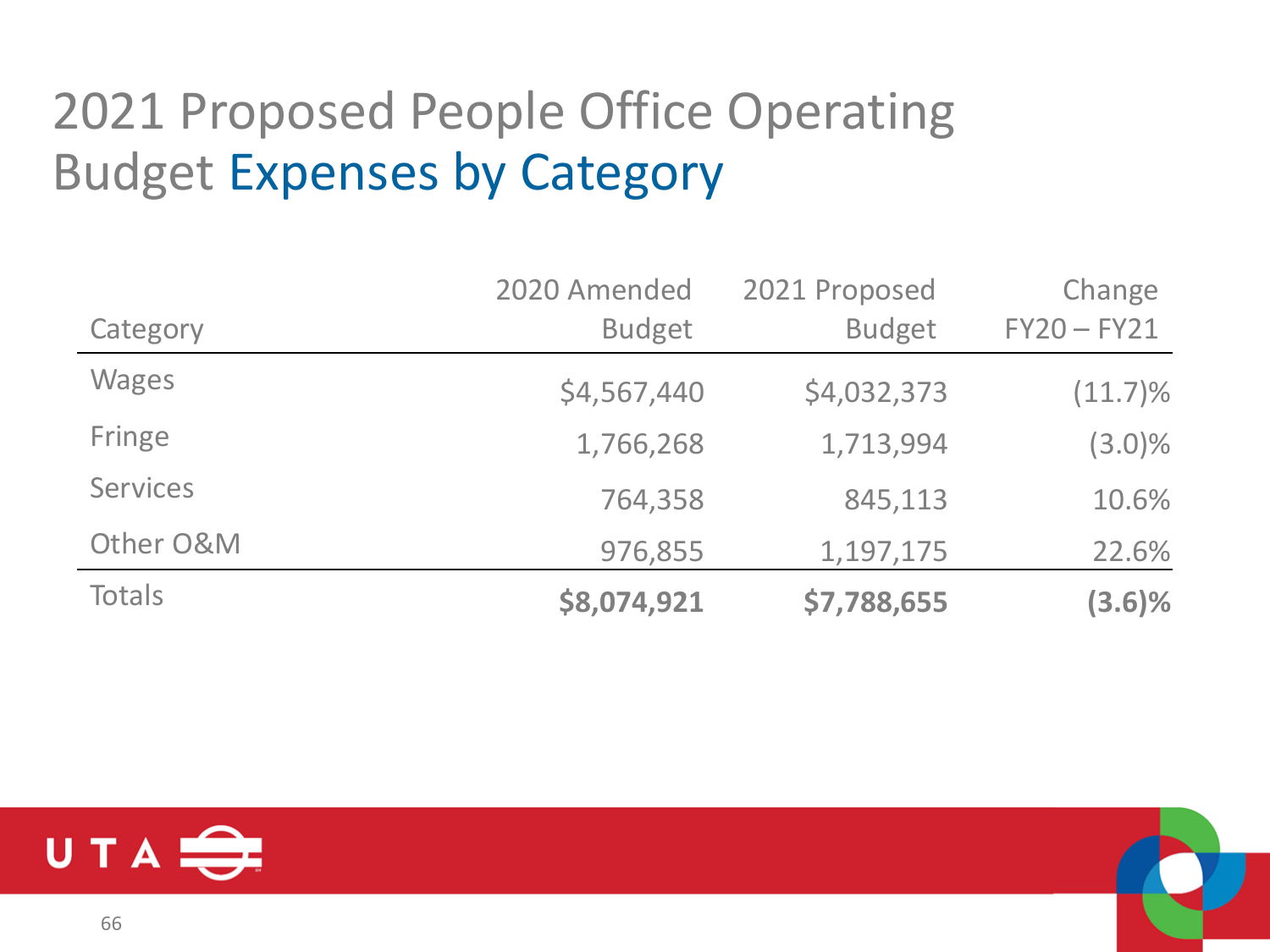## People Office FTE Summary 2020 Budget and 2021 Proposed Budget

|                                            | 2020          | 2021     |        |                              |
|--------------------------------------------|---------------|----------|--------|------------------------------|
|                                            | <b>Budget</b> | Proposed | Change | Reason                       |
| <b>Chief People Officer</b>                | 11.0          | 12.0     |        | 1.0 Transfer Comp Analyst    |
| <b>Culture &amp; Talent</b><br>Development | 42.9          | 25.7     |        | (17.2) 225 to 75 HC trainees |
| <b>Total Rewards</b>                       | 5.7           | 4.7      |        | (1.0) Transfer Comp Analyst  |
| HR & LR                                    | 6.0           | 6.0      | 0.0    |                              |
| <b>Workforce Planning</b>                  |               |          |        |                              |
| & Talent Acquisition                       | 9.0           | 9.0      | 0.0    |                              |
| <b>Totals</b>                              | 74.7          | 57.5     | (17.2) |                              |

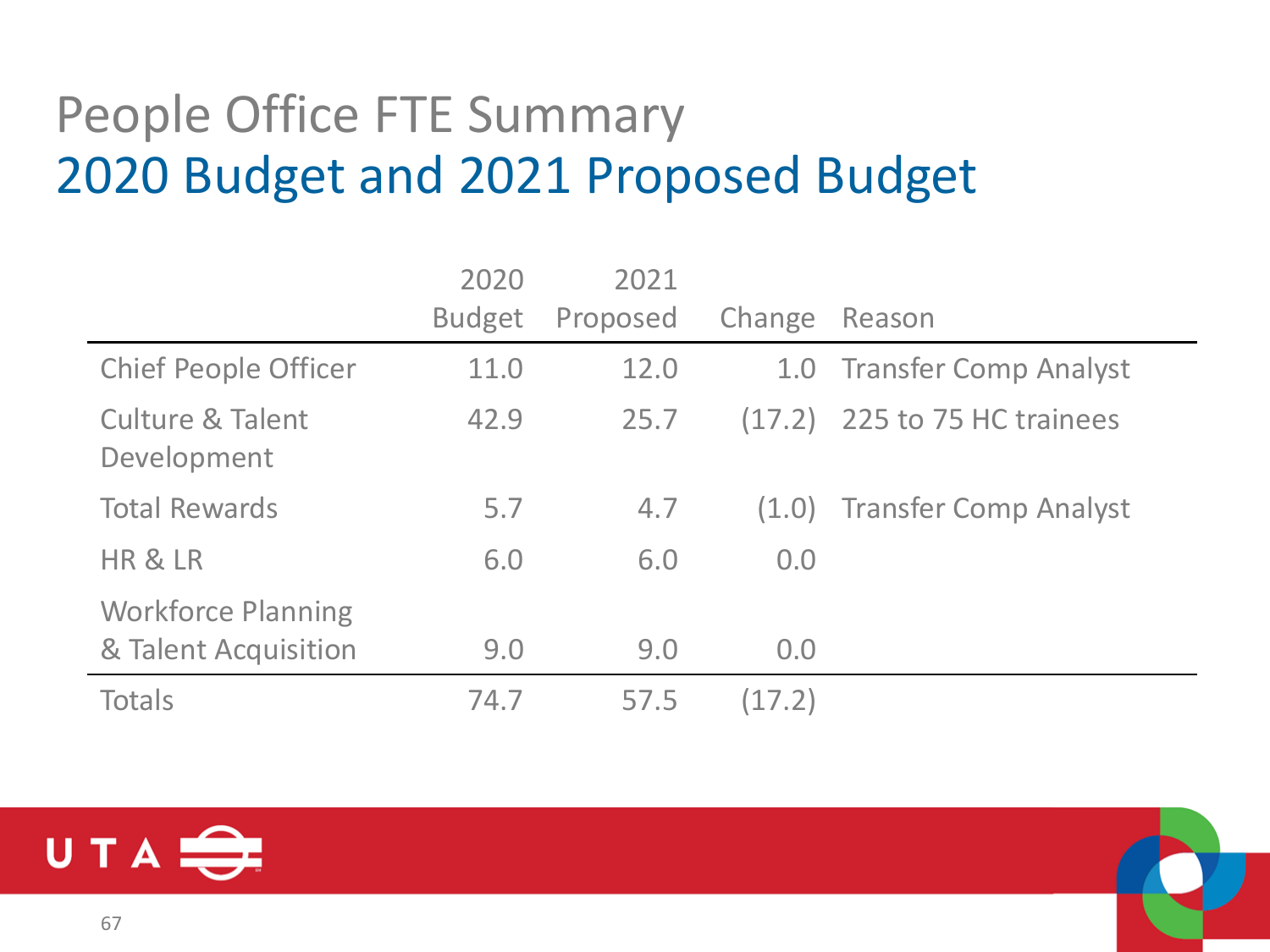## People Office 2021 Key Initiatives

- Develop phase 2 of UTA's succession plan and implement training & development opportunities associated with phase 1
- Partner with Rail Maintenance groups to complete design of apprenticeship programs and implement first year modules
- Rollout updated "UTA Way" to include a focus on UTA's Inclusion and Belonging culture
- Implement updated People Management philosophy, to include new performance management tools to better support employee development
- Promote enhanced health and wellness programs to create better opportunities for participation and use of current services
- Develop Employee Value Proposition as an attraction and retention strategy
- Improve employee communications systems

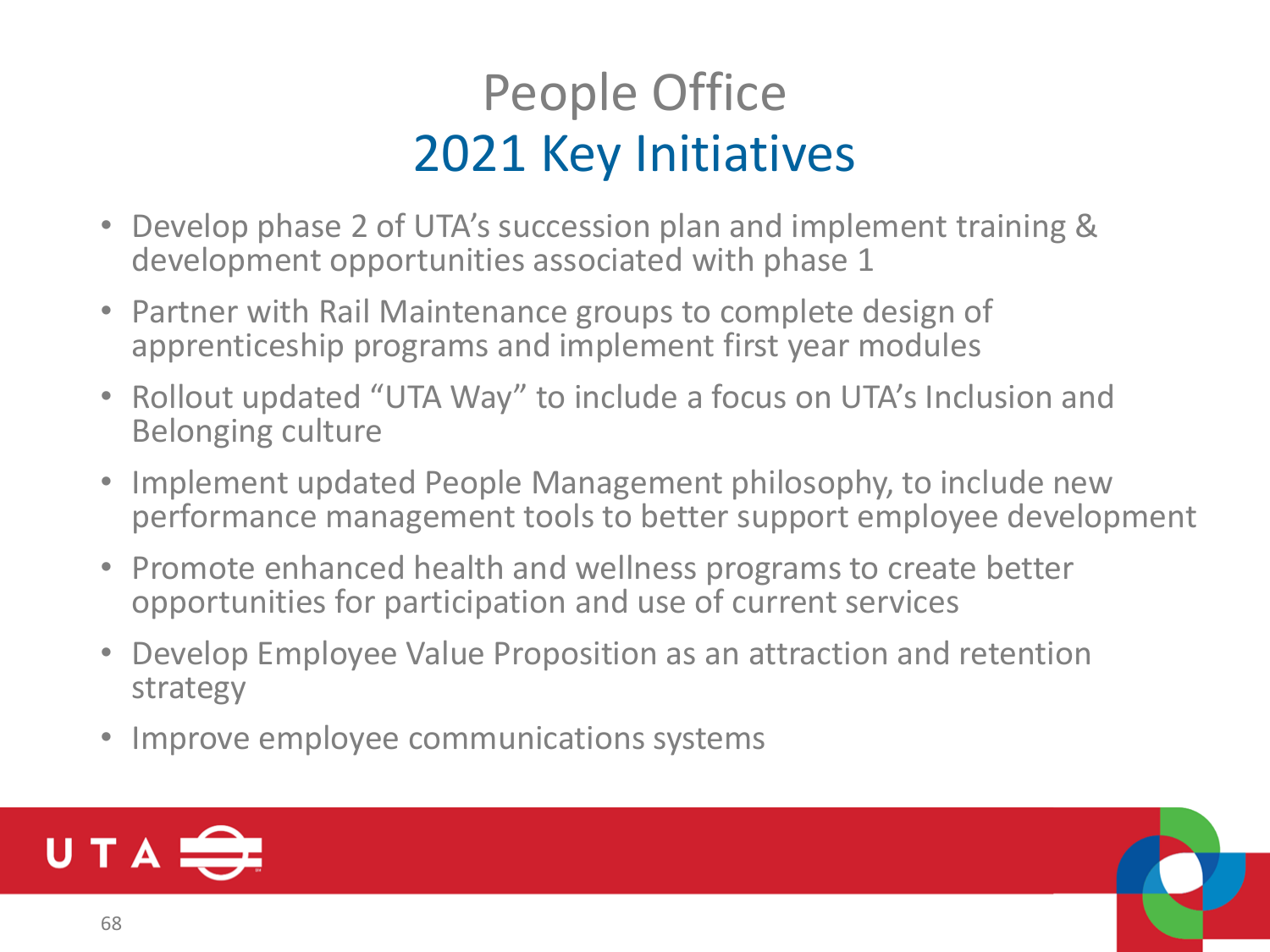#### People Office Administration

Total Funding \$2,109,000 FTE 10





69

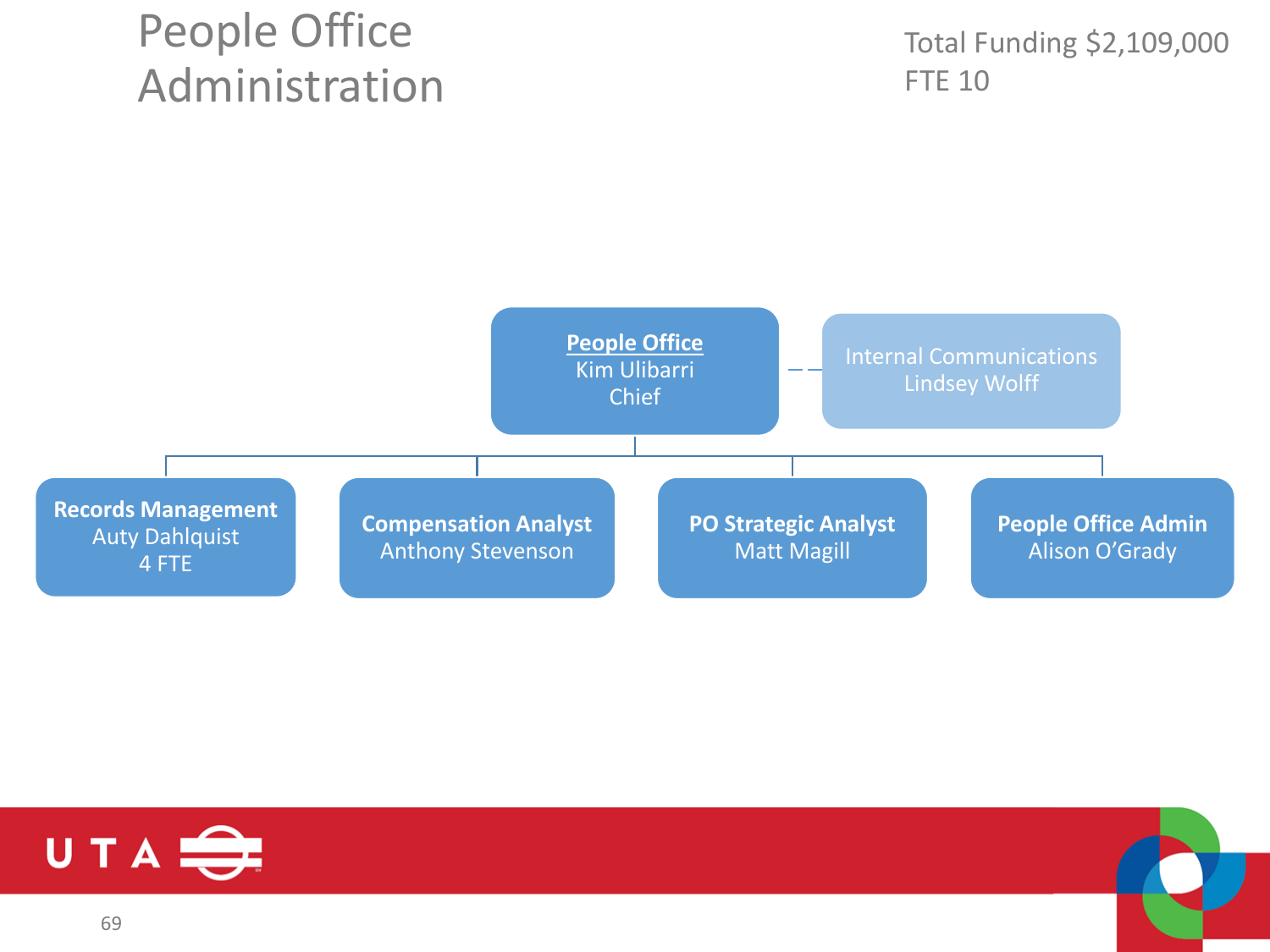# 2021 Proposed People Office Admin Expenses by Category

|                     | 2020 Amended  | 2021 Proposed | Change        |
|---------------------|---------------|---------------|---------------|
| Category            | <b>Budget</b> | <b>Budget</b> | $FY20 - FY21$ |
| <b>Wages</b>        | \$1,019,412   | \$1,085,628   | 6.5%          |
| Fringe              | 395,928       | 409,188       | 3.3%          |
| <b>UTA Benefits</b> | 772,250       | 577,162       | $(25.3)\%$    |
| Other O&M           | 43,710        | 36,530        | $(16.4)\%$    |
| Totals              | \$2,231,300   | \$2,108,508   | (5.5)%        |
| <b>FTE</b>          | 11            | 12            | 1.0           |

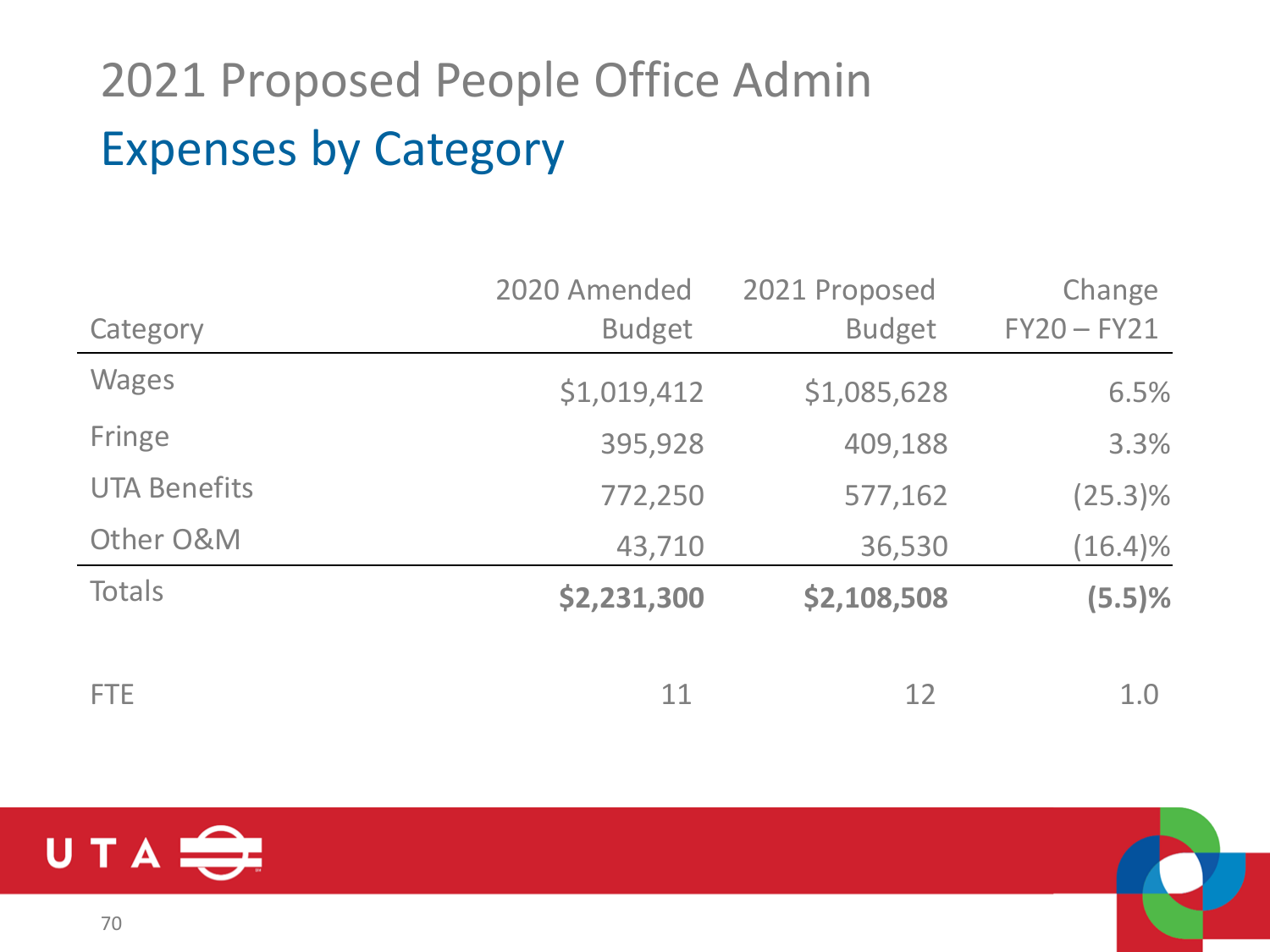## People Office Administration 2021 Budget Changes

- Moved Compensation position from Total Rewards to Chief People Officer- Neutral impact to wages/benefits
- Reduced \$400K from CPO centralized budget for vacation accrual to decentralized fringe budget throughout the organization
- Repurposed \$250K bus operator trainee wages to Rail Maintenance Apprenticeship Program

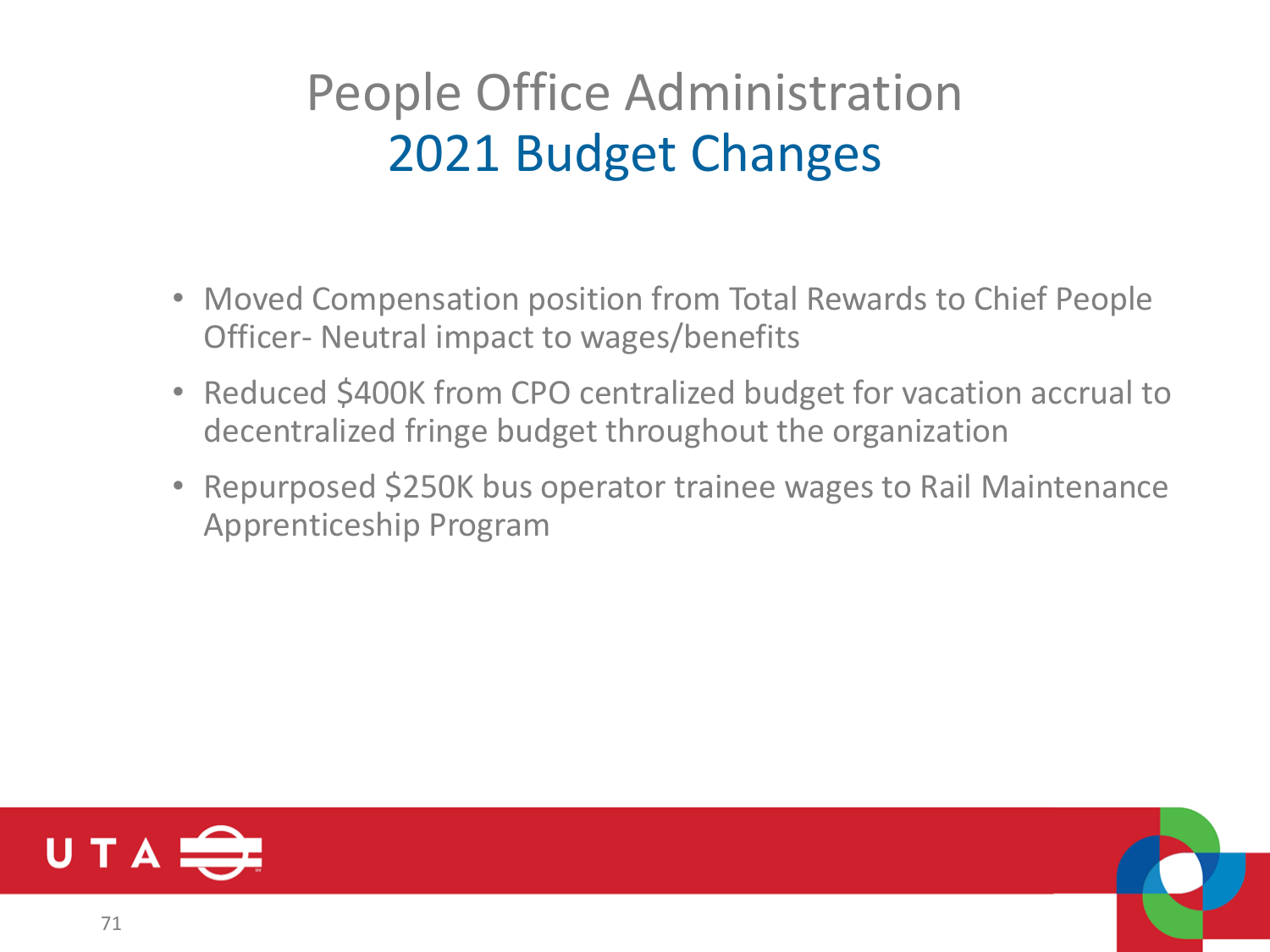## People Office Administration 2021 Key Initiatives

- Transition additional departments to Laserfiche for records management
- Review UTA policies to ensure updated and clear
- Review compensation system for best practices and update as needed
- Advance data analytics focused on predicting behaviors to inform decision making
- In partnership with Communications department, update SharePoint to improve access to information and identify solutions for improved frontline employee communications
- Conduct assessment of UTA's inclusiveness in the workplace

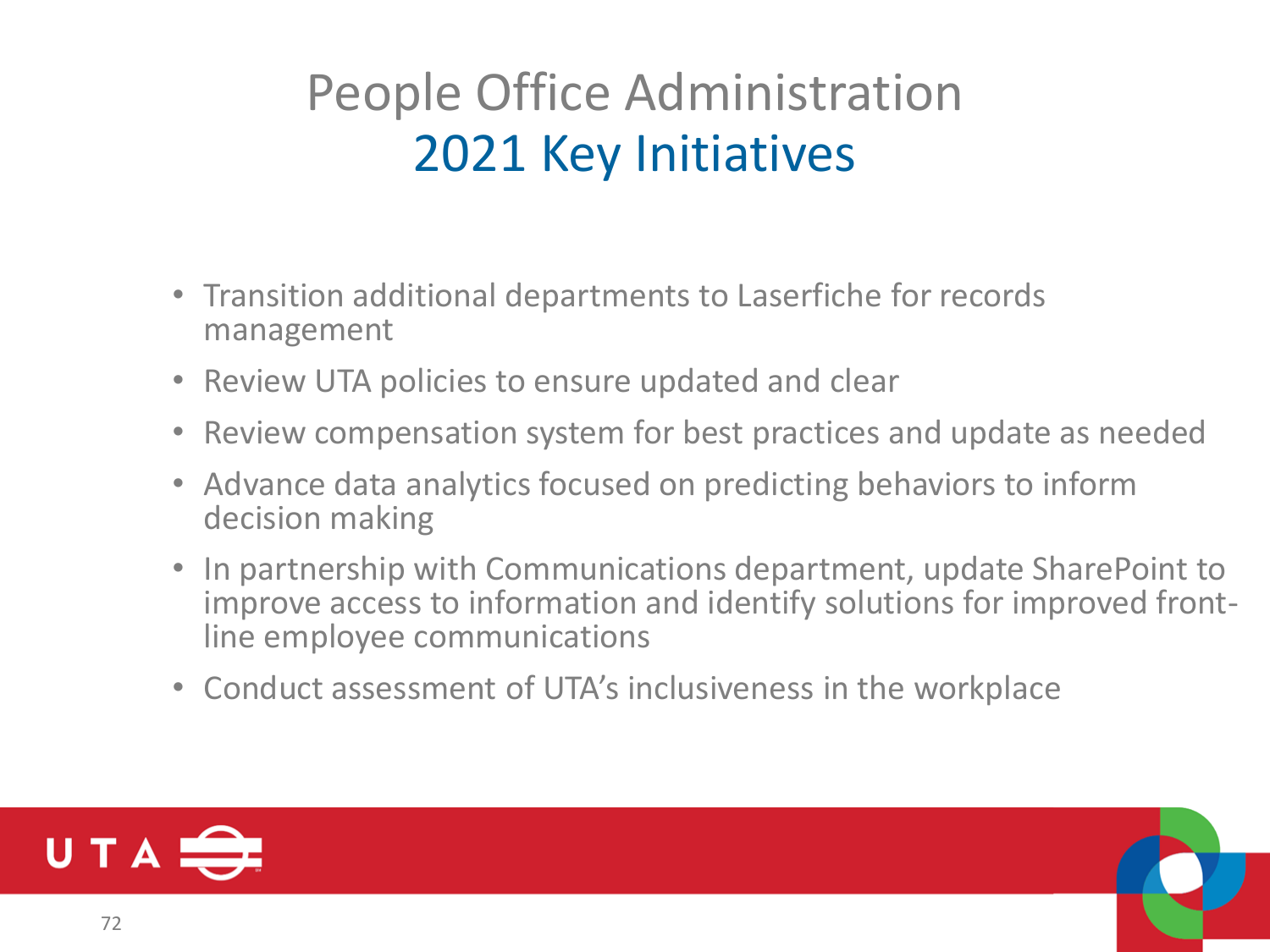#### HR & Labor Relations

Total Funding \$701,000 FTE<sub>6</sub>





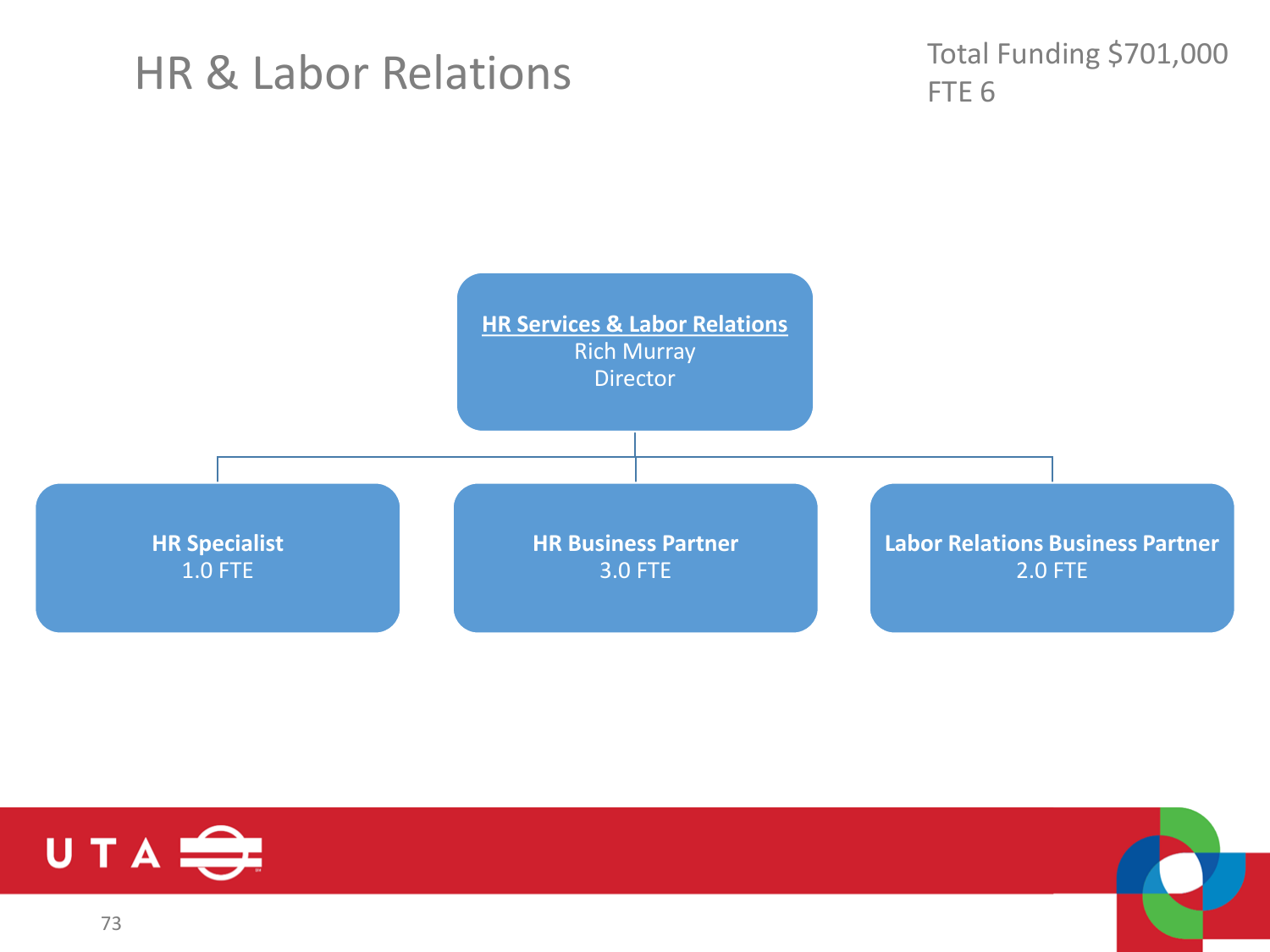## 2021 Proposed HR Services & Labor Relations Expenses by Category

|                 | 2020 Amended  | 2021 Proposed | Change        |
|-----------------|---------------|---------------|---------------|
| Category        | <b>Budget</b> | <b>Budget</b> | $FY20 - FY21$ |
| <b>Wages</b>    | \$513,072     | \$484,896     | (5.5)%        |
| Fringe          | 188,208       | 180,604       | $(4.0)\%$     |
| <b>Services</b> | 12,625        | 13,025        | 3.2%          |
| Other O&M       | 32,100        | 22,780        | $(29.0)\%$    |
| Totals          | \$746,005     | \$701,305     | (6.0)%        |
| FTE.            | 6.0           | 6.0           | 0.0           |

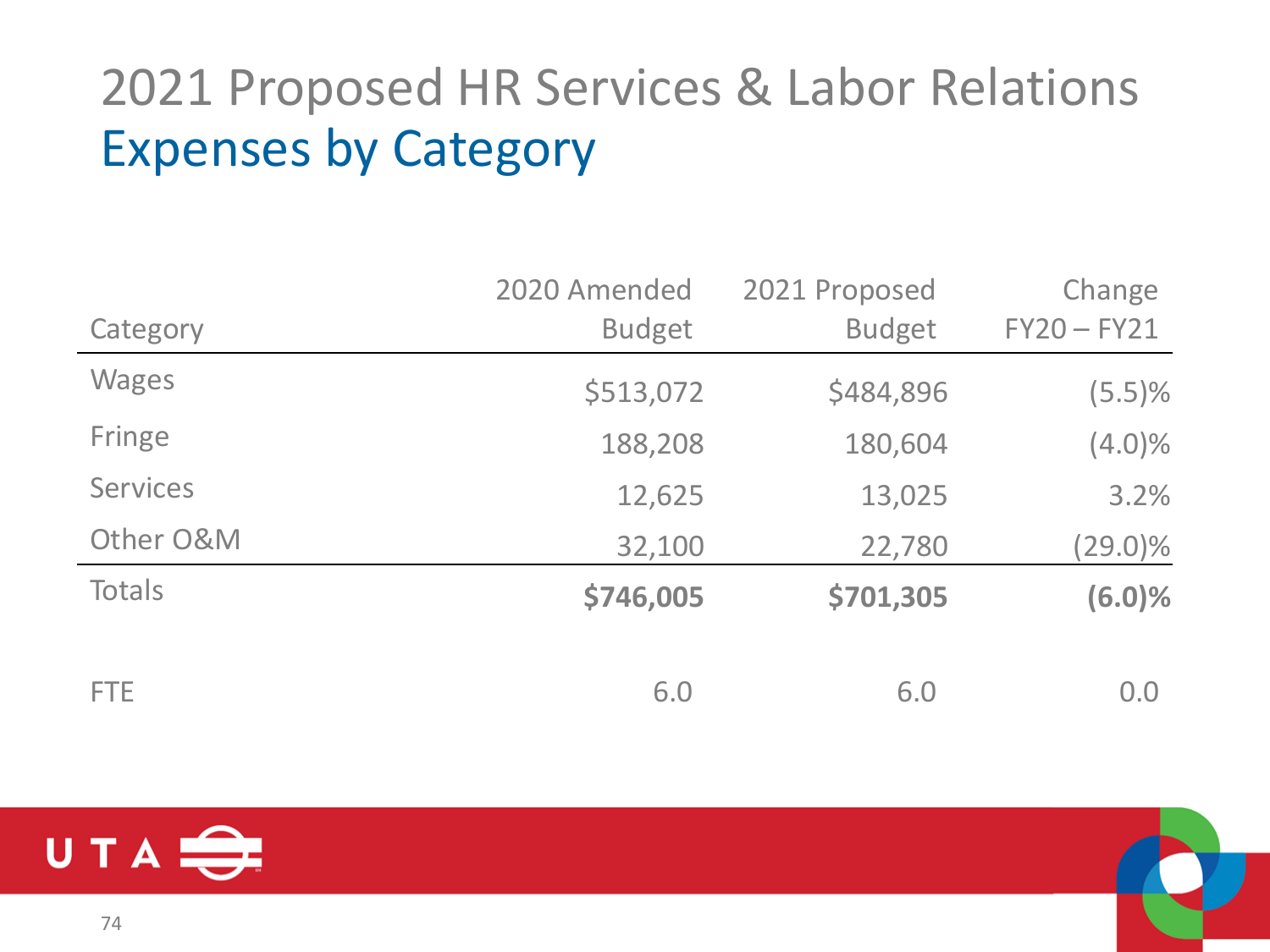### HR & Labor Relations 2021 Budget Changes

- Replaced 1 Human Resources Business Partner FTE with HR Specialist, saving \$40,000 increasing efficiency and effectiveness
- Reduced CBA negotiations funding and repurposed into professional services

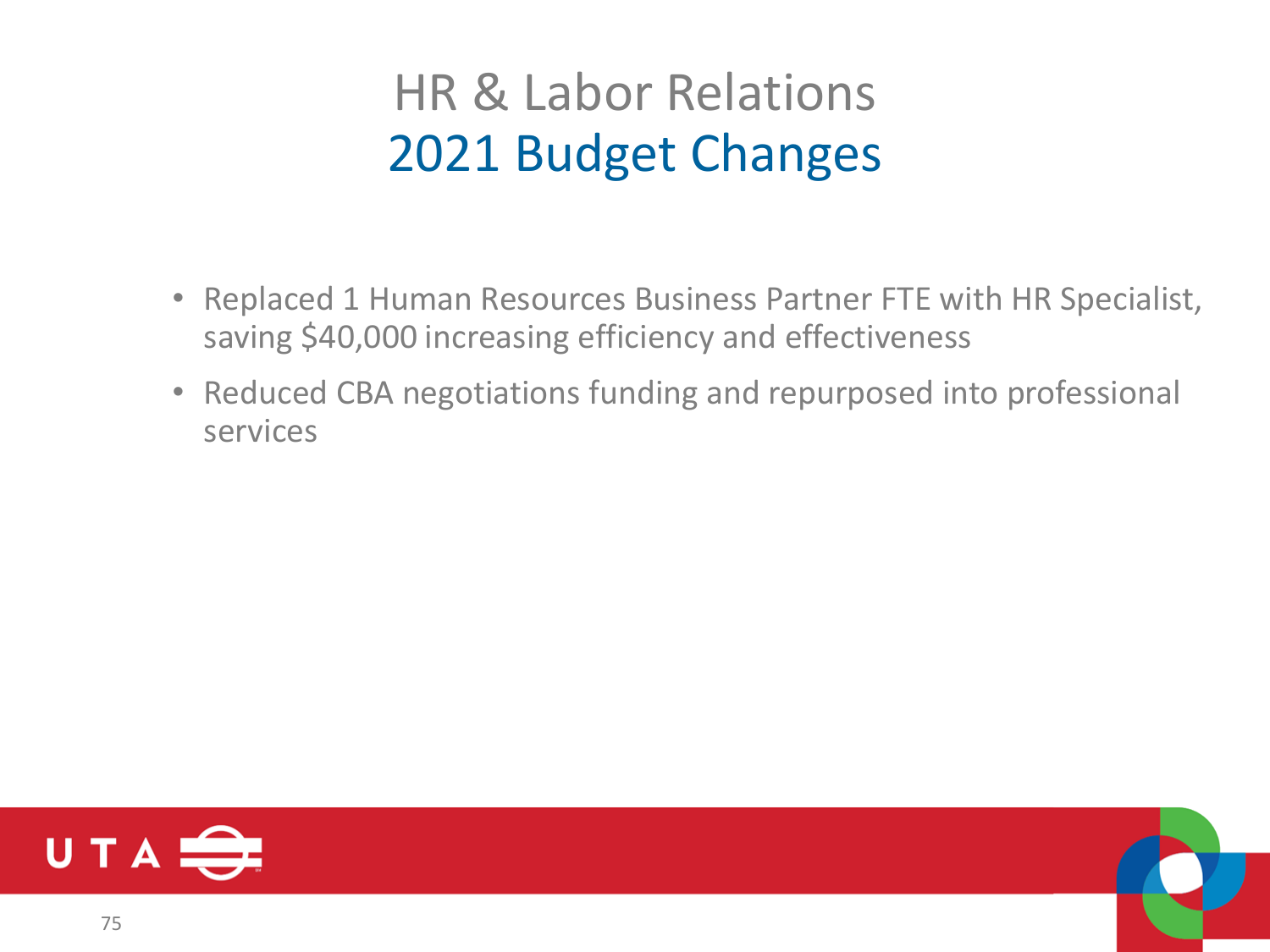### HR & Labor Relations 2021 Key Initiatives

- Complete phase 2 of UTA's succession plan –Director/Manager level
	- Utilize Phase 1 findings to determine development needs and priorities
- Implement updated People Management philosophy:
	- Implement new, piloted performance appraisal tool
	- Implement new, piloted performance feedback tool
	- Implement new performance management policy and tools
- Update labor agreements to reflect Rail Maintenance Apprenticeship programs

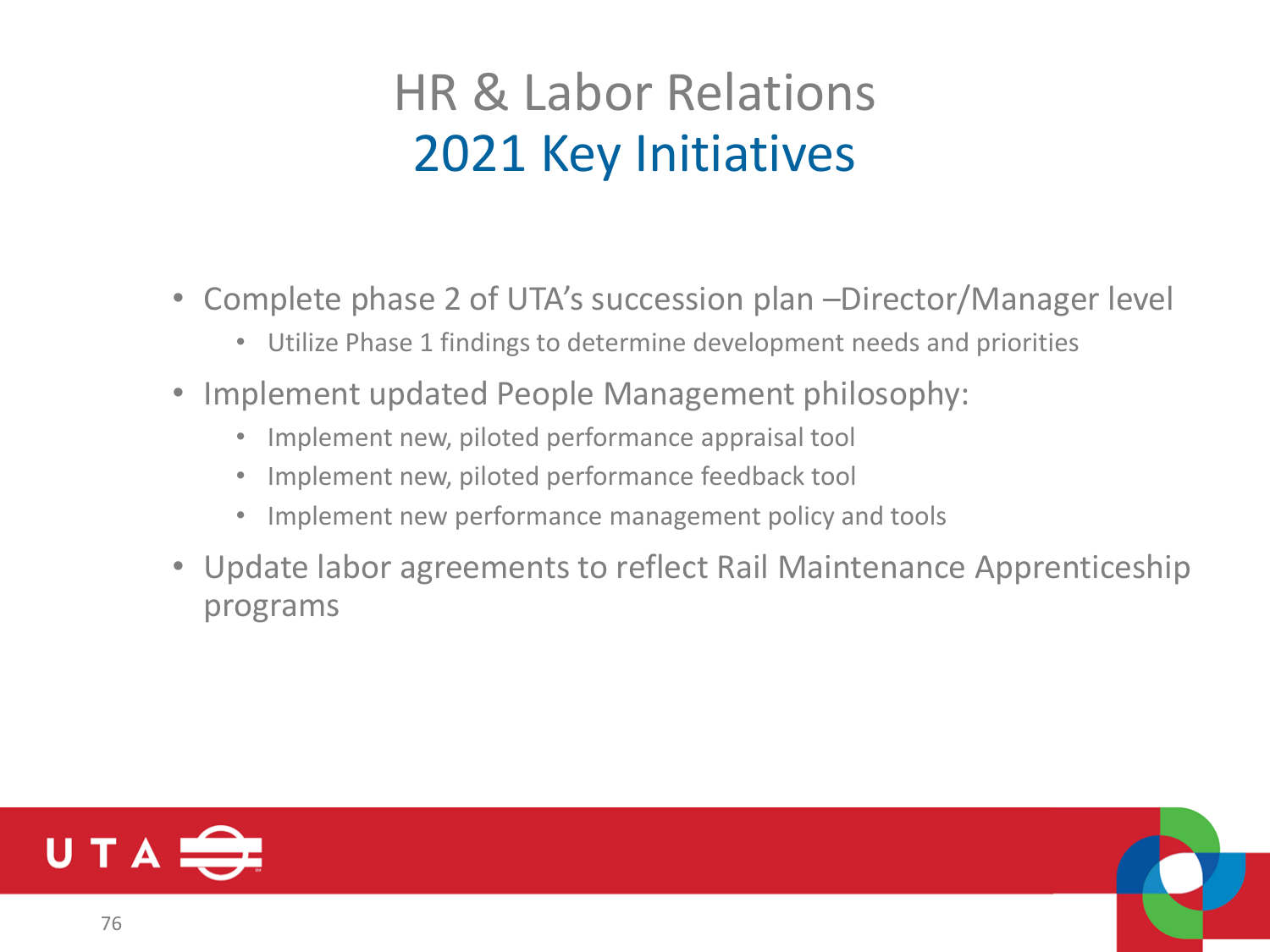#### Culture & Talent Development

Total Funding \$2,936,000 FTE: 17 75 Operator Trainees



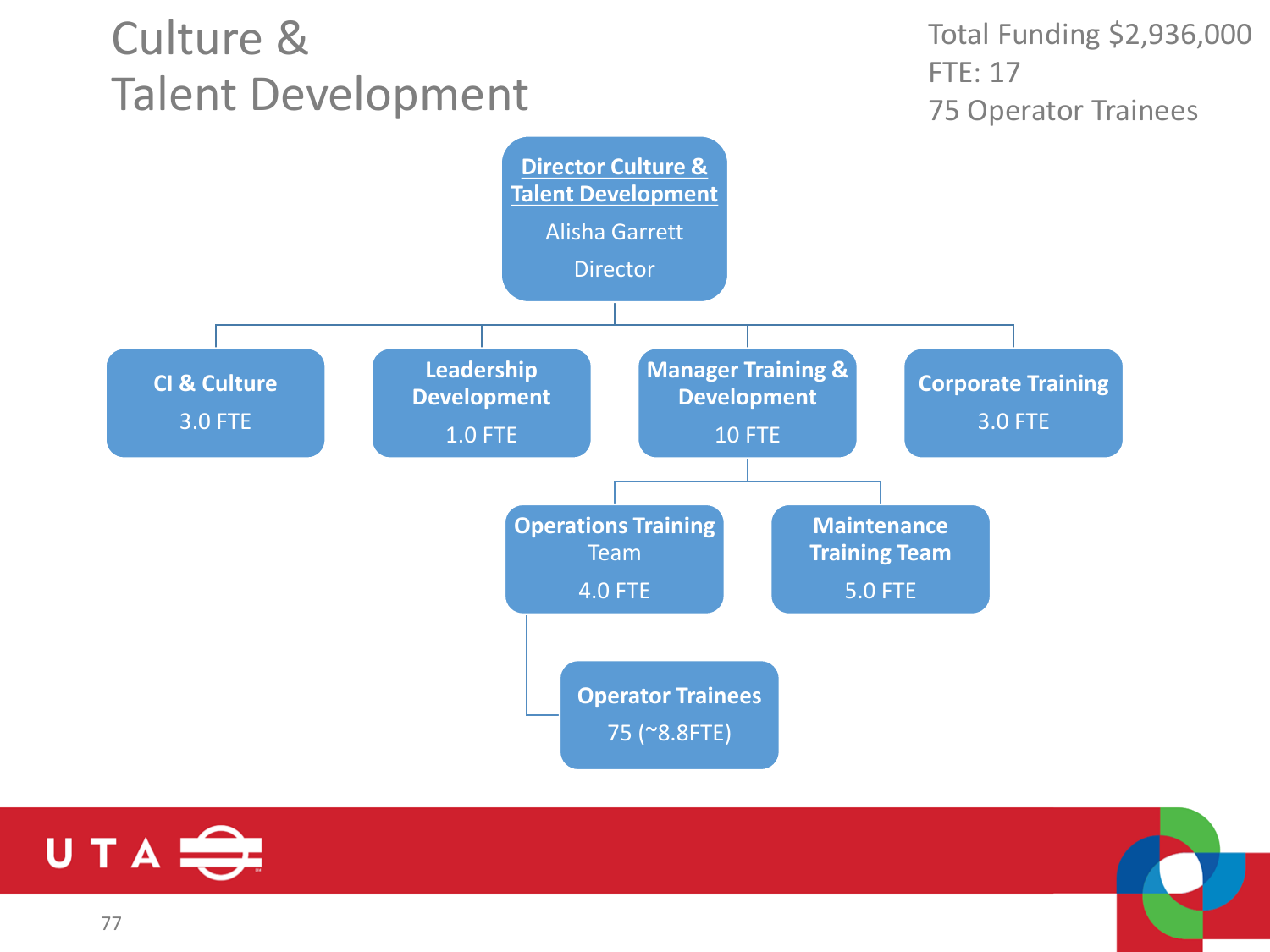## 2021 Proposed Culture and Talent Development Expenses by Category

|                 | 2020 Amended  | 2021 Proposed | Change        |
|-----------------|---------------|---------------|---------------|
| Category        | <b>Budget</b> | <b>Budget</b> | $FY20 - FY21$ |
| <b>Wages</b>    | 2,136,420     | 1,610,761     | $(24.6)\%$    |
| Fringe          | 768,924       | 717,827       | (6.6)%        |
| <b>Services</b> | 366,455       | 445,588       | 21.6%         |
| Other O&M       | 96,585        | 162,058       | 67.8%         |
| Totals          | 3,368,384     | 2,936,234     | $(12.8)\%$    |
| <b>FTE</b>      | 42.9          | 25.7          | (17.2)        |

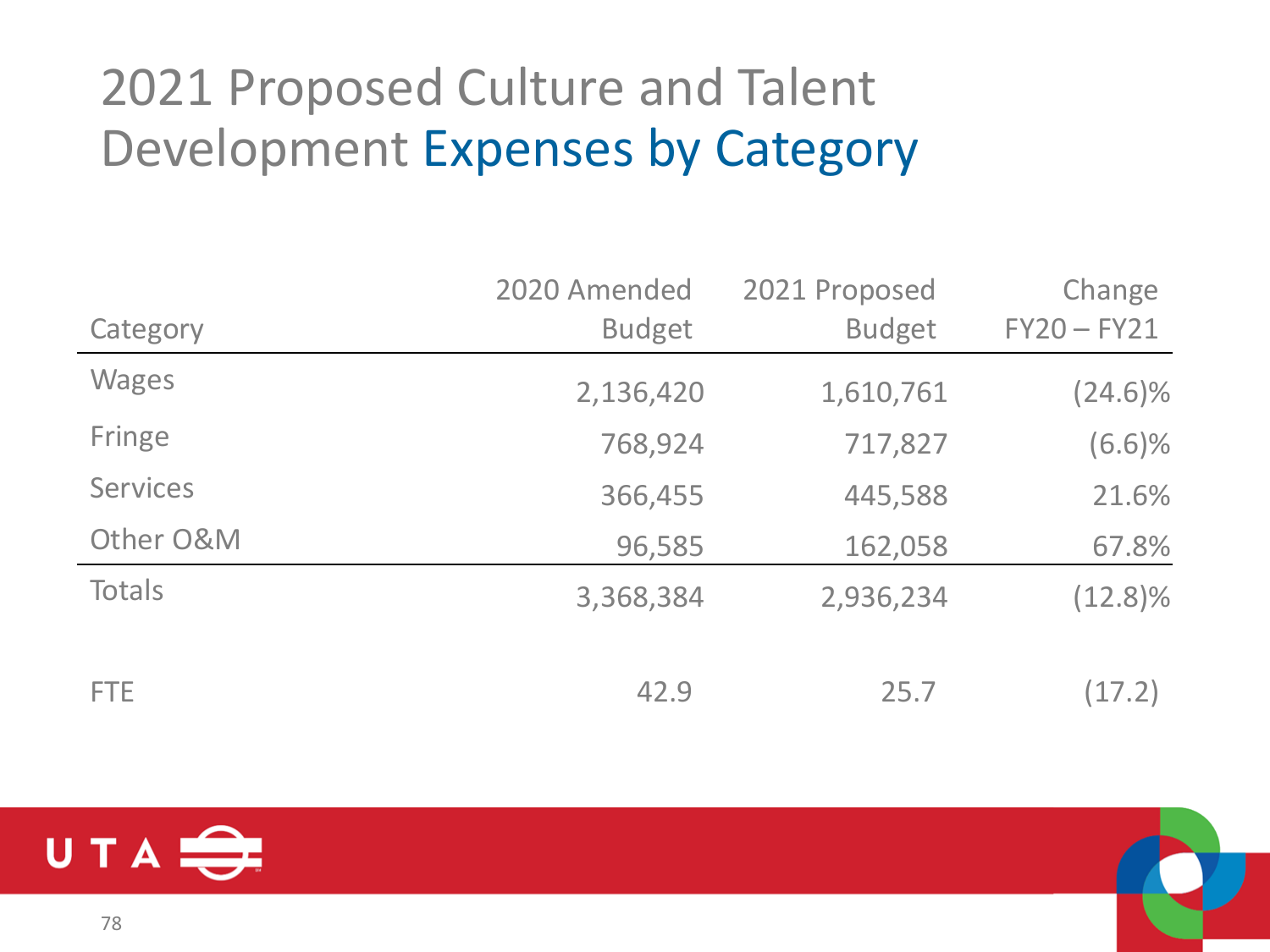### Culture & Talent Development 2021 Budget Changes

- Reduced Operator Trainee wages/benefits (\$690K)
- Repurposed funds as follows:
	- UTA Way Rollout- \$12.5K
	- Increased Bus Maintenance Procurement Training- \$75K
	- Funded rollout of Leadership Pathways Tier 3- \$36K
	- Improved Operator & Maintenance Training Programs- \$23.5K
	- Sponsored Industry Leadership Development Programs- \$21.7K
	- Added 1 FTE for Rail Maintenance Apprenticeship Training \$114K

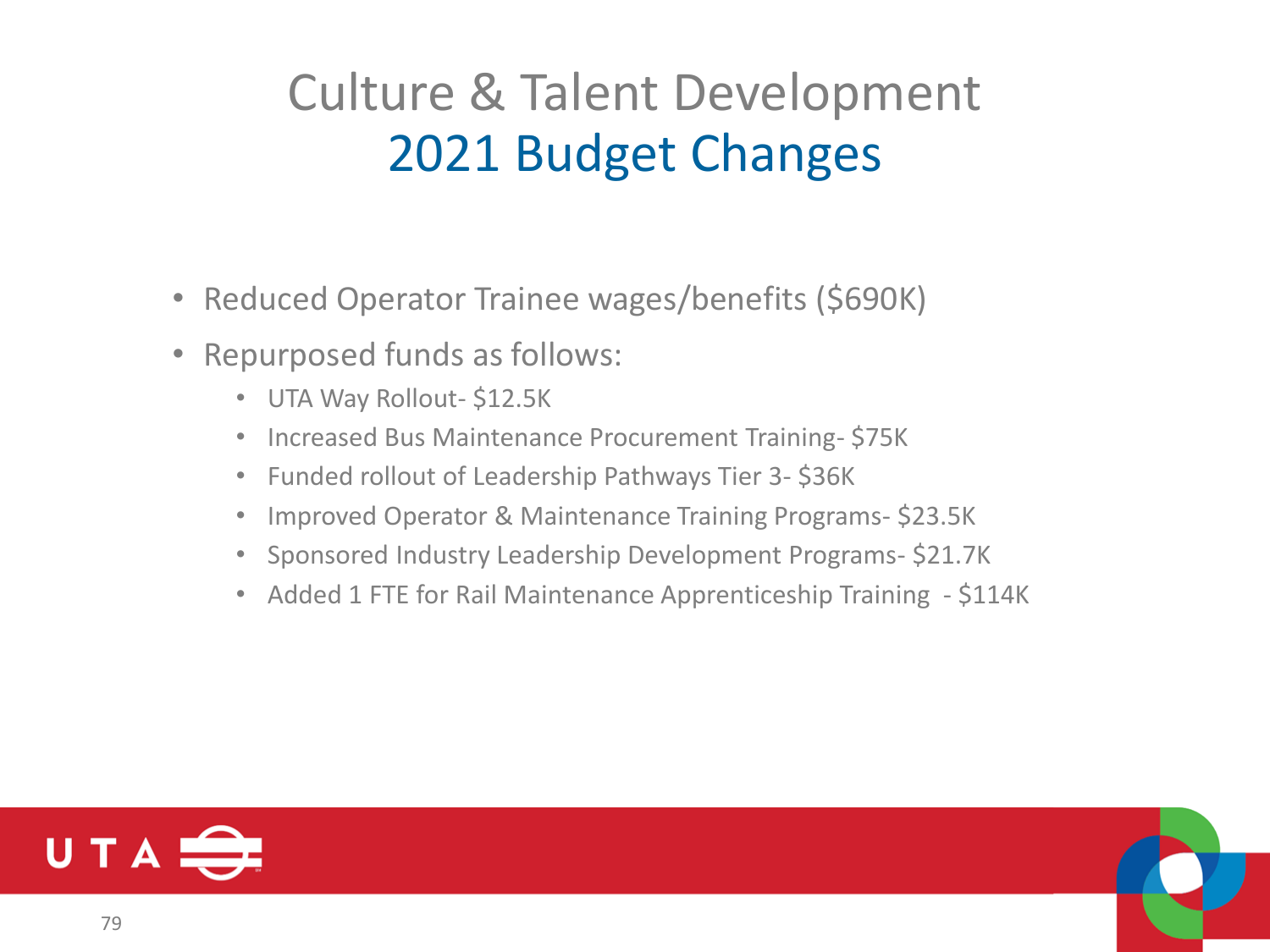### Culture & Talent Development 2021 Key Initiatives

- Lead rollout of monthly UTA Way highlights
- Launch frontline employee career coaching program
- Launch Leadership Pathways Tier 3 and begin implementation of succession planning training/development work
- Conduct Employee Engagement Survey
- Provide training expertise and project management for creation and implementation of Rail Maintenance Apprenticeship Program
- Train operators and maintenance employees on multiple new fleet types

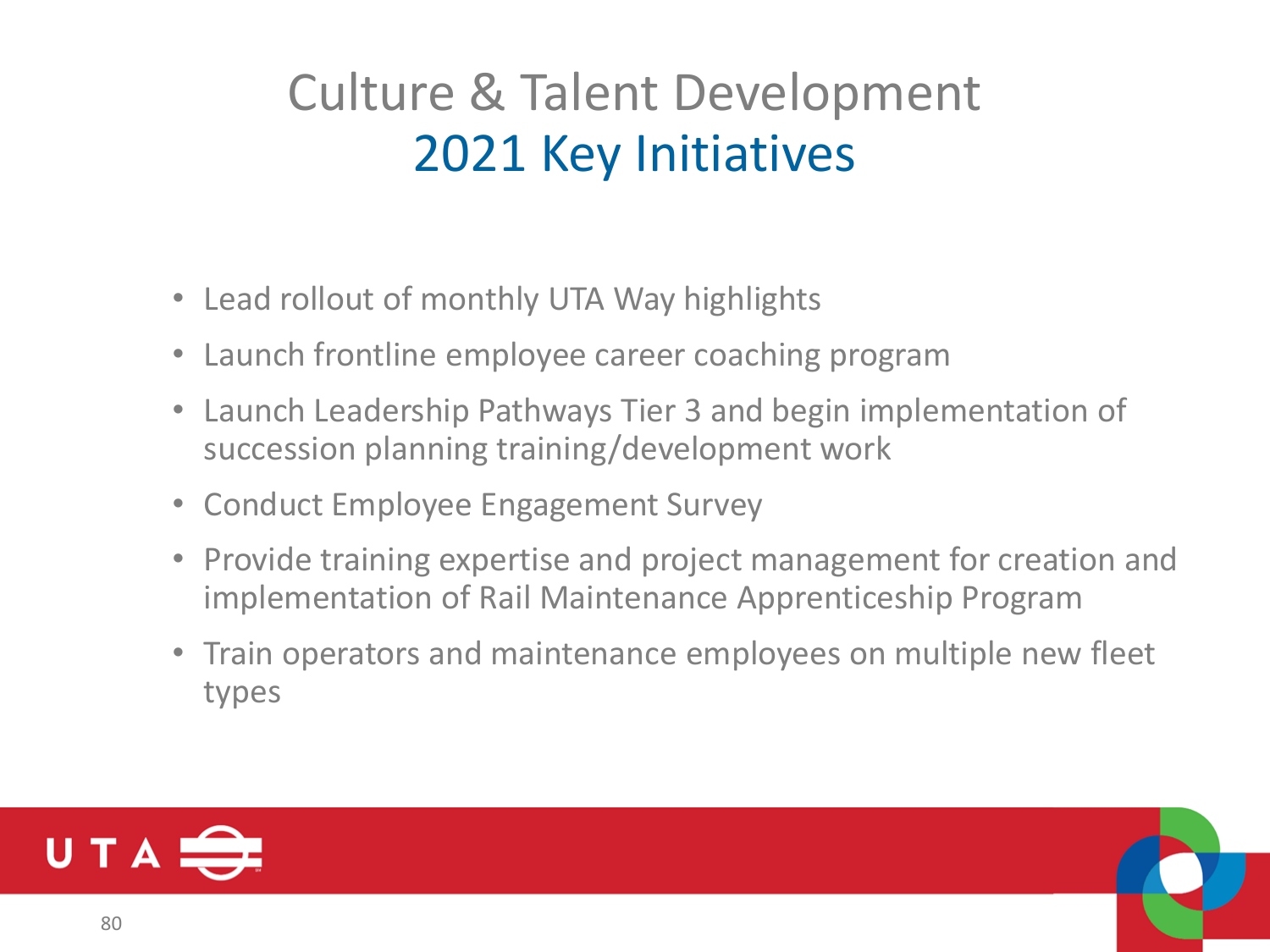#### Talent Acquisition

Total Funding \$1,035,000 FTE<sub>9</sub>





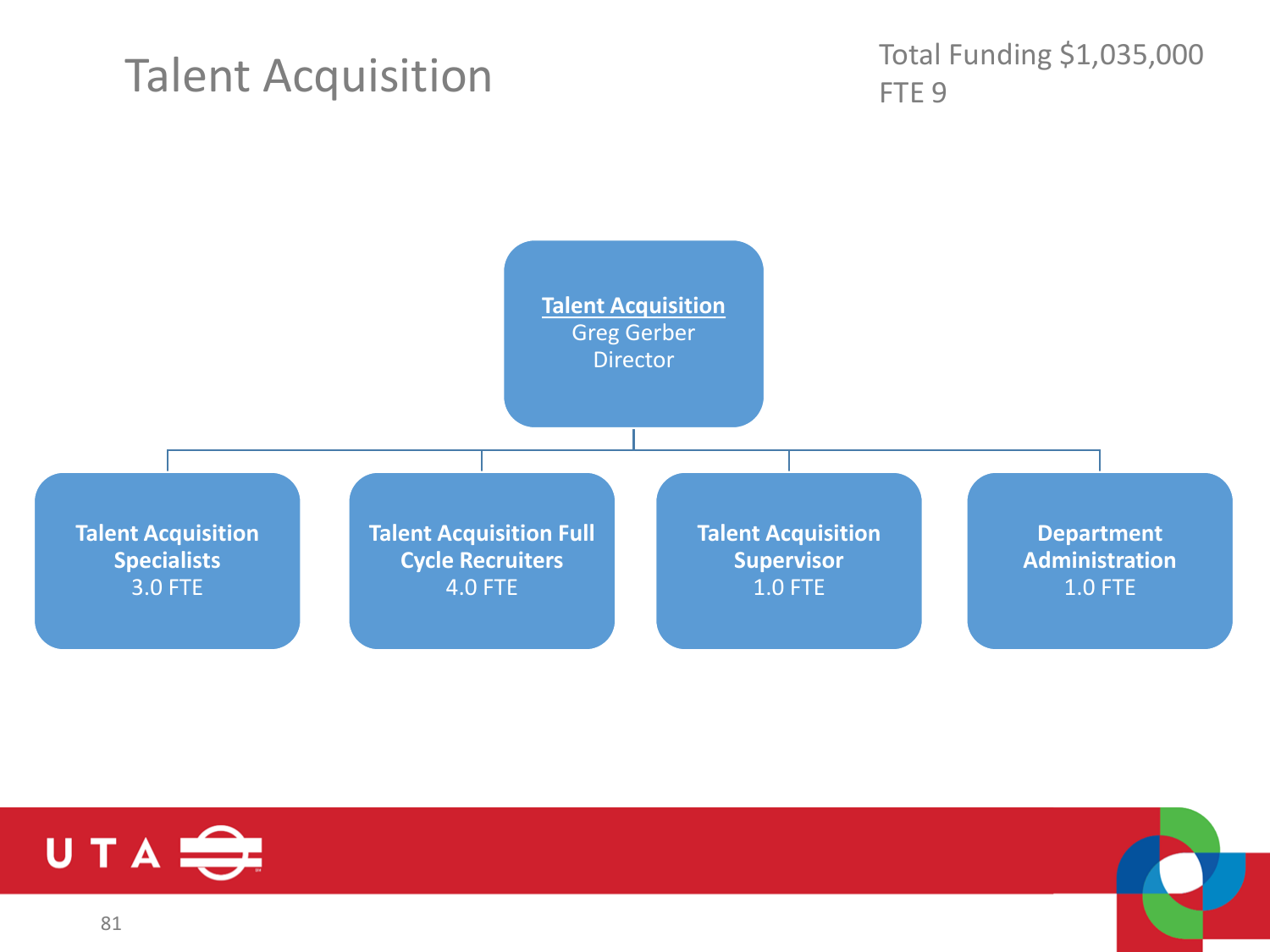# 2021 Proposed Talent Acquisition Expenses by Category

|                 | 2020 Amended  | 2021 Proposed | Change        |
|-----------------|---------------|---------------|---------------|
| Category        | <b>Budget</b> | <b>Budget</b> | $FY20 - FY21$ |
| <b>Wages</b>    | \$555,036     | \$575,748     | 3.7%          |
| Fringe          | 264,192       | 285,876       | 8.2%          |
| <b>Services</b> | 186,514       | 161,500       | $(13.4)\%$    |
| Other O&M       | 14,960        | 11,645        | $(22.2)\%$    |
| Totals          | \$1,020,702   | \$1,034,769   | 1.4 %         |
| <b>FTE</b>      | 9.0           | 9.0           | 0.0           |

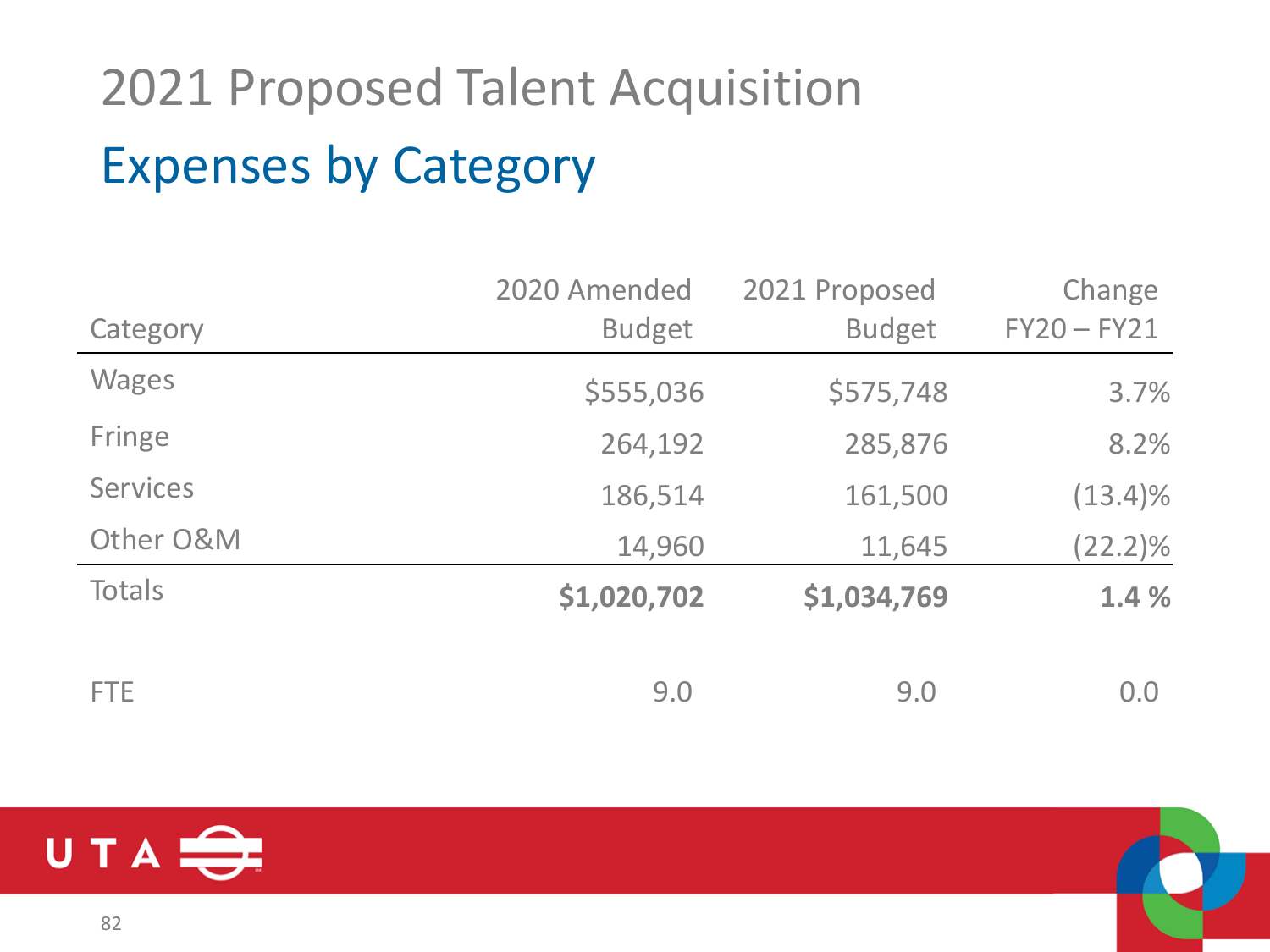### Talent Acquisition 2021 Budget Changes

• Repurposed recruiting funds to development of Employment Branding and Employee Value Proposition project - \$60K



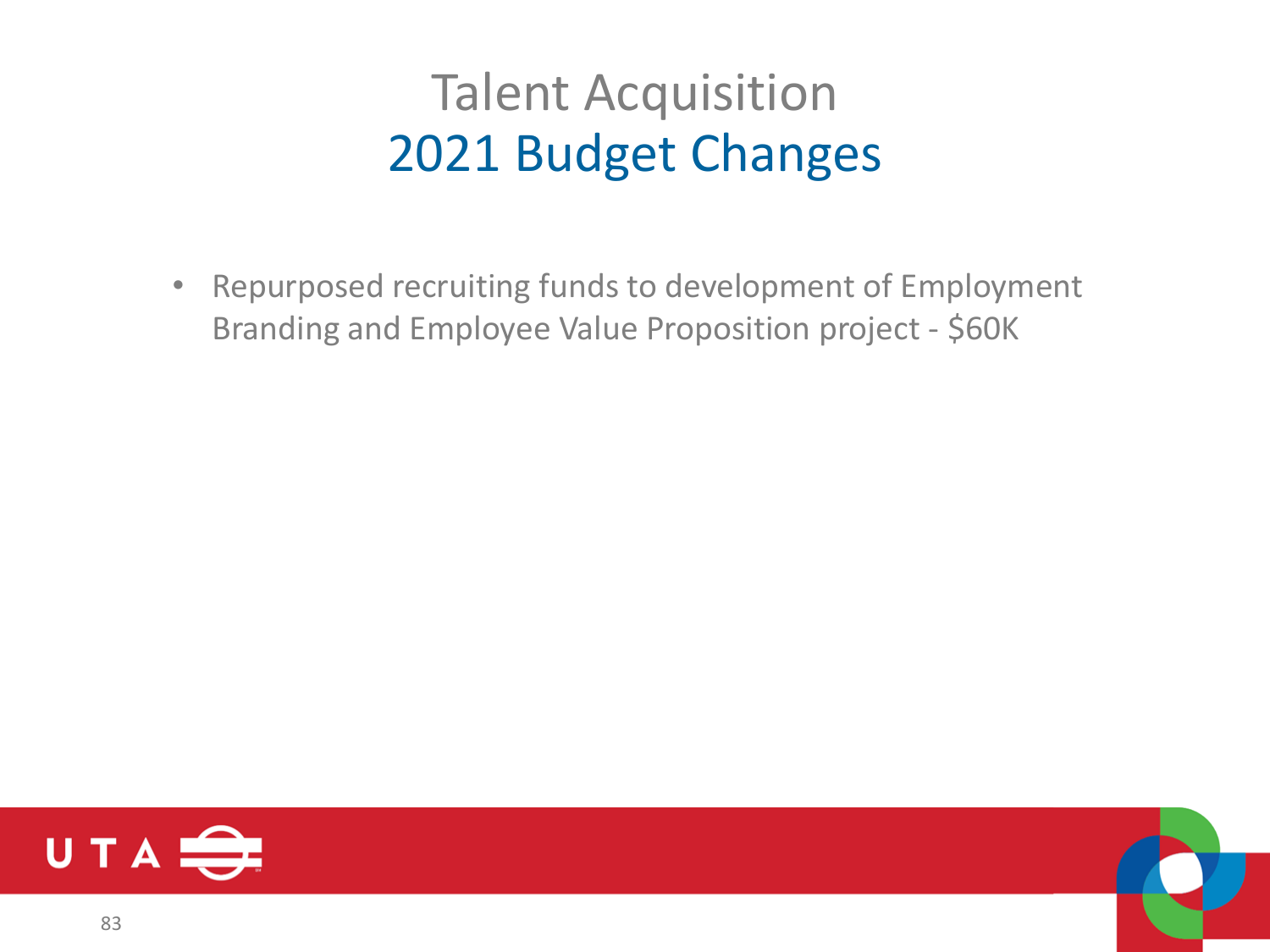### Talent Acquisition 2021 Key Initiatives

- Design and begin implementation of improved Employment Branding and Employee Value Proposition for improved retention and attraction
- Focus on creating a diverse and inclusive candidate pool
- Ensure operator and maintenance staffing for current service and future service increases
- Implement identified efficiencies to recruiting and new hire processes
- Implement changes to onboarding process to provide an improved experience for new employees of UTA

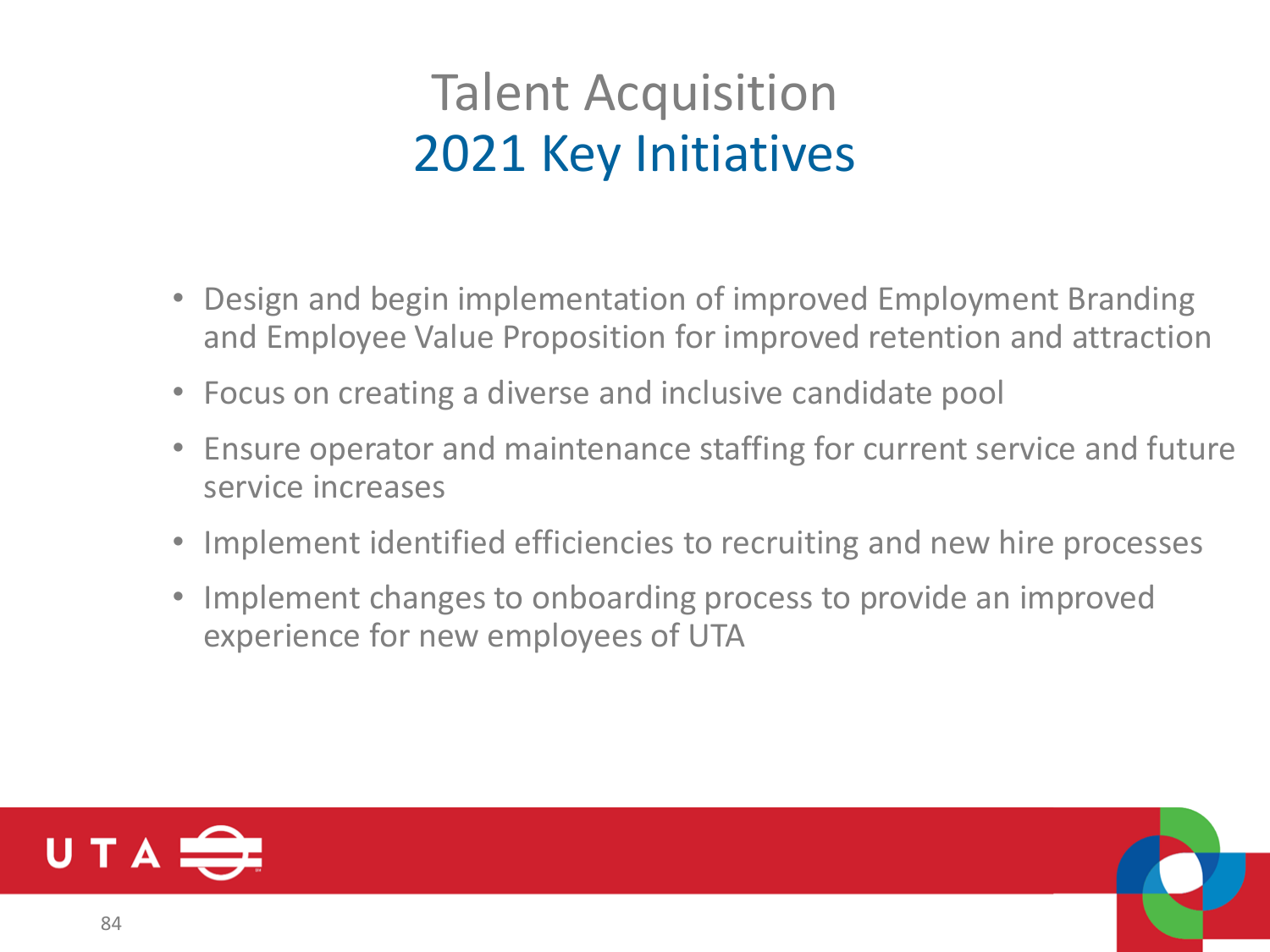### Total Rewards

Total Funding \$1,008,000 FTE 4.7





85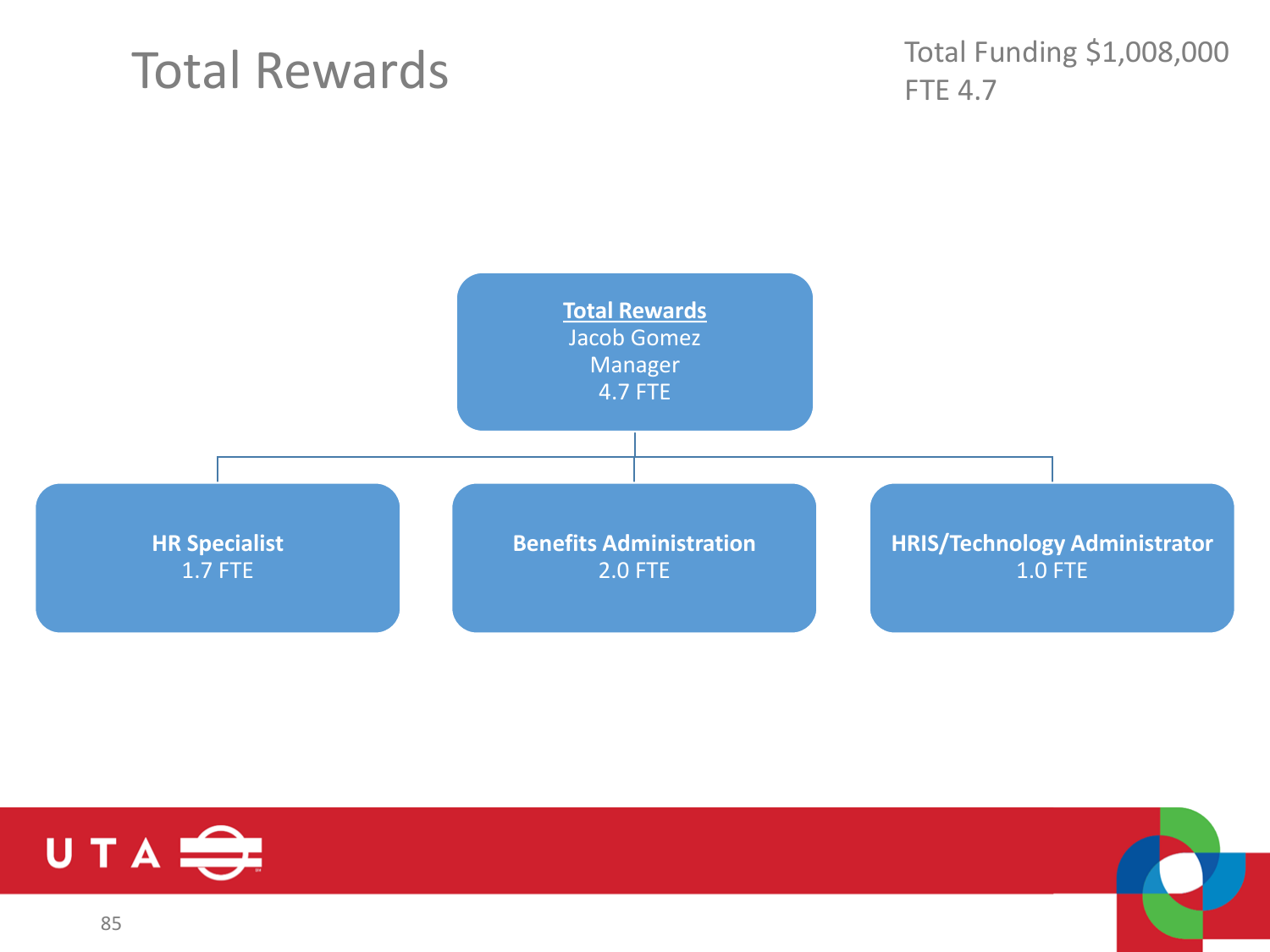# 2021 Proposed Total Rewards Expenses by Category

|                             | 2020 Amended  | 2021 Proposed | Change        |
|-----------------------------|---------------|---------------|---------------|
| Category                    | <b>Budget</b> | <b>Budget</b> | $FY20 - FY21$ |
| <b>Wages</b>                | \$343,500     | \$275,340     | $(19.8)\%$    |
| Fringe                      | 149,016       | 120,499       | $(19.1)\%$    |
| <b>Services</b>             | 197,764       | 175,000       | $(11.5)\%$    |
| <b>Employee Recognition</b> | 10,000        | 425,000       | 4150%         |
| Other O&M                   | 8,250         | 12,000        | 45.5%         |
| Totals                      | \$708,530     | \$1,007,839   | 42.2%         |
| <b>FTE</b>                  | 5.7           | 4.7           | (1.0)         |

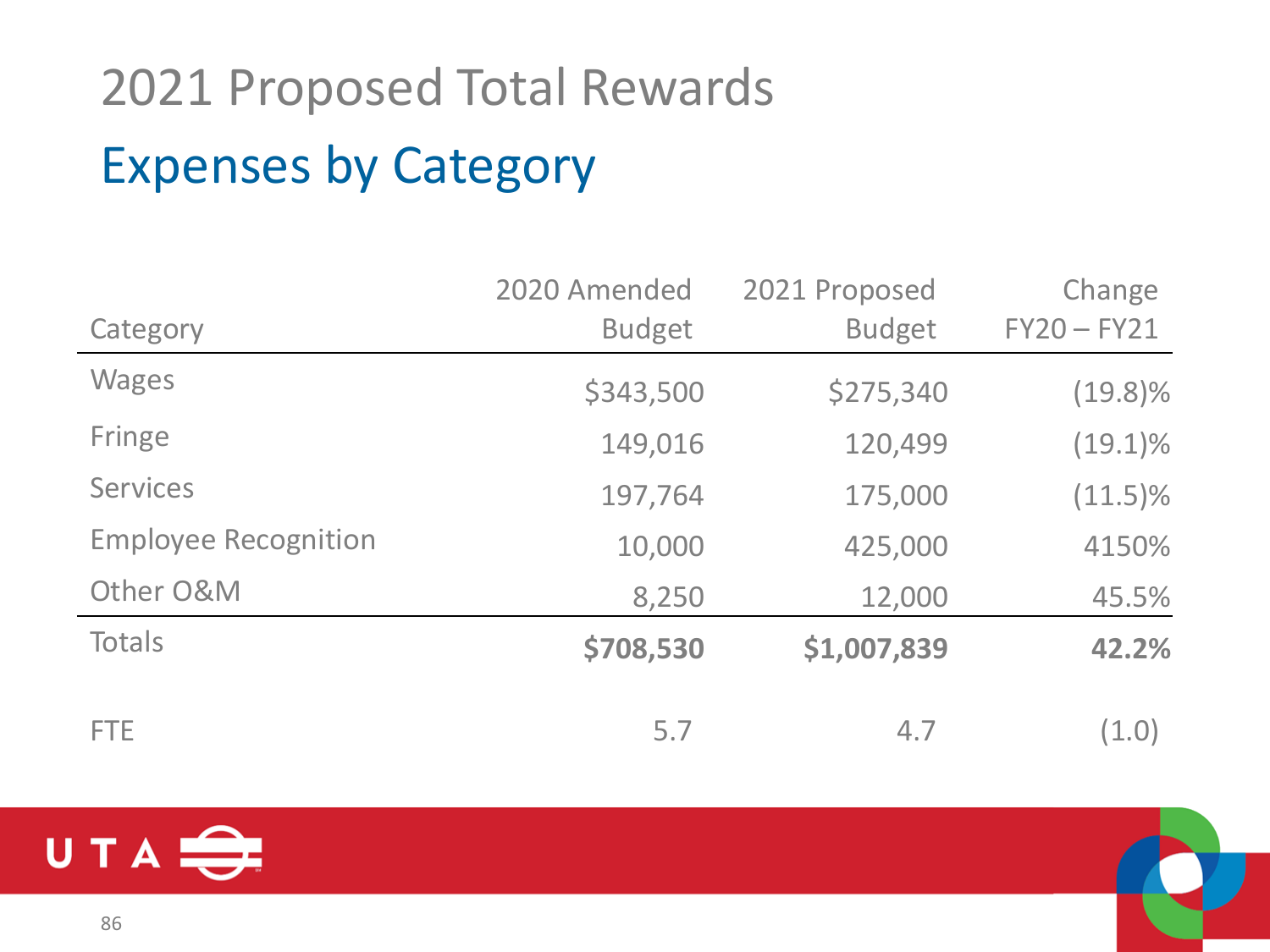### Total Rewards 2021 Budget Changes

- Moved funding for Motivosity from ED budget to TR \$300K
- Occupational Health and D&A Testing Reduced (\$5K)
- Compensation Software Transferred to IT (\$17.5K)
- Compensation Surveys and funding transferred to CPO (\$20K)
- Employee Anniversary Pins increased cost \$25K
- GBS Benefits Consulting Fee, added \$5K